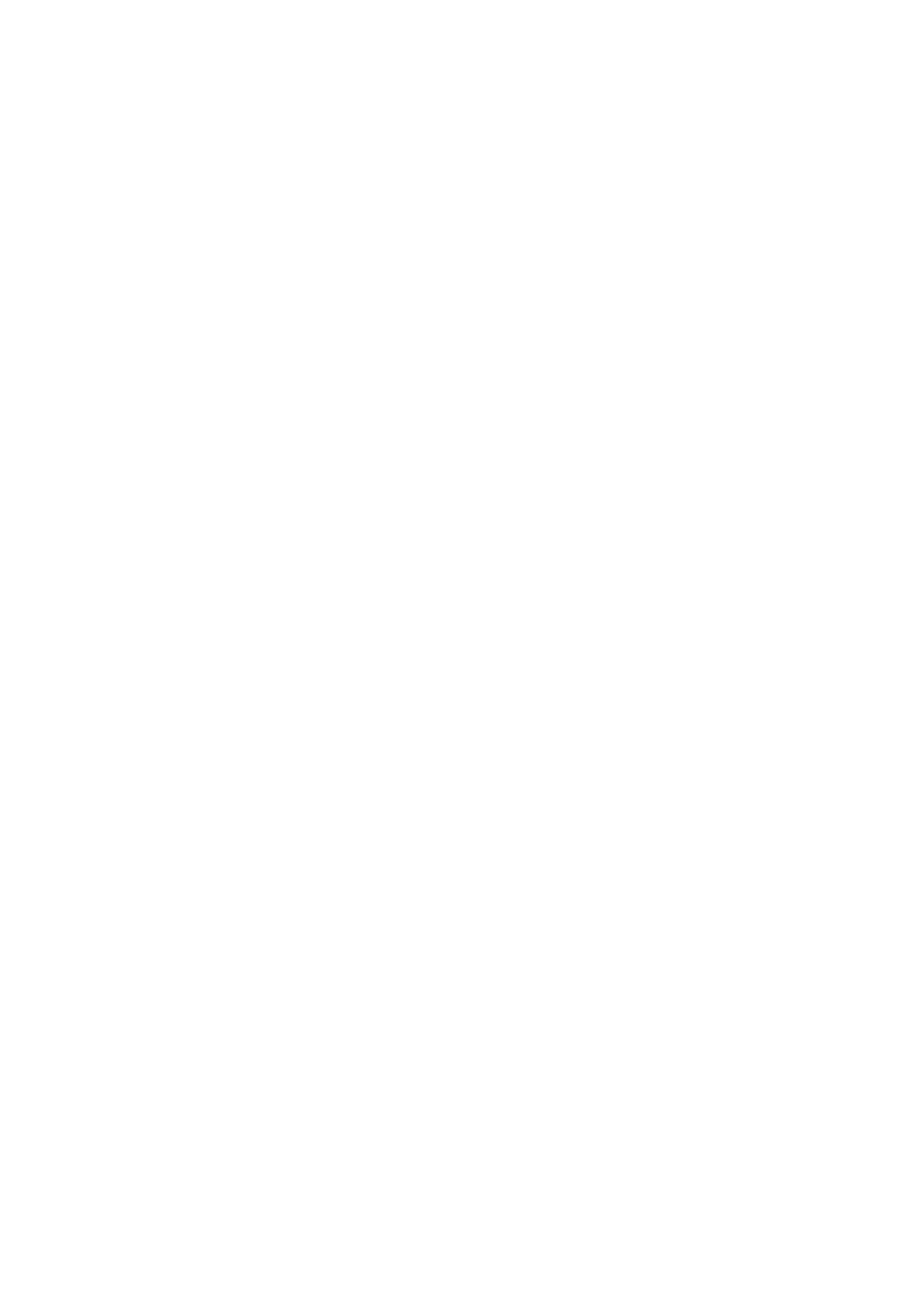# **Guidelines on the Sourcing of Medicinal Products for Sale or Supply within a Retail Pharmacy Business**

to facilitate compliance with Regulations 5(1)(g), 6, 8 and 11 of the Regulation of Retail Pharmacy Businesses Regulations 2008 (S.I. No. 488 of 2008)

|    |                                                                                                                                                                                                                                                            | <b>PAGE</b>                                              |
|----|------------------------------------------------------------------------------------------------------------------------------------------------------------------------------------------------------------------------------------------------------------|----------------------------------------------------------|
| 1. | <b>INTRODUCTION</b>                                                                                                                                                                                                                                        | $\overline{\mathbf{2}}$                                  |
| 2. | <b>LEGISLATIVE BASIS</b>                                                                                                                                                                                                                                   | $\overline{2}$                                           |
| 3. | <b>GUIDANCE</b>                                                                                                                                                                                                                                            |                                                          |
|    | 3.1. Sourcing of Medicinal Products<br>3.1.1 Sourcing from Authorised Manufacturers or Wholesalers<br>3.1.2 Medicinal Products which should not be Sold or Supplied<br>3.1.3 Inter-Pharmacy Exchange of Medicinal Products                                 | $2 - 3$<br>$3 - 4$<br>$\overline{\mathbf{4}}$<br>$4 - 5$ |
|    | 3.2. Medicinal Products which may be Sold or Supplied from a Pharmacy<br>3.2.1 Marketing Authorisations<br>3.2.2 Veterinary Medicinal Products<br>3.2.3 Medicinal products exempted from the requirement to be<br>authorised - 'Exempt' Medicinal Products | $5 - 6$<br>6<br>$\overline{\mathbf{z}}$<br>$8 - 9$       |
|    | 3.3. Withdrawal or Recall of Medicinal Products from the Market                                                                                                                                                                                            | 9                                                        |
|    | 3.4. Policies and Procedures                                                                                                                                                                                                                               | $9 - 10$                                                 |
|    | 3.5. Particular Care Settings                                                                                                                                                                                                                              | 10                                                       |
|    | <b>LEGISLATIVE REFERENCES</b>                                                                                                                                                                                                                              | 10                                                       |
|    | <b>CHECKLIST</b>                                                                                                                                                                                                                                           | $11 - 13$                                                |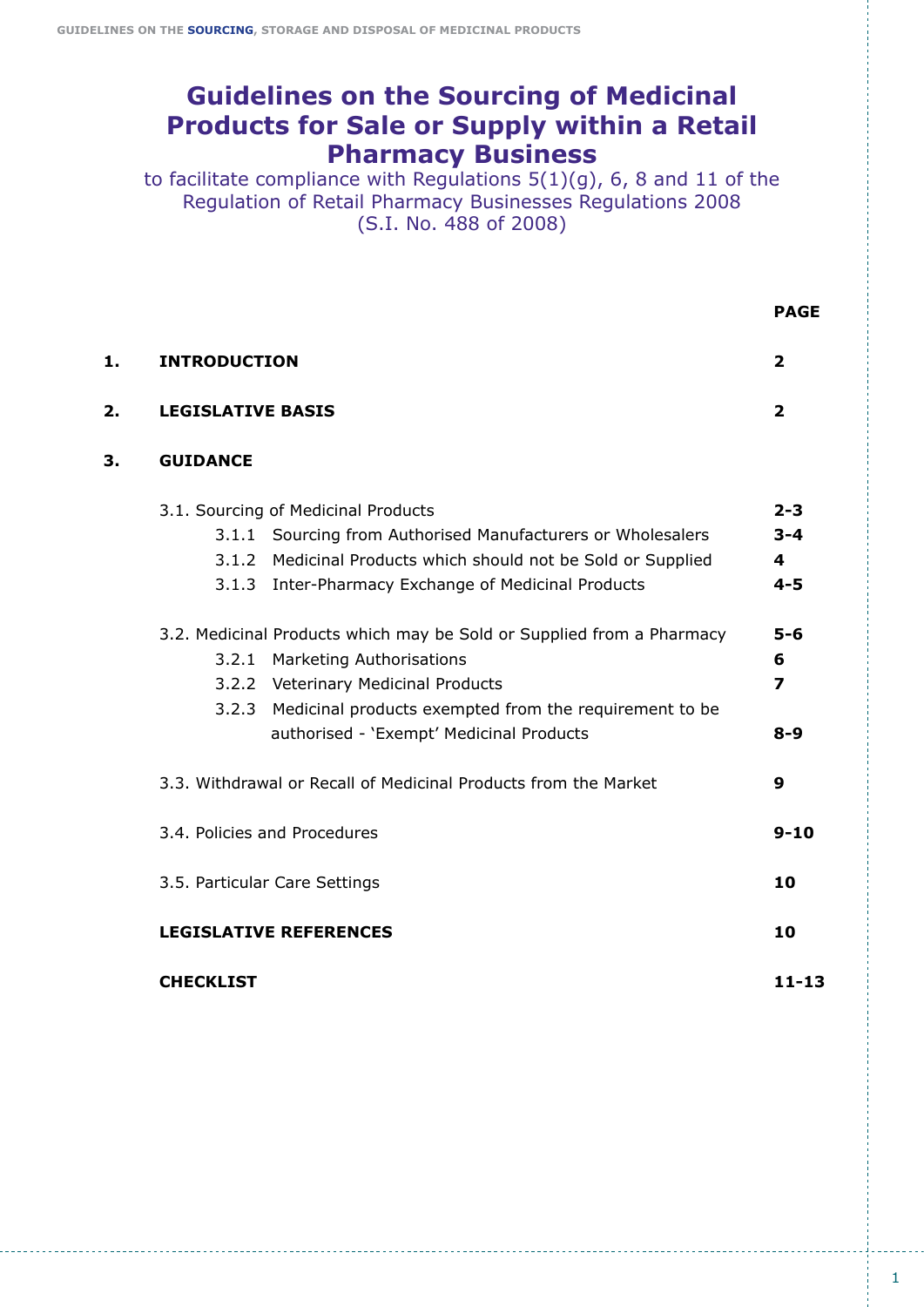# **1 INTRODUCTION**

The purpose of these guidelines is to facilitate compliance with the requirements of the Regulation of Retail Pharmacy Businesses Regulations 2008 (S.I. No. 488 of 2008) in relation to the sourcing of medicinal products, including veterinary medicinal products, for sale or supply in conducting retail pharmacy businesses (pharmacies).

As pharmacies are the final link in the chain of supply of medicinal products from manufacturers to patients, all medicinal products sold and supplied through pharmacies must be sourced from appropriate manufacturers or wholesalers to assure the safety, quality and efficacy of such products. Compliance with the regulations and these guidelines is therefore essential if this objective is to be achieved and patient safety is to be maintained.

Every pharmacy should operate a comprehensive, auditable system for the sourcing and receipt of medicinal products.

#### **LEGISLATIVE BASIS 2**

The operation of a retail pharmacy business is governed by section 26(1) of the Pharmacy Act 2007, which requires every retail pharmacy business to be registered, and by the Regulation of Retail Pharmacy Businesses Regulations 2008 (S.I. No. 488 of 2008), which have been made by the Minister for Health and Children under Section 18 of the Pharmacy Act 2007, for the purposes of the health, safety and convenience of the public. Retail pharmacy business owners, superintendent pharmacists and supervising pharmacists are all required to conduct the retail pharmacy business in compliance with these provisions.

These guidelines have been prepared with a view to publication in accordance with regulation 14 of the Regulation of Retail Pharmacy Businesses Regulations 2008 (S.I. No. 488 of 2008) which provides that the PSI Council may publish detailed guidelines for the purpose of facilitating compliance with these Regulations. In that context, the guidelines are intended to facilitate better compliance with regulations  $5(1)(q)$ , 6, 8 and 11 insofar as those regulations relate to the sourcing of medicinal products for sale or supply through pharmacies.

# **3 GUIDANCE**

# **3.1 Sourcing of Medicinal Products**

Regulation 6 sets out the requirements regarding the suppliers from whom pharmacies must obtain their medicinal products.

# **Regulation 6:**

#### *Sourcing of medicinal products*

*"6.(1) A person carrying on a retail pharmacy business shall obtain his or her supplies of medicinal products (including medicinal products on a general sales list) from persons—*

*(a) who are themselves the holders of a manufacturer's authorisation or a wholesaler's authorisation in respect of such products, or (b) who are the holders of an authorisation granted by the competent authority of another EEA State authorising the manufacture of such products or their wholesale distribution.*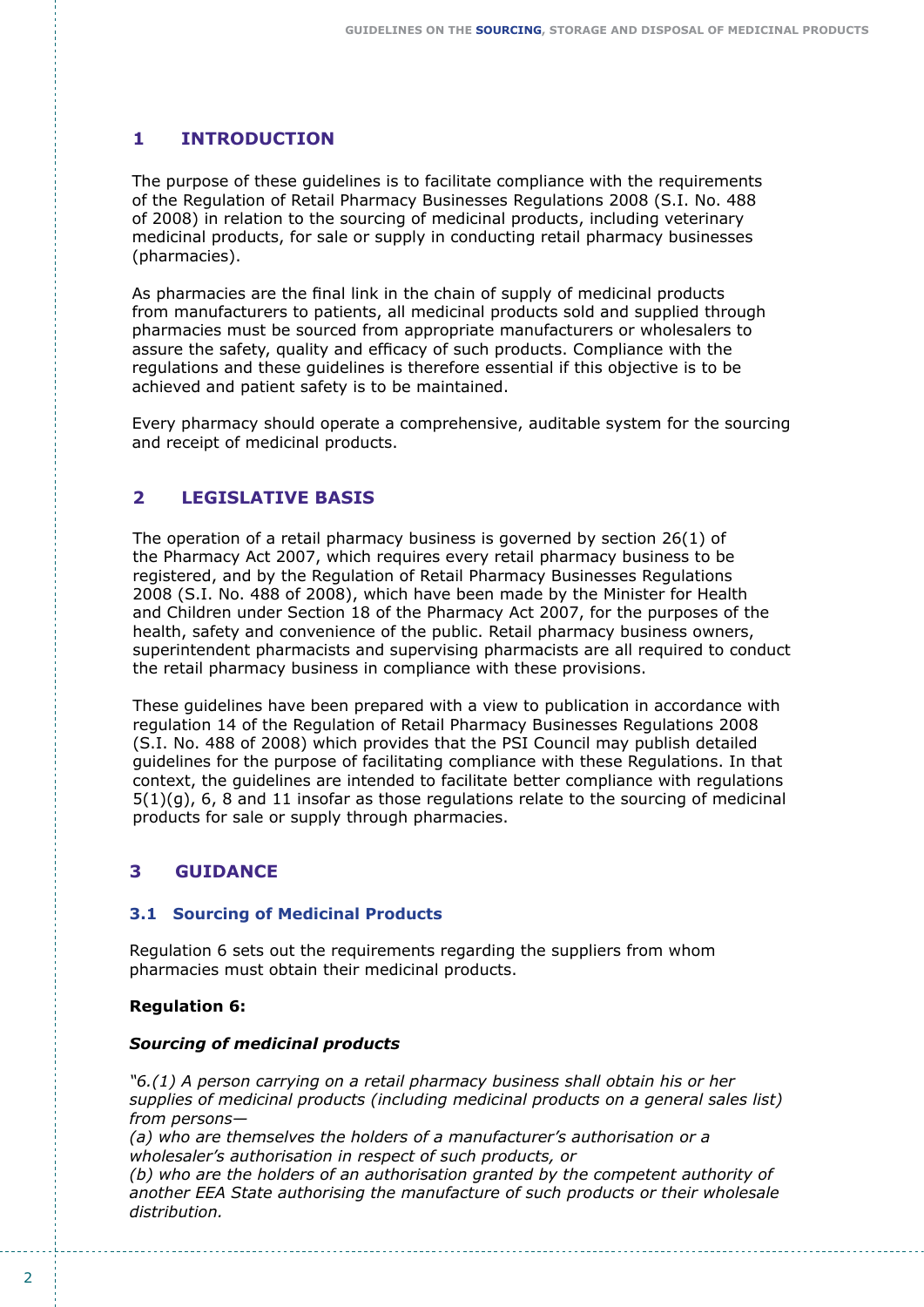*(2) A person carrying on a retail pharmacy business shall obtain his or her supplies of veterinary medicinal products from persons—*

- *(a) who are themselves the holders of a manufacturer's licence granted under Regulation 20 of the animal remedies regulations, or an animal remedies wholesaler's licence granted under Regulation 30 of those Regulations, in respect of such products, or*
- *(b) who are the holders of a licence granted by the competent authority of another EEA State authorising the manufacture of such products or their wholesale distribution.*

*1(3) Notwithstanding paragraphs (1) and (2), a person carrying on a retail pharmacy business may accept the return of a medicinal product, including a veterinary medicinal product, that had previously been dispensed or supplied,*  and such product shall be kept in a secure manner that is segregated from other *medicinal products, including other such veterinary medicinal products, and shall*  be disposed of in a manner otherwise than for the purpose of use as a medicinal *product or as a veterinary medicinal product.* 

*(4) The provisions of paragraphs (1) and (2) shall not apply in the case of occasional transactions between retail pharmacy businesses involving the exchange of medicinal products with a view to meeting the immediate prescription needs of an individual patient."*

#### **3.1.1 Sourcing from Authorised Manufacturers or Wholesalers**

A person carrying on a retail pharmacy business must only source medicinal products, including veterinary medicinal products and non-prescription medicinal products, from an authorised manufacturer or an authorised wholesaler. This is necessary in order to ensure the security and integrity of the supply chain, to assure the quality, safety and efficacy of the medicinal product sourced and to maintain its traceability. Ensuring that medicinal products are only sourced from an authorised manufacturer or authorised wholesaler reduces the risk of counterfeit stock entering the medicinal product supply chain, thereby minimising any risk to patient health or safety.

A list of authorised manufacturers and authorised wholesalers from whom medicinal products are sourced should be maintained by each pharmacy. There should be a written procedure in place which outlines the steps to be taken to verify the authenticity of suppliers. It is important that these verification procedures are applied retrospectively for existing suppliers and are performed prior to sourcing medicinal products from new suppliers.

Lists of and information on all Irish authorised manufacturers and wholesalers are available on the Irish Medicines Board (IMB) website (www.imb.ie). In reviewing the authority of a supplier to supply medicinal products, it is important to take into consideration the particular category of medicinal product involved. In relation to wholesale suppliers, the information available on the IMB's website includes the particular categories of medicinal products that the wholesaler can supply.

 $1$  The segregation and disposal of patient-returned medicinal products is dealt with in greater detail in the PSI Guidelines on the Storage of Medicinal Products within a Retail Pharmacy Business and the PSI Guidelines on the Disposal of Medicinal Products within a Retail Pharmacy Business.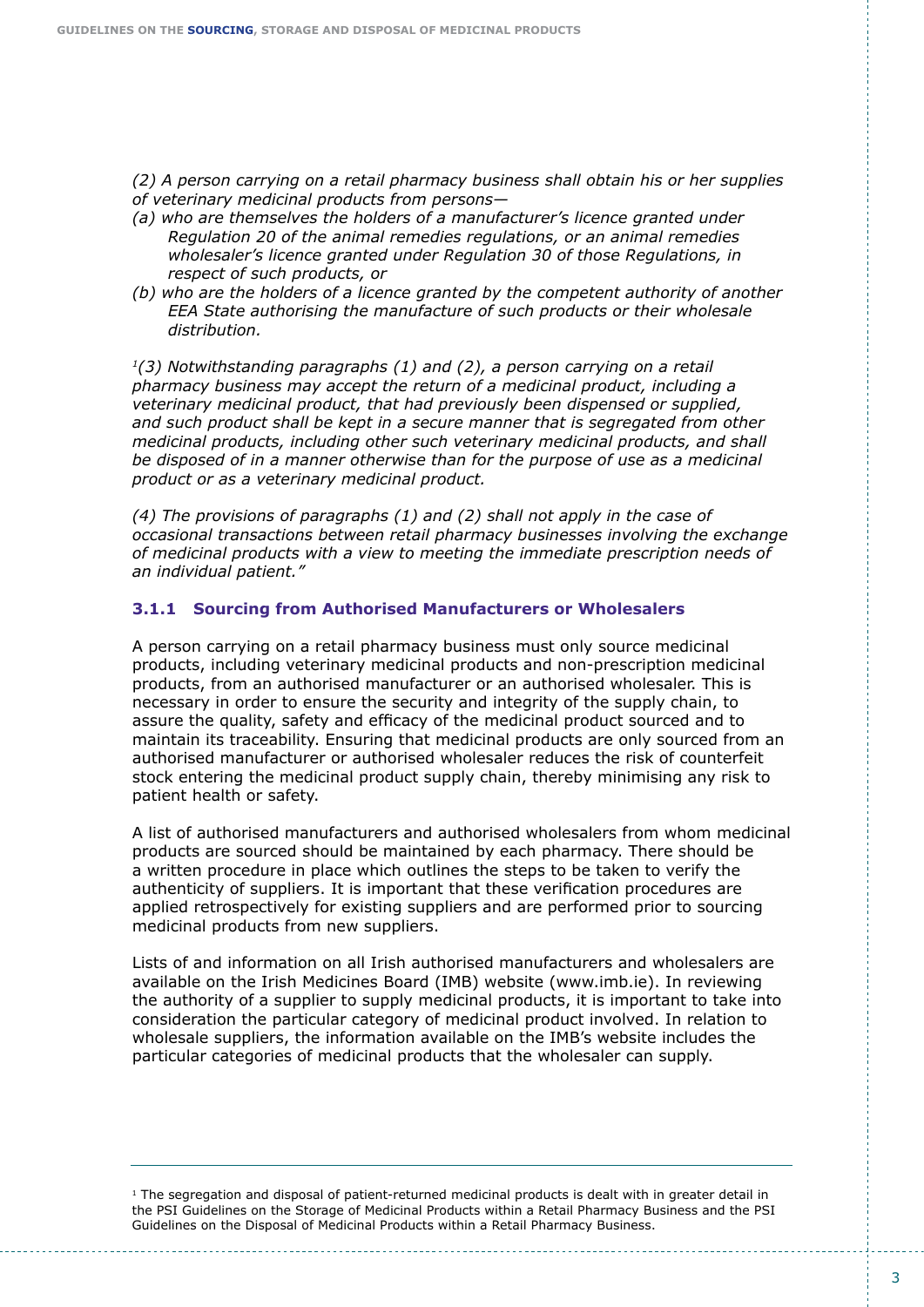The authorisation status of wholesalers and manufacturers based in other EU/EEA countries can be checked with the competent authority in the relevant country, e.g. the Medicines and Healthcare products Regulatory Agency (MHRA) in UK, etc. Where there is difficulty in checking this information with the competent authority in the relevant EEA country, clarification should be sought from the IMB. It is the responsibility of the pharmacy owner, superintendent pharmacist and supervising pharmacist to ensure all medicinal products available for sale or supply in their pharmacy are authorised to be on the Irish market.

Documentation should be available in the pharmacy which permits clear identification of the supplier of each consignment of medicinal products received by the pharmacy and of the medicinal products therein, e.g. supplier invoices, $2$  delivery dockets. Such documentation should be retained so as to ensure full traceability.

# **3.1.2 Medicinal Products which should not be Sold or Supplied**

If a pharmacist or pharmacy owner suspect they are being offered a counterfeit, defective or inappropriately authorised medicinal product, the product should not be ordered and the supplier should be reported to the IMB.

If a pharmacist or pharmacy owner suspect they have been supplied with a counterfeit, defective or inappropriately authorised medicinal product, the product should be segregated from legitimate pharmacy stock; it should be stored in a designated quarantine area of the pharmacy and clearly labelled, and must not be used for sale or supply pending review and clarification with the IMB.

Medicinal products previously dispensed or supplied must never re-enter the supply chain. A pharmacy is not permitted to sell or supply a previously dispensed or supplied medicinal product, e.g. medication returned from a patient's home or from a residential care home. Such products should be stored in a designated area of the pharmacy, segregated from stock and labelled 'Medicines for Destruction', pending timely removal for disposal and destruction.<sup>3</sup>

Medicinal products which are medical samples should not be stocked in a pharmacy or dispensed or supplied through a pharmacy.

# **3.1.3 Inter-Pharmacy Exchange of Medicinal Products**

Inter-pharmacy exchange of medicinal products is only permitted, by the regulations, when it is necessary to meet the immediate prescription needs of an individual patient. A detailed documented trail of any such exchanges should be maintained. This documentation should be signed off by a pharmacist in both the lending and receiving pharmacies and a copy should be retained in both pharmacies.

The documentation should include details of the medicinal product(s) involved, quantity supplied, batch number, expiry date, supplier (wholesaler or manufacturer), date of supply, the lending and recipient pharmacy and the reason for the exchange. When stock is obtained from another pharmacy, every effort should be made to assure the quality of the medicinal product(s) obtained. Only the amount of stock required to meet the immediate prescription needs of an individual patient, or the nearest size original pack, should be transferred.

 $2$  Copies of invoices are appropriate where there is no other legislative requirement to keep the original invoice.

<sup>&</sup>lt;sup>3</sup> PSI Guidelines on the Disposal of Medicinal Products within a Retail Pharmacy Business.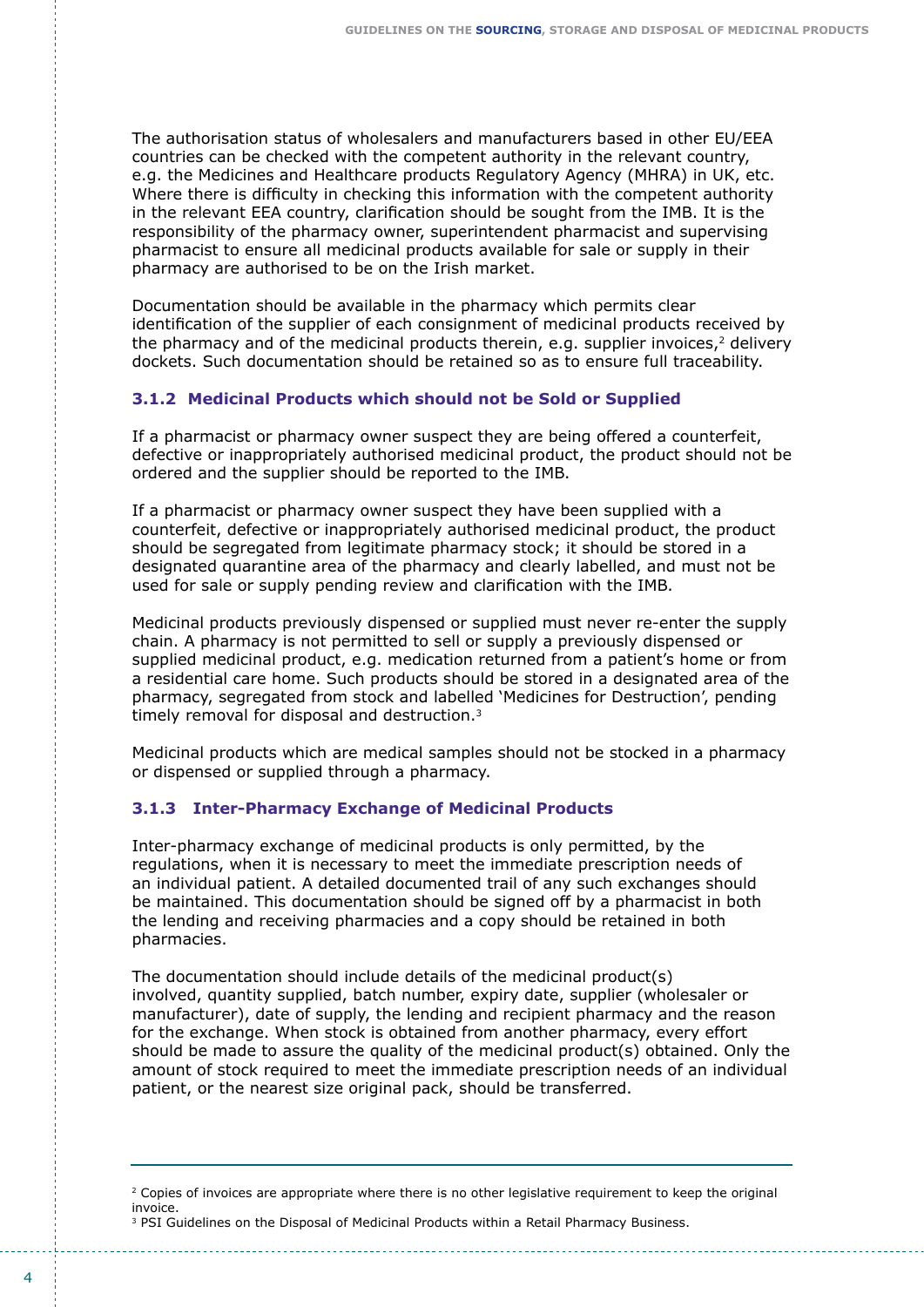It is important to take extra care when dealing with controlled drugs, due to the nature of the medicinal products involved and the legal requirements for record keeping, etc. The receiving pharmacy should requisition the lending pharmacy and the lending pharmacy should provide a signed copy of the documentation outlined above to the receiving pharmacy. The requisition should be of the format set out in article 12 of the Misuse of Drugs Regulations 1988 (S.I. No. 328 of 1988) (as amended). Any CD2 medicinal products<sup>4</sup> entering or leaving the pharmacy in the manner outlined must be recorded in the controlled drugs register.

### **3.2 Medicinal Products Which May be Sold or Supplied from a Pharmacy**

Regulations 8 and 11 set out the requirements regarding the medicinal products, including veterinary medicinal products, which may be sold or supplied from a pharmacy.

#### **Regulation 8:**

#### **Medicinal products which may be sold or supplied**

*"8.(1) Subject to paragraph (2), a person carrying on a retail pharmacy business shall not sell or supply a medicinal product (including a medicinal product on a general sales list) unless—*

*(a) there has been granted in respect of such product a marketing authorisation which is for the time being in force, or*

*(b) the said product is not required to be the subject of such a marketing authorisation by virtue of Regulation 6(4) of the Medicinal Products (Control of Placing on the Market) Regulations 2007 (S.I. No. 540 of 2007).*

*(2). Paragraph (1)(a) shall not apply until the 30 April 2011 in the case of— (a) traditional herbal medicinal products, or*

*(b) homeopathic medicinal products to which Regulation 11 of the Medicinal Products (Control of Placing on the Market) Regulations 2007 (S.I. No. 540 of 2007) applies, which were on the market in the State on 20 July 2007."*

# **Regulation 11**

#### **Veterinary medicinal products which may be sold or supplied**

*"11. A person carrying on a retail pharmacy business shall not sell or supply a veterinary medicinal product unless—*

*(a) the sale or supply of the said product is in accordance with the requirements of Regulation 28(1) of the animal remedies regulations,*

*(b) the sale or supply of the said product is in accordance with Regulation 28(4) (a) of the animal remedies regulations, except where Regulation 44 of the said regulations applies and has been complied with, and*

*(c) (i) there has been granted in respect of such product an animal remedies authorisation which is for the time being in force, or (ii) the said product is not required to be the subject of an animal remedies authorisation by virtue of Regulation 3(2) of the animal remedies regulations, or*

4 Controlled Drugs (CDs) listed in Schedule 2 of the Misuse of Drugs Regulations 1988 (S.I. No. 328 of 1988) (as amended).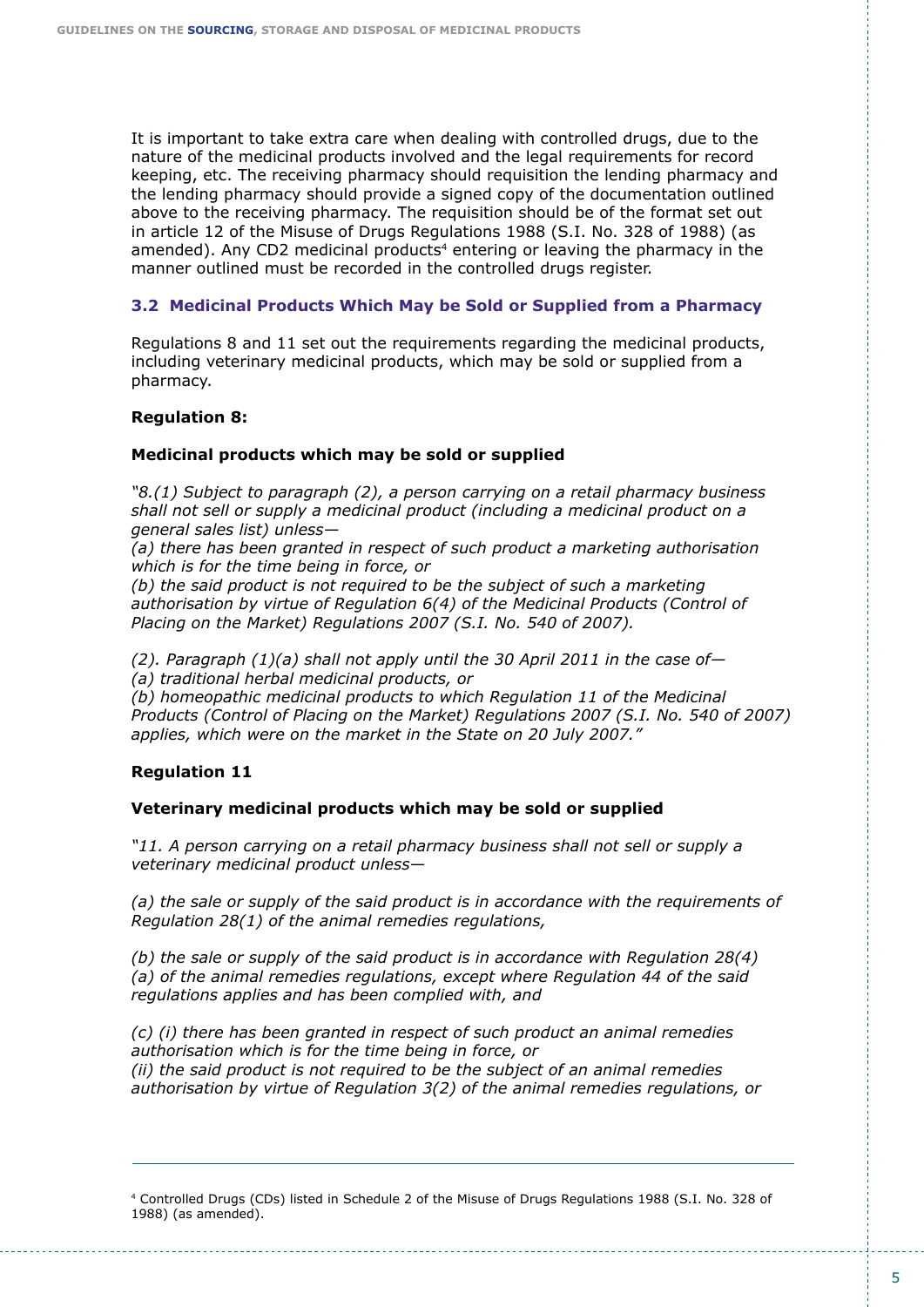*(iii) it has been determined by the Board that the said product is not required to be the subject of an animal remedies authorisation by virtue of Regulation 3(3) of the animal remedies regulations, or*

*(iv) there has been granted in respect of the product by the Minister for Agriculture, Fisheries and Food, a licence, pursuant to Regulation 18(11)(c) of the animal remedies regulations, which is for the time being in force, or*

*(v) it is a product within the meaning of Regulation 18(2)(c)(ii) or Regulation 18(9) (c)(ii) of the animal remedies regulations."*

#### **3.2.1 Marketing Authorisations**

All medicinal products sold or supplied from a pharmacy must be appropriately authorised, unless exempted from such a requirement, to ensure the quality, safety and efficacy of the medicinal product. Pharmacies must obtain their medicinal products from authorised suppliers and each medicinal product should be checked on receipt for an authorisation number and appropriate packaging. The authorisation status of any medicinal product or of any wholesaler or manufacturer can be clarified with the IMB.

Under European and Irish legislation, all medicinal products must be authorised before being placed on the market. The types of marketing authorisations a medicinal product may hold are:<sup>5</sup>

- (a) **An Irish Marketing Authorisation (previously called a Product Authorisation), denoted by a 'PA' number.** Medicinal products on the market in Ireland must be authorised by the IMB. A medicinal product which has a **Marketing Authorisation** granted by the IMB is authorised for sale in Ireland and is identified by the letters **'PA'** in front of the authorisation number, e.g. PAxxxx/xxx/xxx. A marketing authorisation for a veterinary medicinal product is identified by the letters **'VPA'** in front of the authorisation number.
- (b) **A Community Marketing Authorisation denoted by an 'EU' number.** A medicinal product may have a **Community Marketing Authorisation** granted by the European Commission. A community marketing authorisation is identified by the letters **'EU'** in front of the authorisation number, e.g. EU/x/xx/xxx/xxx. A medicinal product with an 'EU' number is authorised for sale in all EU/EEA Member States and must be labelled with the approved product labelling and leaflets for the specific market. The approved language for Ireland is English. (Section (e) deals with the parallel distribution of these medicinal products).
- (c) **A Parallel Product Authorisation denoted by a 'PPA' number.** A medicinal product may have a **Parallel Product Authorisation**. Parallel-importation is the importation of a medicinal product, authorised both in Ireland and another EU/EEA Member State, from that EU/ EEA Member State by an importer who is someone other than the importer appointed by the marketing authorisation holder for the medicinal product in the Irish market. The imported medicinal product may then be parallel-distributed in Ireland provided that the importer obtains an authorisation to market the product from the IMB. An authorisation for a parallel-distributed medicinal product is identified by the letters **'PPA'** in front of the authorisation number, e.g. PPAxxxx/xxx/xxx. An authorisation for a parallel-distributed veterinary medicinal product is identified by the letters **'PVPA'** in front of the authorisation number. Further information on the licensing of parallel-imported products is available on the IMB website.

<sup>5</sup> IMB Guide To Parallel Imports, Human Medicines 2010.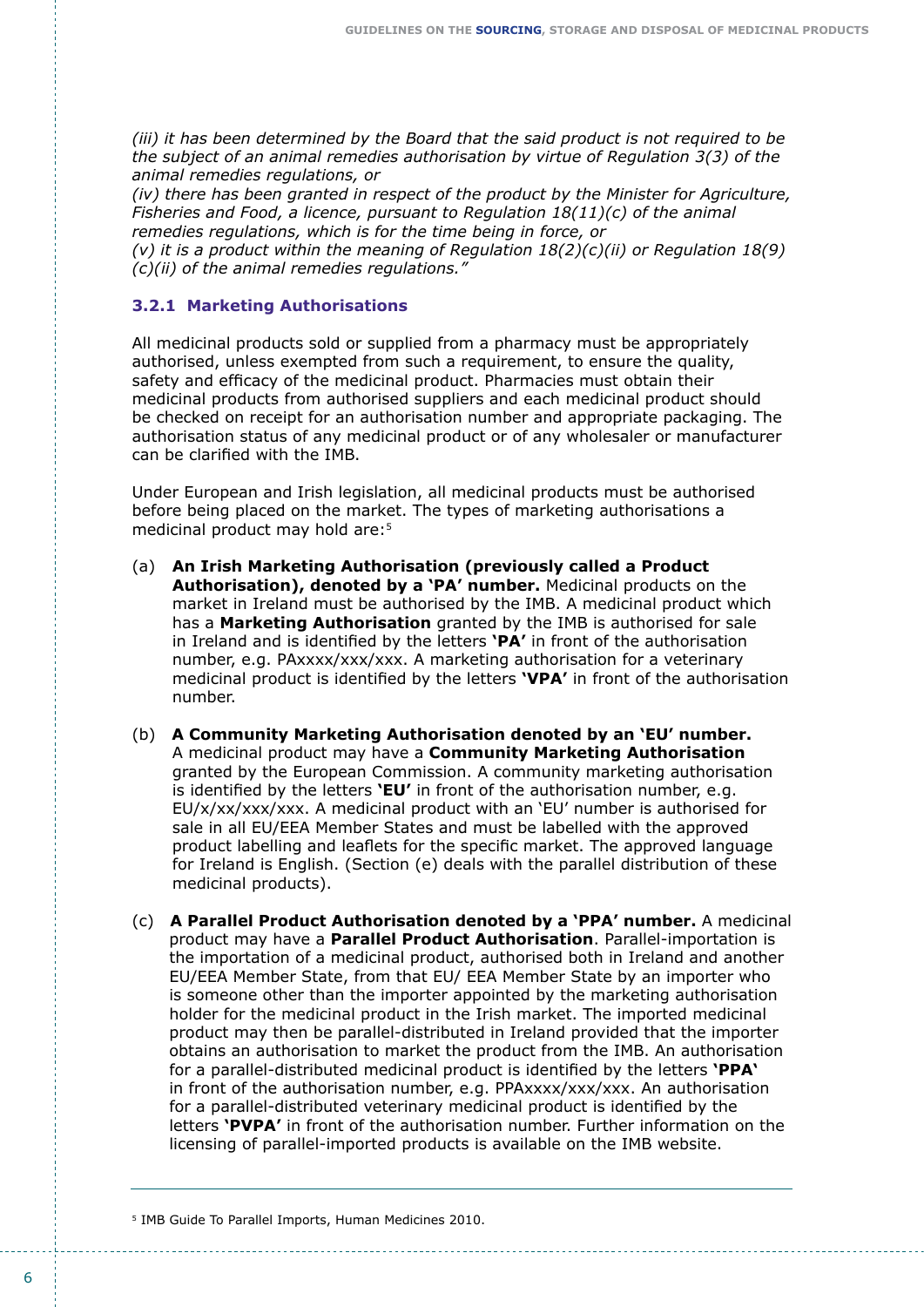- (d) **A Dual Pack Import Registration.** Medicinal products on the market in Ireland may have a **Dual Pack Import Registration**, granted by the IMB. This applies to the parallel-import of a medicinal product which is identical in all respects (including identical packaging, labels and leaflets) to the product on the Irish market, which is packaged in dual-market, identical packaging and which carries the marketing authorisation numbers of both countries, i.e. the source country and Ireland. Therefore, such products must have a 'PA' number on the packaging and may also have a 'PL' number if the medicinal product is authorised in the UK or a 'MA' number if the medicinal product is authorised in Malta, i.e. the Member States whose packaging and leaflets are also written in English. A wholesaler must be licensed by the IMB to distribute such products and the wholesaler should have a dual-pack registration **'DPR'** number on record for each medicinal product. All DPR medicinal products supplied by wholesalers are over-printed/over-labelled to denote the DPR number and the parallel importer for the product. A person conducting a pharmacy must take extra care when ordering dual pack registered medicinal products and must be satisfied that the products are appropriately authorised for sale in Ireland. If any doubt exists regarding the authorisation status of a medicinal product, its status should be checked with the IMB.
- (e) **Parallel-distribution within the EU of medicinal products authorised by the European Commission.** Medicinal products authorised by the European Commission are granted a Community Marketing Authorisation denoted by an 'EU' number. These medicinal products may be parallel-distributed within the EU by a parallel distributer. The label of such products indicates the parallel distributor, the repackager (if repackaging has been carried out) and the manufacturer or the marketing authorisation holder. Importers wishing to parallel distribute these medicinal products in Ireland must notify the European Medicines Agency (EMA) and the IMB. A list of these notifications is posted on the website of the EMA (www.ema.europa.eu). Each notification includes information on the specific medicinal product which is being parallel distributed.

**In summary**, a pharmacist must not sell or supply a medicinal product unless it has been correctly authorised, or is an 'exempt' medicinal product. Correctly authorised medicinal products carry a 'PA', a 'VPA', an 'EU', a 'PPA' or a 'PVPA' number. Some medicinal products may also have additional numbers, e.g. DPR medicinal products. Medicinal products that have been parallel imported/distributed should have a 'PPA', 'PVPA' or 'EU' number and may have additional details included, depending on the route of authorisation.

#### **3.2.2 Veterinary Medicinal Products**

Requirements related to the veterinary medicinal products which may be sold or supplied from a pharmacy are set out in the European Communities (Animal Remedies) (No. 2) Regulations 2007 (S.I. No. 786 of 2007) (as amended) and further information on these requirements is available from the IMB.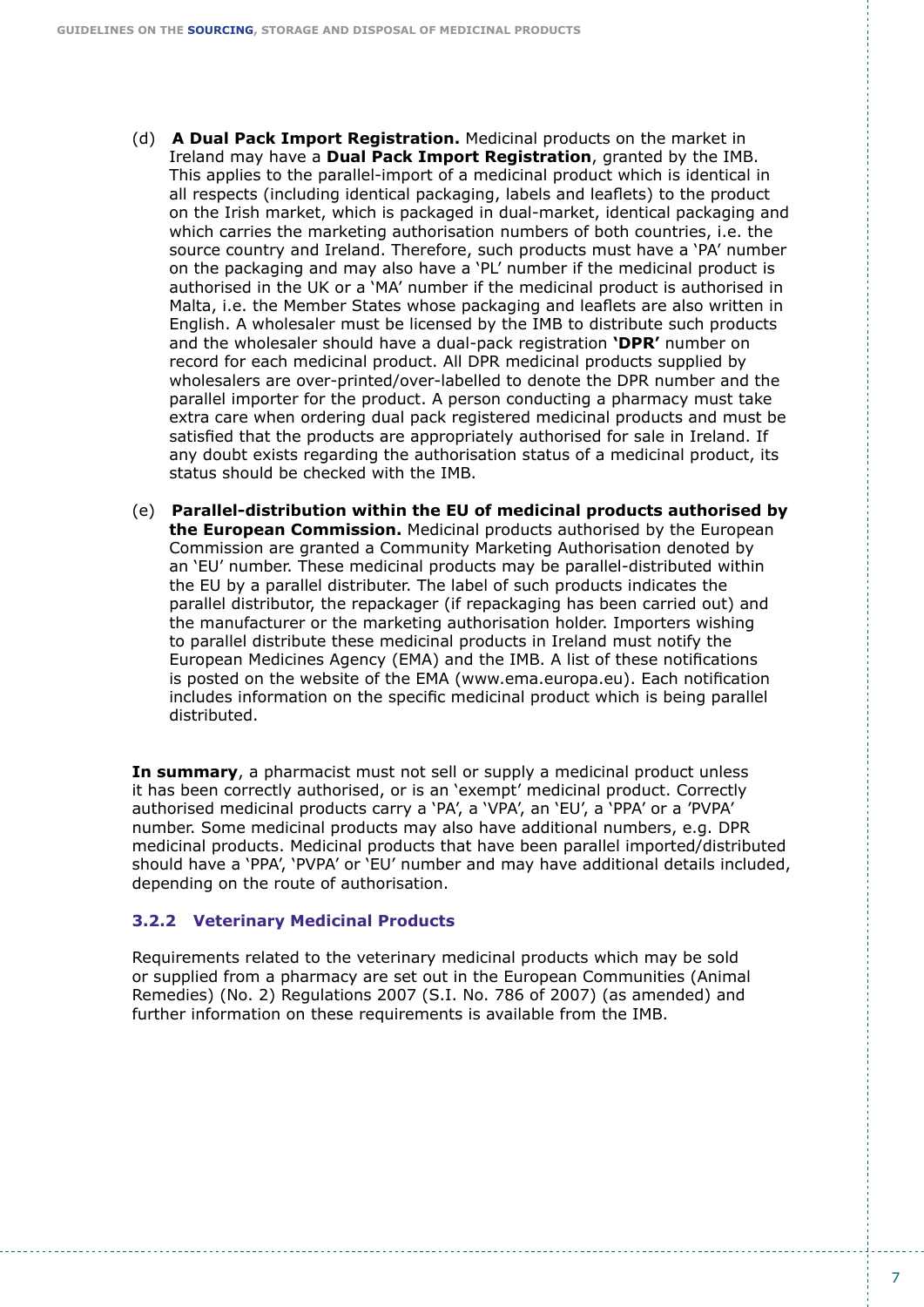#### **3.2.3 Medicinal Products Exempted from the Requirement to be Authorised - 'Exempt' Medicinal Products**

Notwithstanding the marketing authorisations outlined above, Schedule 1 of the Medicinal Products (Control of Placing on the Market) Regulations 2007 (S.I. No. 540 of 2007) includes an exemption for the supply of an unauthorised medicinal product in response to a bona fide unsolicited order from a practitioner. This exemption allows for the supply of an unauthorised product in response to a prescription from a practitioner, i.e. a registered doctor or a registered dentist, for an individual patient under his or her direct responsibility, in order to fulfil the special needs of the patient. Such products are defined as 'exempt' medicinal products. These products were previously known as 'unauthorised' or 'unlicensed' medicinal products. A medicinal product can only be defined as 'exempt' when it is supplied to the order of a registered practitioner for use by a patient under his or her direct care.<sup>6</sup>

Any 'exempt' medicinal product ordered must only be sourced from manufacturers and wholesalers authorised to supply such products. These suppliers must be authorised within the EEA. A list of manufacturers and wholesalers used should be maintained in the pharmacy.

Pharmacists should ensure they keep themselves informed of any requirements regarding the sourcing of 'exempt' medicinal products, e.g. IMB requirements.

To ensure full traceability, documentation should be available in the pharmacy which permits clear identification of the supplier of each 'exempt' medicinal product, e.g. supplier invoices,7 delivery dockets. There are additional record-keeping requirements for the sale and supply of 'exempt' medicinal products set out in paragraph 7 of Schedule 1 of the Medicinal Products (Control of Placing on the Market) Regulations 2007 (S.I. No. 540 of 2007) (as amended).<sup>8</sup>

Pharmacists should only keep an appropriate level of stock of any 'exempt' medicinal product to meet normative patient needs, e.g. one month's supply plus broken bulk per patient prescribed the medicinal product.

When a pharmacist receives a prescription for an 'exempt' medicinal product, the pharmacist should ensure that the prescribing practitioner is aware of the unauthorised status of the product. The pharmacist should, where possible, inform the practitioner why the medicinal product is unauthorised, for example, if the medicinal product was recently withdrawn from the Irish market. A record, outlining that this information has been imparted, should be inserted in the patient's file.

Pharmacists should be aware, and should inform prescribers, that 'exempt' medicinal products should not be sourced and supplied if a suitable authorised alternative is available in Ireland.

In circumstances where, due to a medicinal product being in short supply, a pharmacist has dispensed an 'exempt' medicinal product in response to a prescription for an authorised product, the pharmacist should check, prior to each supply, if the authorised medicinal product has become available again. It is important to always inform and obtain the consent of the prescriber prior to supplying an unauthorised medicinal product on foot of his or her prescription.

<sup>6</sup> IMB Guidance Note for the Notification System for Exempt Medicinal Products 2008.

 $\frac{7}{2}$  Copies of invoices are appropriate where there is no other legislative requirement to keep the original invoice.

<sup>&</sup>lt;sup>8</sup> These requirements will be dealt with in more detail in future quidelines, for example, those on the record keeping.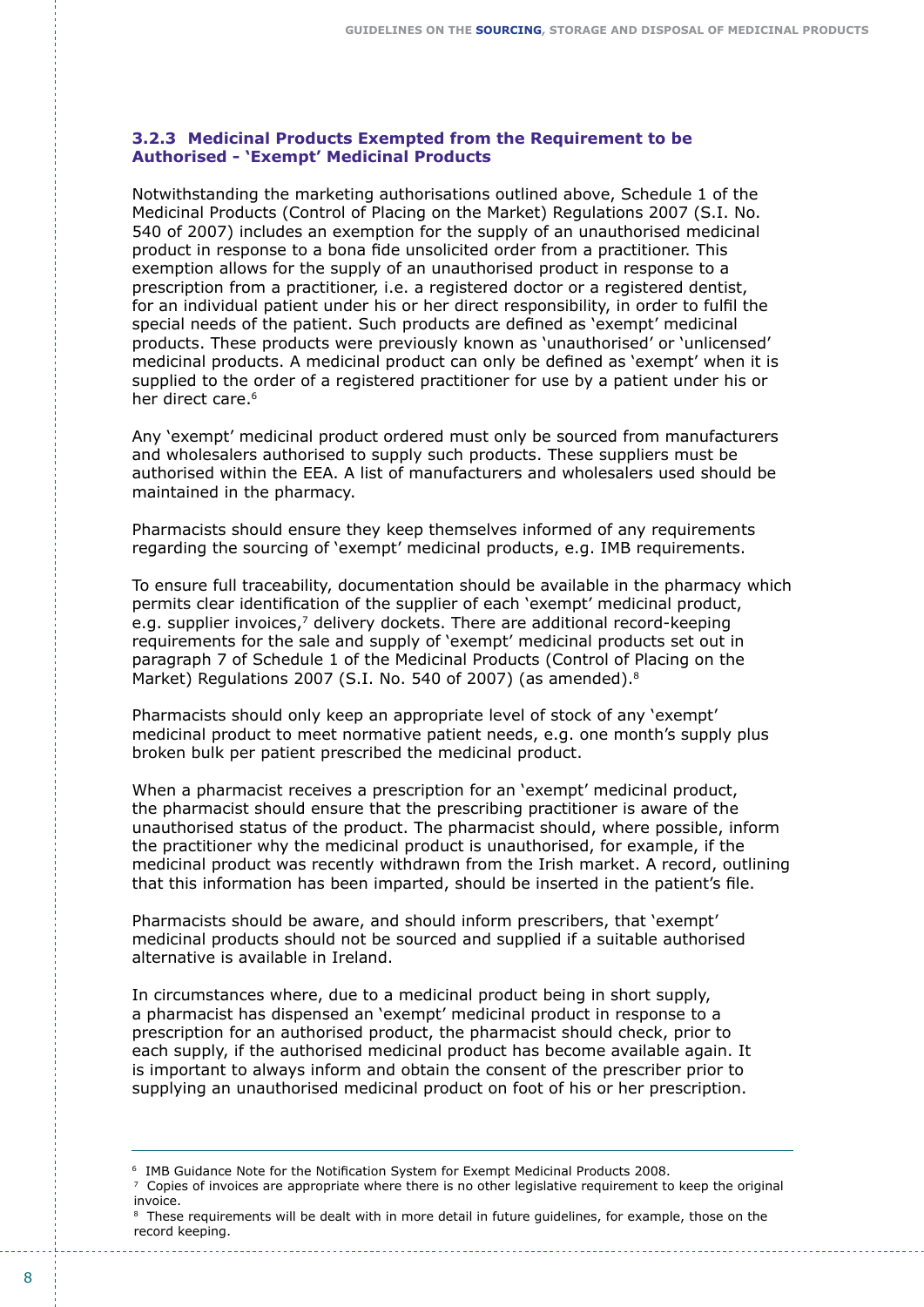Patients, or their carers, should be appropriately informed of the unauthorised or 'exempt' status of the medicinal product. They should be made aware of what this means and given the necessary reassurances, as appropriate. A record, outlining that this information has been imparted, should be inserted in the patient's file.

Pharmacists should also be cognisant of the availability of information on the medicinal product in English and, where possible, supply the patient with a patient information leaflet or other written information. Pharmacists should ensure patients are informed that any information provided is from another jurisdiction. If no patient information is available in English, the pharmacist should ensure that they can counsel the patient on the correct use of the product.

#### **3.3 Withdrawal or Recall of Medicinal Products from the Market**

Regulation  $5(1)(g)$  sets out the requirements regarding the withdrawal or recall of medicinal products from the market.

#### **Regulation 5(1)(g):**

*"5.(1) The pharmacy owner and the superintendent pharmacist shall, inter alia, ensure that—* 

*(g) he or she co-operates with the directions of the Board, or other such authority, in respect of the withdrawal or recall from sale or supply of any medicinal product, or veterinary medicinal product, as may be given, or as may be implemented, by the Board"*

A medicinal product withdrawal/recall procedure should be developed, documented and regularly reviewed to ensure that a pharmacy can respond quickly to a request from the marketing authorisation holder, in agreement with the competent authority (the IMB), to withdraw or recall any medicinal product from sale. The recall procedure should be regularly challenged to verify effectiveness and should consider all aspects of a potential recall or withdrawal situation including those that extend to patient level.

The procedure should be actioned as soon as possible following notification of a recall or withdrawal. Records detailing the recall should be maintained.

All stock of the medicinal product subject to a recall should be segregated from general stock, i.e. stored in a designated quarantine area of the pharmacy and clearly labelled. Such products should be processed in accordance with the directions of the marketing authorisation holder and/or the IMB.

On receipt of a recall letter, documentation related to the inter-pharmacy exchange of medicinal products should be reviewed and if any of the medicinal products transferred are the subject of the recall, the pharmacy supplied should be alerted and a copy of the recall letter provided.

# **3.4 Policies and Procedures**

Superintendent and supervising pharmacists should ensure that there are written policies and procedures in place for all aspects of the sourcing of medicinal products outlined in these guidelines. These procedures should outline the processes involved in the verification of the authenticity of suppliers and medicinal products and the ordering, receipt, checking and entering into stock of medicinal products. Specific written procedures should be in place for the sourcing of 'exempt' medicinal products, the segregation and disposal of patient-returned medicinal products, the inter-pharmacy exchange of medicinal products and the withdrawal or recall of medicinal products from the market.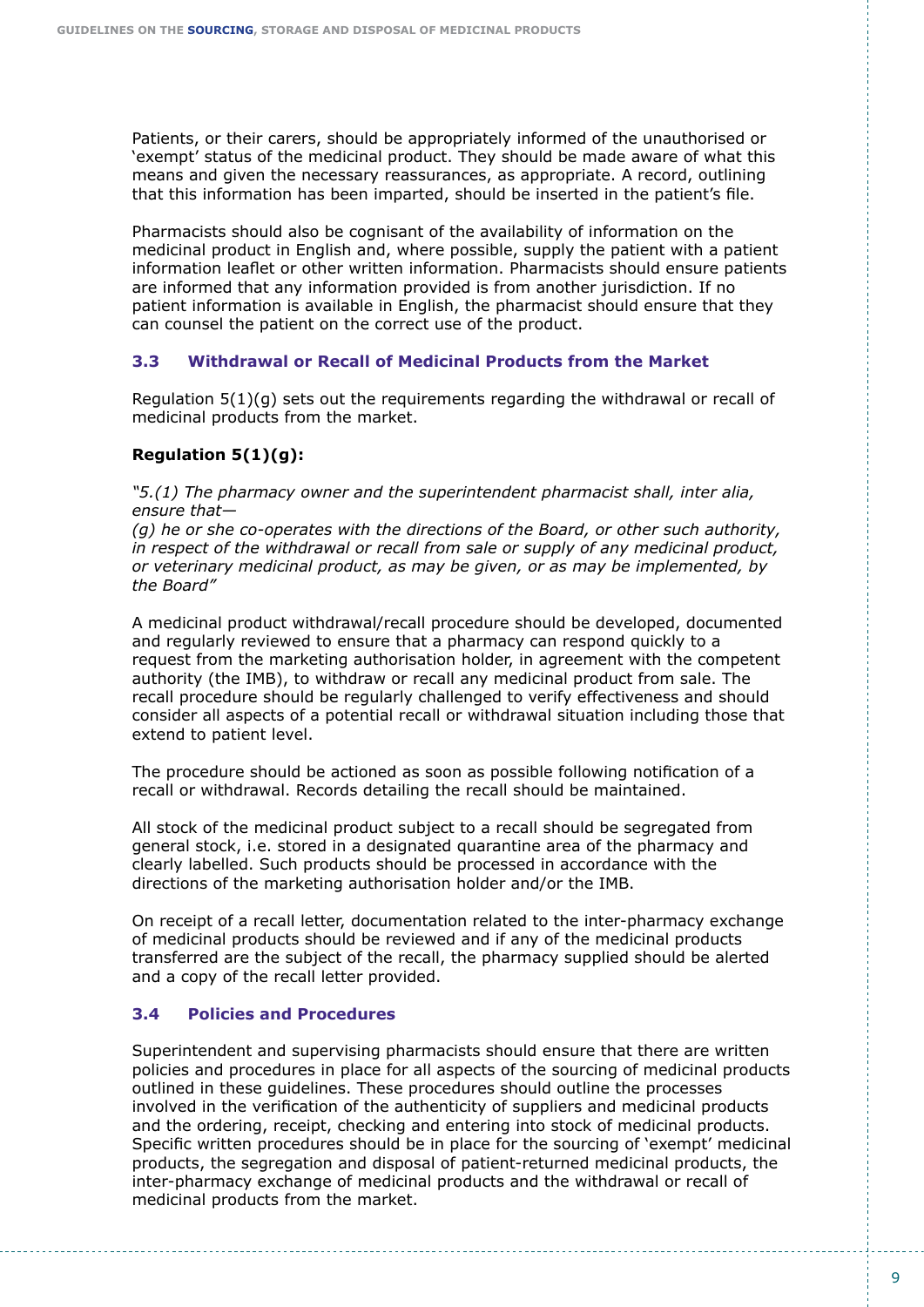The procedure for the receipt of medicinal products should state the processes involved in the receipt and examination of new stock prior to its addition to existing pharmacy stock. These checks should include, but are not limited to, verification that each medicinal product is appropriately authorised, appropriately intact and within its shelf life. In addition to these checks, procedures for the receipt of medicines should ensure that medicinal products requiring particular storage conditions, e.g. products requiring refrigeration or controlled drugs, are given immediate priority by the staff that are authorised to accept their delivery.

All procedures should state the persons involved in the process and be signed by such persons. The staff involved in a particular procedure should be trained in the relevant procedure and records of such training maintained.

All policies and procedures should state their implementation date and the review date. The superintendent and supervising pharmacists should ensure they are reviewed regularly, i.e. when any element of the process changes, and at a minimum annually. When a review takes place, the review should be documented, i.e. dated and signed by the appropriate person, and the policy or procedure should be updated if necessary. The relevant staff members must be made aware of any amendments, appropriately trained, and the updated policies and procedures should be signed by such persons.

# **3.5 Particular Care Settings**

All retail pharmacy businesses must comply with these guidelines. In particular care settings, e.g. where a retail pharmacy business is located within a hospital, it may be appropriate to put alternative policies and procedures in place in respect of specific aspects of the guidelines. Such policies and procedures should take account of all legal and professional responsibilities. It may be necessary, for certain aspects of practice, to work with other healthcare professionals to put interdisciplinary policies and procedures in place.

Where such alternative policies and procedures are in place, in particular care settings, the PSI expects the superintendent pharmacist, supervising pharmacist, any relevant registered pharmacist and the pharmacy owner to act in the best interest of patients and to ensure the integrity of the final link in the supply chain for a medicinal product, from the manufacturer to the patient, is maintained. Any deviation from the guidelines and the justification for such deviation should be recorded.

# **LEGISLATIVE REFERENCES**

- (a) Regulation of Retail Pharmacy Businesses Regulations 2008 (S.I. No. 488 of 2008).
- (b) Pharmacy Act 2007.
- (c) Medicinal Products (Control of Placing on the Market) Regulations 2007 (S.I. No. 540 of 2007).
- (d) Misuse of Drugs Regulations 1988 (S.I. No. 328 of 1988) (as amended).
- (e) Medicinal Products (Prescription and Control of Supply) Regulations 2003 (S.I. No. 540 of 2003) (as amended).
- (f) European Communities (Animal Remedies) (No. 2) Regulations 2007 (S.I. No. 786 of 2007) (as amended).

Relevant legislation can be accessed through the PSI website www.thePSI.ie. and is also available from www.irishstatutebook.ie.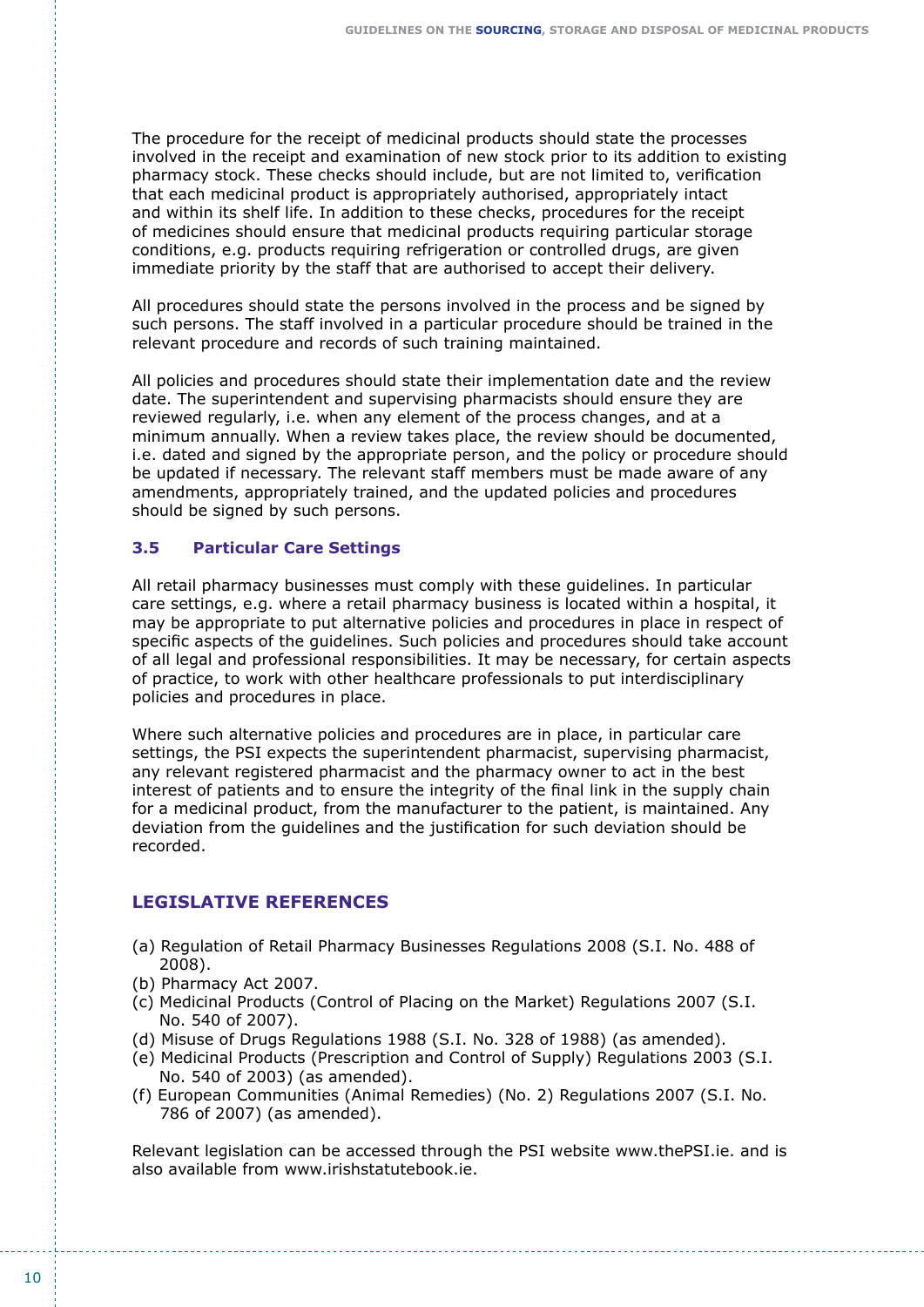# **Self-Assessment Checklist to Enable Pharmacists and Pharmacy Owners Comply with the Guidelines on the Sourcing of Medicinal Products for Sale and Supply in Conducting a Retail Pharmacy Business**

**This Self-Assessment Checklist is a practical tool intended to aid compliance with these Guidelines and should be used as a reference check to allow self-audit of a pharmacy practice, and indicate areas that may be in need of further attention. The checklist captures the most critical issues from the guidelines; it is not exhaustive and should only be used to assess pharmacy practice in combination with the guidelines.**

# **Policies and Procedures**

There should be documented policies and procedures in place in every pharmacy which detail the operating systems of the pharmacy. It is important that these are documented so as to ensure that the processes to which they pertain are carried out in a consistent manner, to facilitate appropriate staff training, and to allow appropriate risk management and review.

The most critical elements of these guidelines, for which policies, procedures, records or other documentation should be in place, are detailed in the checklist below. The guidelines should be referred to for more comprehensive information on the requirements in each area. When drawing up policies and procedures, pharmacists should ask themselves the following questions:

| <b>Ask Yourself</b>                                                                                                                                                                                                                                                              | <b>Yes</b> | <b>No</b> | N/A | <b>Required Action</b> |
|----------------------------------------------------------------------------------------------------------------------------------------------------------------------------------------------------------------------------------------------------------------------------------|------------|-----------|-----|------------------------|
| Are all relevant staff aware of, and<br>trained in, the pharmacy's policies<br>and are training records maintained?                                                                                                                                                              |            |           |     |                        |
| Do all pharmacy procedures state<br>the staff involved in the process, are<br>they signed by such staff, are such<br>staff trained and are training records<br>maintained?                                                                                                       |            |           |     |                        |
| Does each policy and procedure state<br>its implementation and review date<br>and are these documents reviewed<br>regularly, i.e. when any element<br>of the process changes and, at a<br>minimum, annually?                                                                     |            |           |     |                        |
| Is the review of a policy or procedure<br>documented, i.e. signed and dated,<br>and the policy or procedure updated,<br>if necessary, and are all relevant<br>staff members made aware of<br>any amendments, appropriately<br>trained and records of the training<br>maintained? |            |           |     |                        |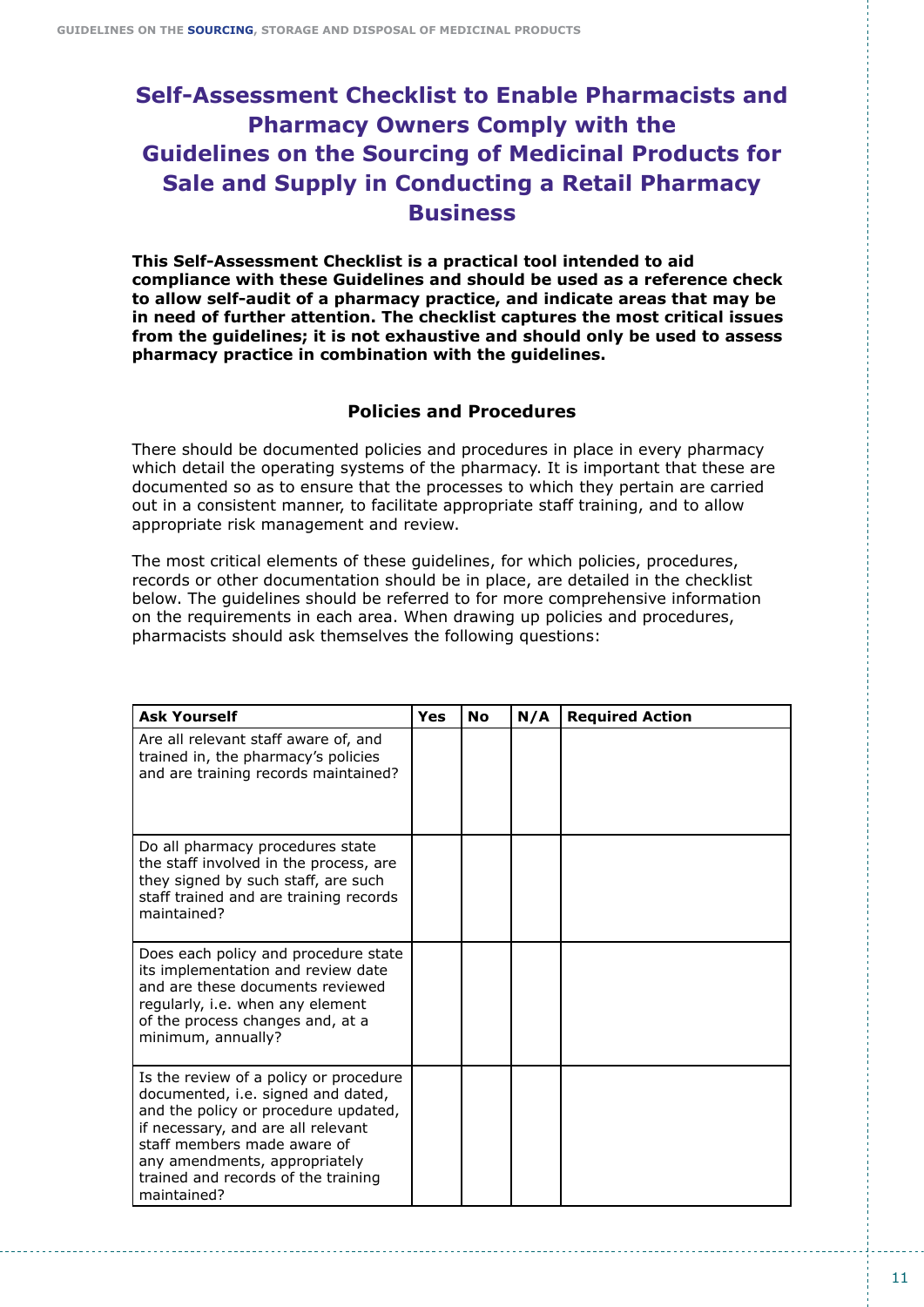# **Guidelines on the Sourcing of Medicinal Products for Sale or Supply in Conducting a Retail Pharmacy Business**

| <b>Ask Yourself</b>                                                                                                                                                                                                                                                    | <b>Yes</b> | No | N/A | <b>Required Action</b> |
|------------------------------------------------------------------------------------------------------------------------------------------------------------------------------------------------------------------------------------------------------------------------|------------|----|-----|------------------------|
| Are all medicinal products, including<br>veterinary medicinal products<br>and all non-prescription medicinal<br>products, sourced from authorised<br>manufacturers or wholesalers?                                                                                     |            |    |     |                        |
| Is there a list of all manufacturers<br>and wholesalers, from whom<br>medicinal products are sourced<br>and whose authorisation has been<br>verified, maintained in the pharmacy?                                                                                      |            |    |     |                        |
| Is documentation retained in the<br>pharmacy which permits clear<br>identification of each consignment of<br>medicinal products received and of<br>the medicinal products therein, e.g.<br>suppliers' invoices?                                                        |            |    |     |                        |
| Are all staff involved in the sourcing<br>and ordering of medicinal products<br>aware of the types of marketing<br>authorisations a medicinal product<br>may have and are all medicinal<br>products checked on receipt from<br>suppliers?                              |            |    |     |                        |
| Does inter-pharmacy exchange of<br>medicinal products only occur when<br>necessary to meet the immediate<br>prescription needs of an individual<br>patient, and is a documented trail of<br>all inter-pharmacy exchanges, with<br>the appropriate details, maintained? |            |    |     |                        |
| Does the inter-pharmacy exchange<br>of CD2 controlled drugs only occur<br>on foot of an appropriately written<br>requisition and are such exchanges<br>always recorded in the CD register?                                                                             |            |    |     |                        |
| Are there policies and procedures<br>in place for the ordering, receipt,<br>checking (examination of<br>authorisation, packaging, expiry<br>date, batch number etc.) and<br>entering into stock of medicinal<br>products?                                              |            |    |     |                        |
| Do the pharmacy's receipt<br>procedures deal specifically with the<br>receipt, examination and immediate<br>processing of refrigerated medicinal<br>products and CDs (the relevant CDs<br>must be placed in the CD safe and<br>recorded in the CD register)?           |            |    |     |                        |
| Are all pharmacy staff aware of<br>the necessity to contact the Irish<br>Medicines Board (IMB) if they<br>suspect counterfeit, inappropriately<br>authorised or defective medicinal<br>products, and to quarantine such<br>stock appropriately?                        |            |    |     |                        |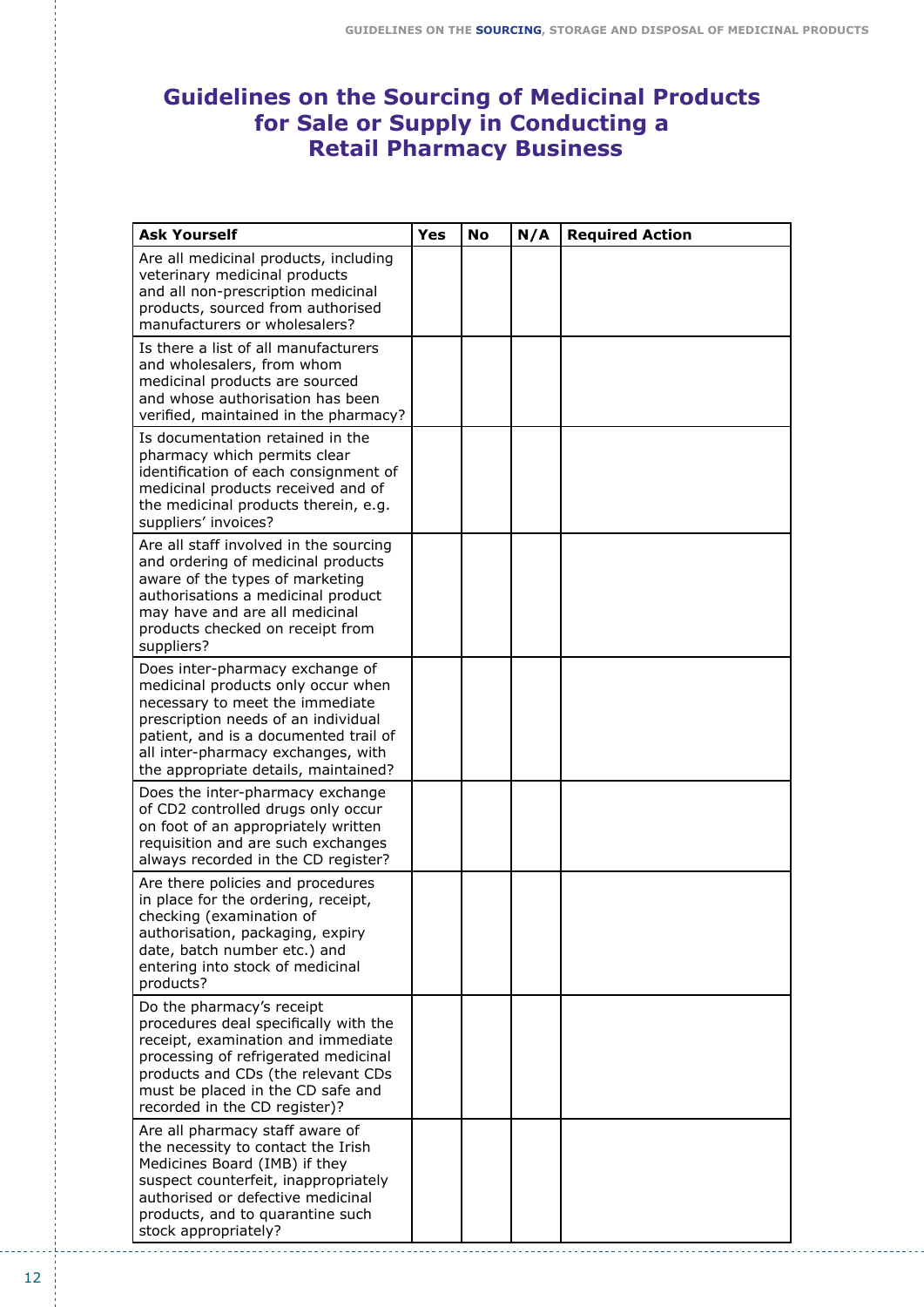| <b>Ask Yourself</b>                                                                                                                                                                                                                                                           | Yes | <b>No</b> | N/A | <b>Required Action</b> |
|-------------------------------------------------------------------------------------------------------------------------------------------------------------------------------------------------------------------------------------------------------------------------------|-----|-----------|-----|------------------------|
| Is there a specific written procedure<br>in place for sourcing 'exempt'<br>medicinal products, is a list of<br>appropriately authorised suppliers<br>maintained and is documentation<br>retained in the pharmacy which<br>permits identification of these<br>suppliers?       |     |           |     |                        |
| Does the pharmacist always ensure<br>the prescriber is aware that a<br>medicinal product is unauthorised,<br>inform the prescriber of the<br>availability of any suitably authorised<br>alternative and note this in the<br>patient's file?                                   |     |           |     |                        |
| Are patients always informed of the<br>unauthorised or 'exempt' status of<br>a medicinal product, made aware<br>of what this means, provided<br>with counselling, information<br>and necessary reassurances, as<br>appropriate and is this noted in the<br>patient's file?    |     |           |     |                        |
| Is there a withdrawal/recall<br>procedure in place which ensures<br>the pharmacy can respond quickly to<br>the recall of any medicinal product,<br>including to patient level, is it<br>regularly challenged and are records<br>of all recalls maintained in the<br>pharmacy? |     |           |     |                        |
| Are all medicines subject to a<br>recall appropriately quarantined<br>and processed in accordance with<br>the directions of the marketing<br>authorisation holder and/or the IMB?                                                                                             |     |           |     |                        |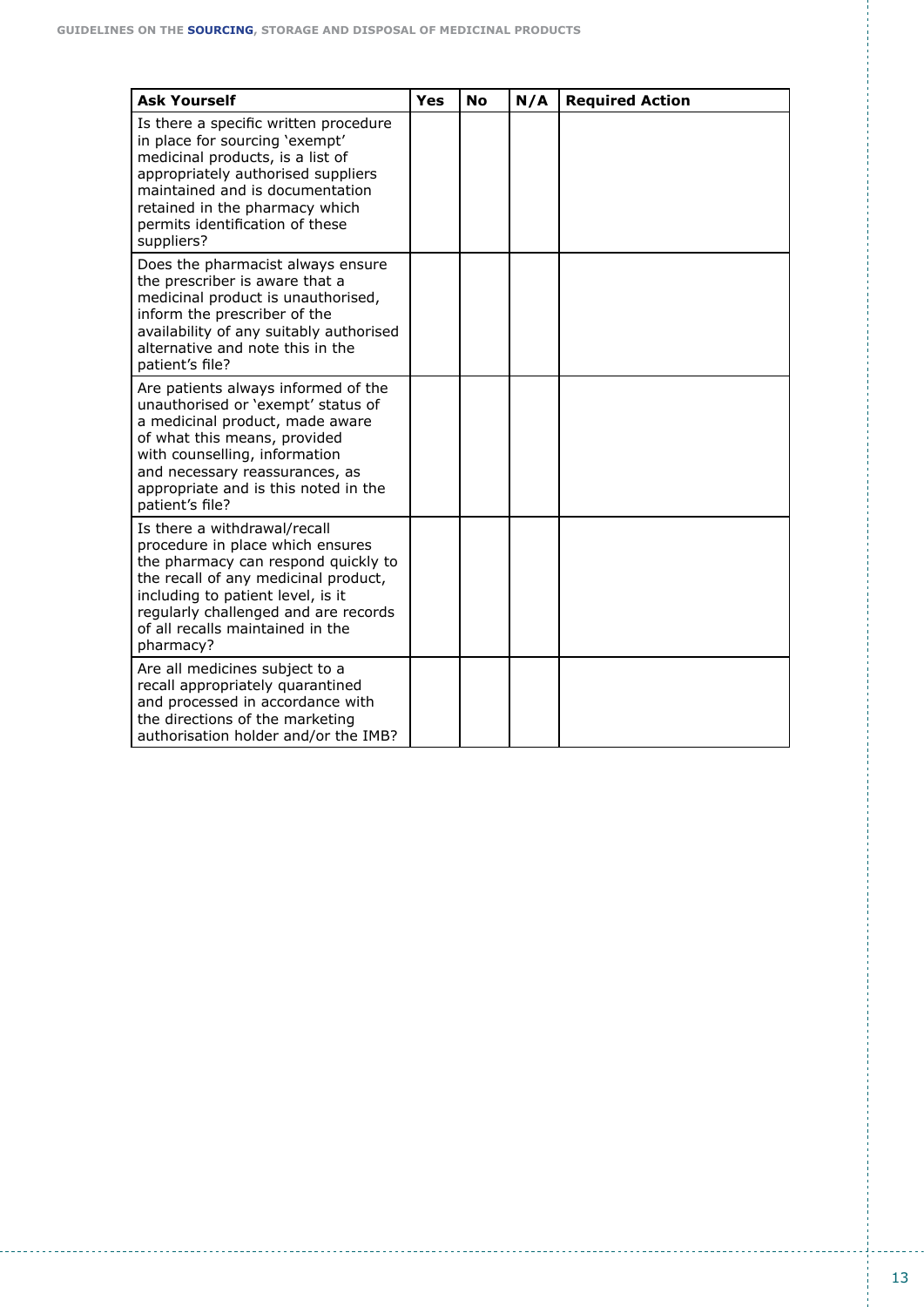# **Guidelines on the Storage of Medicinal Products within a Retail Pharmacy Business**

to facilitate compliance with Regulations  $4(1)$ ,  $4(4)$ ,  $5(1)(e)$ , 5(1)(f), 6(3) and 7 of the Regulation of Retail Pharmacy Businesses Regulations 2008 (S.I. No. 488 of 2008)

|    |                                                                         | <b>PAGE</b> |
|----|-------------------------------------------------------------------------|-------------|
| 1. | <b>INTRODUCTION</b>                                                     | 15          |
| 2. | <b>LEGISLATIVE BASIS</b>                                                | 15          |
| 3. | <b>GUIDANCE</b>                                                         |             |
|    | 3.1 Storage of Medicinal Products                                       | 16          |
|    | 3.1.1 General Guidance                                                  | 17          |
|    | 3.1.2 Storage Areas                                                     | 17          |
|    | 3.1.3 Stock Management                                                  | 18          |
|    | 3.1.4 Medicinal Product Packaging                                       | $18 - 19$   |
|    | 3.1.5 Patient Counselling                                               | 19          |
|    | 3.1.6 Marketing Authorisation and Manufacturers' Directions             | 19-20       |
|    | 3.1.7 Temperature Monitoring                                            | 20          |
|    | 3.2 Storage of Medicinal Products requiring Refrigeration               | 20          |
|    | 3.2.1 Pharmaceutical Refrigerators                                      | $20 - 21$   |
|    | 3.2.2 Temperature Monitoring                                            | $21 - 22$   |
|    | 3.2.3 Stock Management                                                  | 22          |
|    | 3.3 Storage of Medicinal Products which are Controlled Drugs            | 22          |
|    | 3.3.1 Storage of Controlled Drugs in a Safe or Cabinet                  | 23          |
|    | 3.3.2 Controlled Drug Stock Management                                  | 24          |
|    | 3.4 Storage of Poisons                                                  | 24          |
|    | 3.5 Storage of Veterinary Medicinal Products                            | 25          |
|    | 3.6 Storage of 'Exempt' and 'High-Tech' Medicinal Products              | 25          |
|    | 3.7 Storage of Prescription Medicinal Products and CD5 Controlled Drugs | $25 - 26$   |
|    | 3.8 Policies and Procedures                                             | $26 - 27$   |
|    | 3.9 Particular Care Settings                                            | 27          |
|    | <b>LEGISLATIVE REFERENCES</b>                                           | 27          |
|    | <b>CHECKLIST</b>                                                        | $28 - 31$   |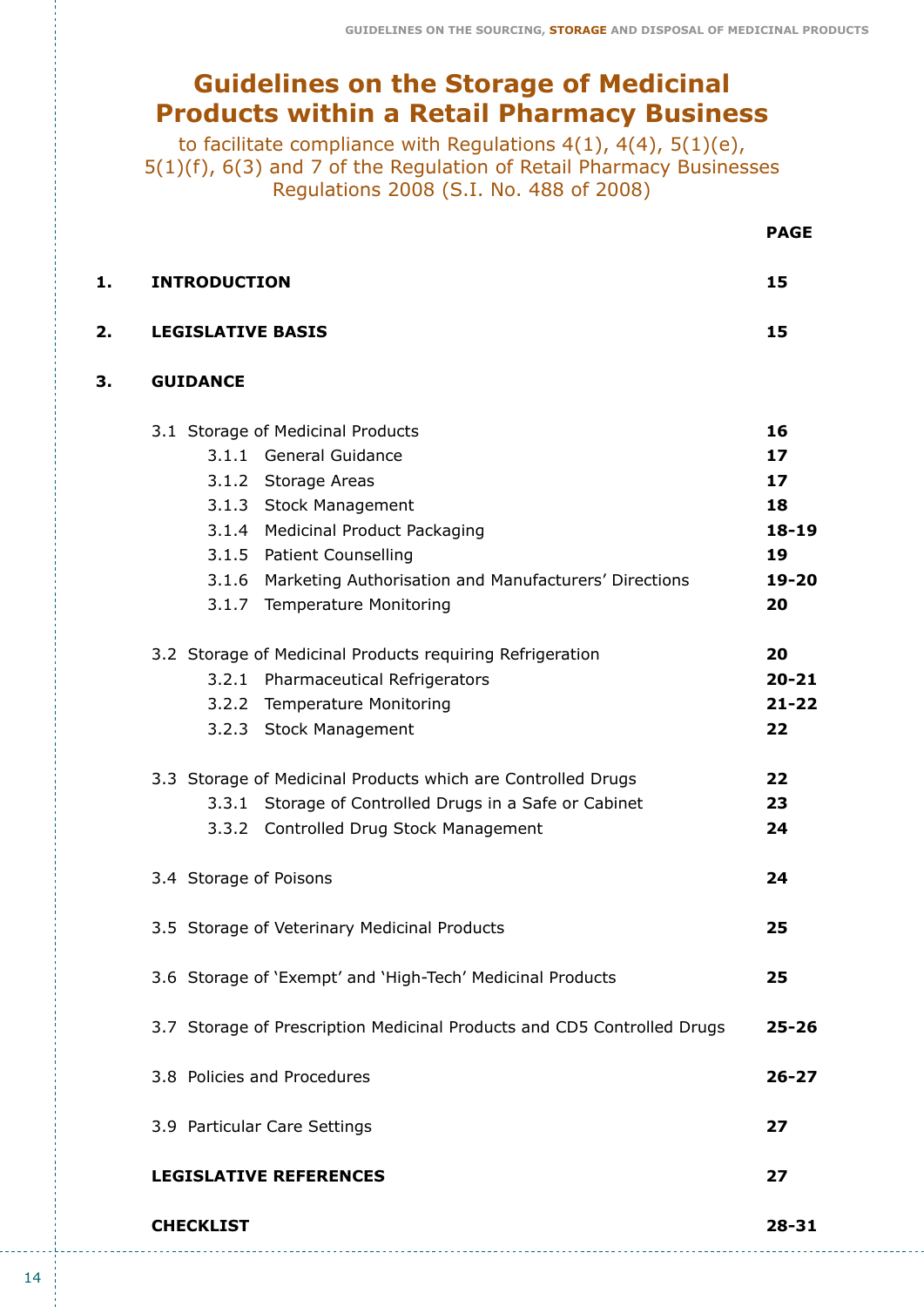# **1 INTRODUCTION**

The purpose of these guidelines is to facilitate compliance with the requirements of the Regulation of Retail Pharmacy Businesses Regulations 2008 (S.I. No. 488 of 2008) in relation to the storage of medicinal products, including veterinary medicinal products, in retail pharmacy businesses (i.e. pharmacies).

As pharmacies are the final link in the chain of supply of medicinal products, from manufacturers to patients, it is essential that all medicinal products held in pharmacies remain of the same quality, safety and efficacy as when they were released by their manufacturers. To achieve this, all medicinal products must be stored in accordance within the terms of their Marketing Authorisation. Compliance with the regulations and these guidelines is therefore essential if this objective is to be achieved and patient safety is to be maintained.

Every pharmacy should operate a comprehensive, auditable system for the control and maintenance of an appropriate level of legitimate stock, held within appropriate storage conditions and facilities.

#### **LEGISLATIVE BASIS 2**

The operation of a retail pharmacy business is governed by section 26(1) of the Pharmacy Act 2007, which requires every retail pharmacy business to be registered, and by the Regulation of Retail Pharmacy Businesses Regulations 2008 (S.I. No. 488 of 2008), which have been made by the Minister for Health and Children under Section 18 of the Pharmacy Act 2007, for the purposes of the health, safety and convenience of the public. Retail pharmacy business owners, superintendent pharmacists and supervising pharmacists are all required to conduct the retail pharmacy business in compliance with these provisions.

These guidelines have been prepared with a view to publication in accordance with regulation 14 of the Regulation of Retail Pharmacy Businesses Regulations 2008 (S.I. No. 488 of 2008) which provides that the PSI Council may publish detailed guidelines for the purpose of facilitating compliance with these Regulations. In that context, the guidelines are intended to facilitate better compliance with regulations  $4(1)(a)$ ,  $4(1)(b)$ ,  $4(4)$ ,  $5(1)(e)$ ,  $5(1)(f)$ ,  $6(3)$  and 7, insofar as those regulations relate to the storage of medicinal products in pharmacies.

It should be noted that wherever premises are referred to in the regulations and in these guidelines, they refer to fixed premises, which includes all those areas where medicinal products are, or are intended to be, sold or supplied, prepared, dispensed, compounded or stored.1

<sup>1</sup> Refer to the definition of premises in Regulation  $3(1)$  of the Regulation of Retail Pharmacy Businesses Regulations 2008 (S.I. No. 488 of 2008)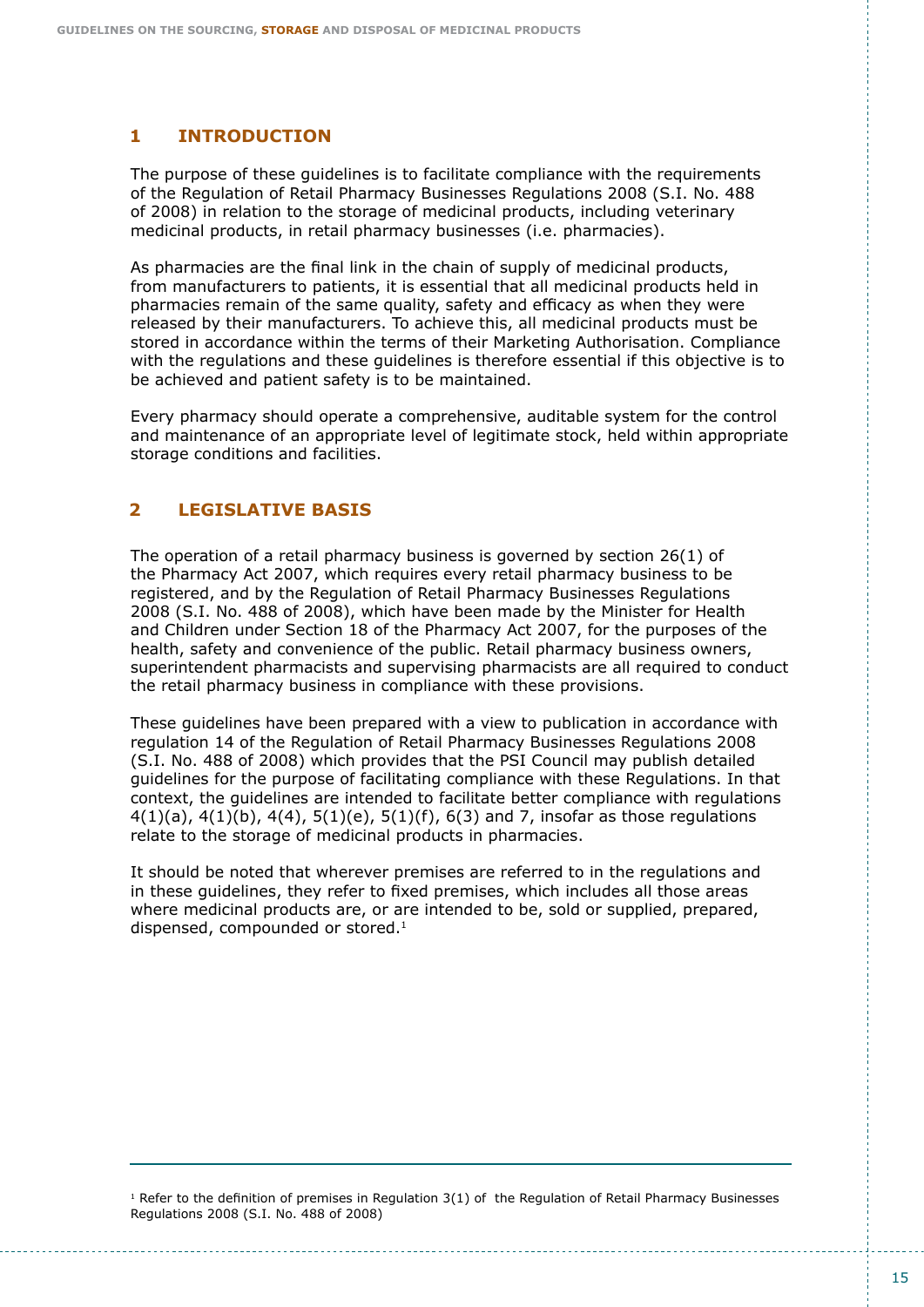#### **GUIDANCE 3**

#### **3.1 Storage of Medicinal Products**

Regulation 7 provides that the storage of medicinal products, within a pharmacy, must be in accordance with the requirements of their marketing authorisation or any other relevant standard that is applicable.

#### **Regulation 7:**

#### *Appropriate storage of medicinal products*

*"7. A person carrying on a retail pharmacy business shall ensure that the quality of the medicinal products, including veterinary medicinal products, that are being handled by him or her, or that are otherwise under his or her control, is maintained in accordance with the requirements of any marketing authorisation, animal remedies authorisation, or other standard that is applicable to those products."*

Regulation 6(3) states the storage requirements for medicinal products previously dispensed or supplied, which have been returned to the pharmacy.

#### **Regulation 6(3):**

*"6.(3) Notwithstanding paragraphs (1) and (2), a person carrying on a retail pharmacy business may accept the return of a medicinal product, including a veterinary medicinal product, that had previously been dispensed or supplied, and such product shall be kept in a secure manner that is segregated from other medicinal products, including other such veterinary medicinal products, and shall be disposed of in a manner otherwise than for the purpose of use as a medicinal product or as a veterinary medicinal product."*

Regulations  $4(1)(a)$  and  $4(1)(b)$  provides that the pharmacy maintains the staff, premises, equipment and procedures required for storing medicinal products.

#### **Regulation 4(1):**

#### *Staff, premises, equipment and procedures*

*"4.(1)(a) The pharmacy owner shall provide and maintain such staff, premises, equipment and procedures for the storage, preparation, dispensing, compounding, sale and supply of medicinal products, including veterinary medicinal products, that he or she stores, prepares, dispenses, compounds, sells and supplies in his or her retail pharmacy business, as are necessary to avoid deterioration of the products and he or she shall not use for any such purposes premises other than those that constitute his or her retail pharmacy business and which have been specified in his or her application for registration under section 17 of the Act.*

*(b) The pharmacy owner shall ensure that, in the conduct of his or her retail pharmacy business and in particular in making provision for the staff, premises and other matters referred to in sub-paragraph (a) of this paragraph, he or she has regard for the health, safety and convenience of the public."*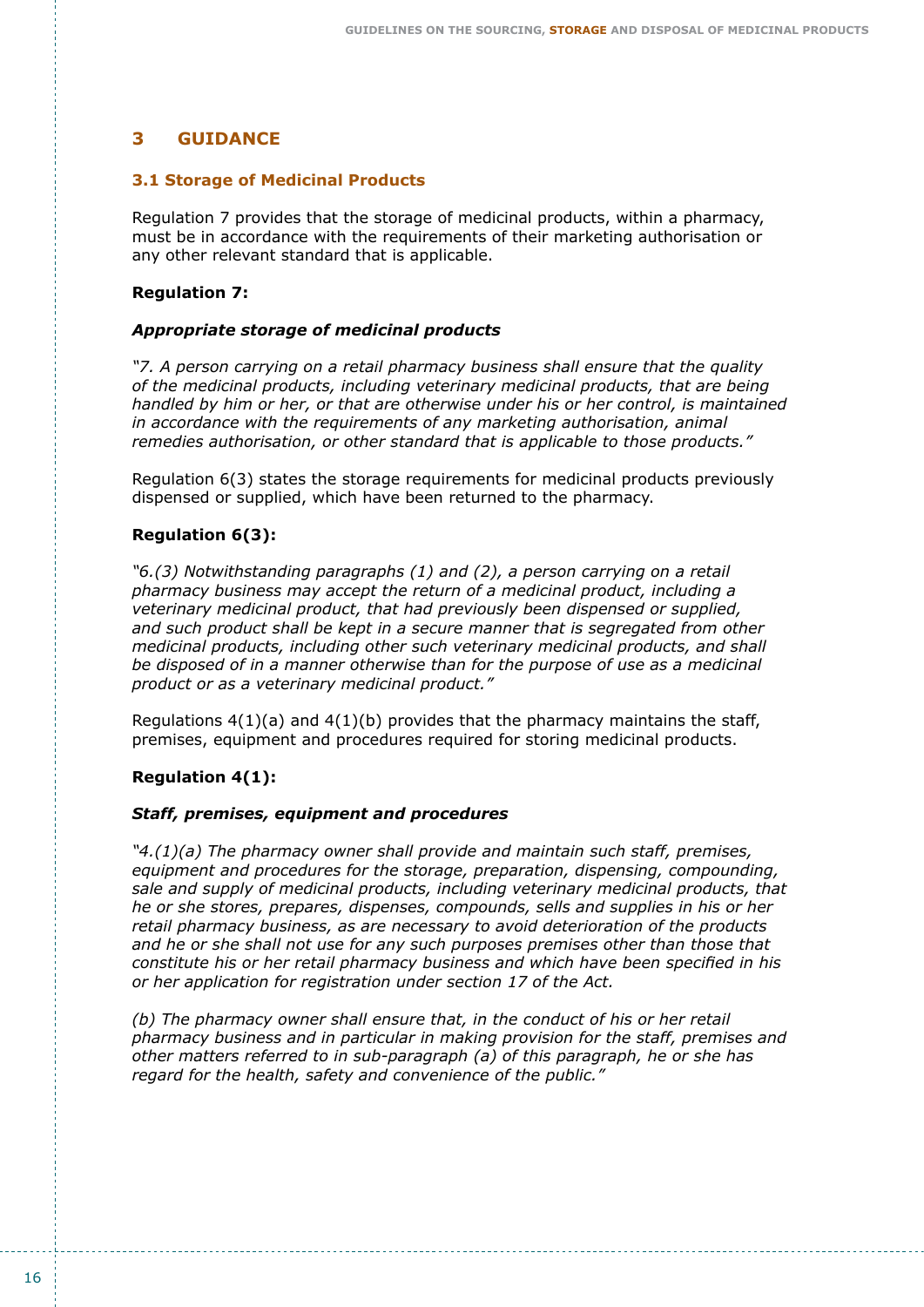#### **3.1.1 General Guidance**

Only premises that are the subject of registration as part of the retail pharmacy business may be used for the storage of medicinal products. It follows that medicinal products may not be stored in connection with a retail pharmacy business unless the premises concerned are clearly covered by the registration required under Section 26(1) of the Pharmacy Act 2007.

To assure the quality, safety and efficacy of medicinal products stocked in a pharmacy, they must be stored in accordance with the requirements of their relevant marketing authorisations, or other relevant standards such as manufacturers' instructions.

The construction and layout of the pharmacy premises, the fixtures and fittings, for example, shelving, and equipment, for example, pharmaceutical grade refrigerators, must be appropriate and fit for the purpose of storing medicinal products as outlined in the regulations and these guidelines. The staff of the pharmacy must be appropriately trained and alert to the need for medicinal products to be stored appropriately. Adequate pharmacy staff should be available, so as to ensure that all the necessary storage requirements are being met on an on-going basis for all medicinal products stored in the pharmacy.

All medicinal products must be stored in a secure fashion under the control and supervision of the pharmacist.

Good pharmacy practice would be to store medicinal products separately from nonmedicinal products. However, the storage of medical devices or health-related items with medicinal products may, in certain circumstances, be appropriate.

An appropriate quantity of each medicinal product should be stocked, consistent with local patient need, stock turnover, local prescribing habits and any national public health initiatives that may be in place.

#### **3.1.2 Storage Areas**

Adequate storage facilities must be available and all storage areas should be suitable for their purpose, structurally sound and free of damp and mould. Any storage facilities used for medicinal products should be well maintained and clean, i.e. free from litter, dust and pests and free from spillage or breakage. Surfaces should be impervious and non-shedding and walls and floors should be intact. All storage areas should be incorporated in cleaning and housekeeping schedules and cleaning records should be maintained.

Medicinal products should only be stored in areas designated for their storage. They should not be stored in close proximity to sources of heat or cold, e.g. unit heaters, artificial lights, in direct sunlight or close to windows. They should not be stored on floors, on stairs, in passageways, in toilets or at a height which creates a hazard for staff.

Storage of food and drink, other than medicinal foods for sale or supply, should be prohibited in areas used for the storage of medicinal products. Staff members' personal medication should be stored with personal belongings or in a designated area of the pharmacy, segregated from pharmacy stock.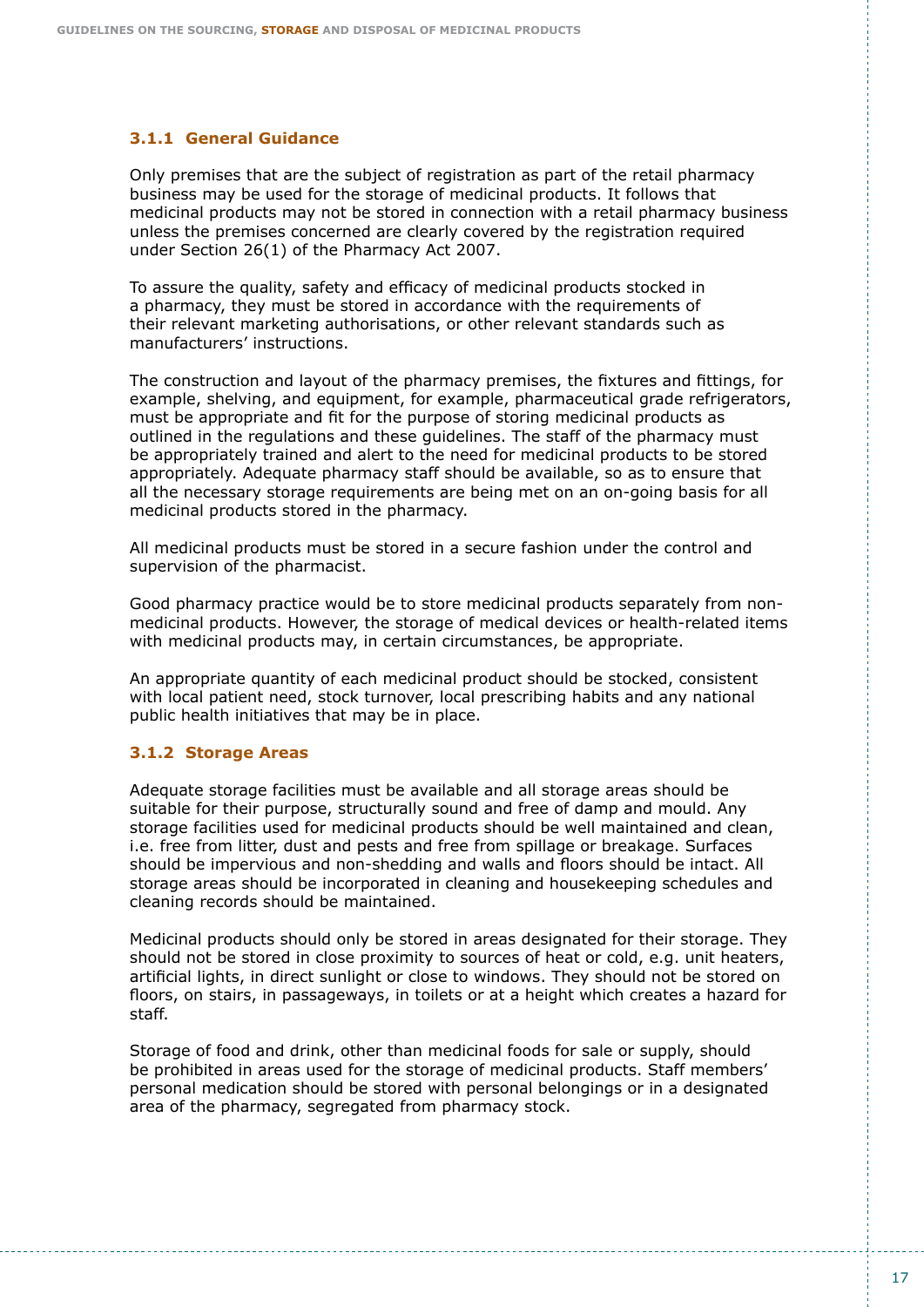## **3.1.3 Stock Management**

All medicinal products stored in a pharmacy must be legitimately authorised for sale or supply and must have a batch number and expiry date.2 Each medicinal product should, therefore, be checked on receipt to ensure it has an authorisation number, appropriate packaging, a batch number and an appropriate expiry date.

Any medicinal product received in packaging that is damaged or discoloured, should be segregated on receipt and returned promptly to the supplier. Consideration should also be given to returning any short-dated medicinal product received. It is important that the return is appropriately documented, through completion of the supplier's 'returns form' or other appropriate means.

Medicinal product stocks should be reviewed regularly and if a medicinal product is damaged, defective, or if contamination is suspected, it should be withdrawn from stock. If a product is thought to be defective this should be reported to the Irish Medicines Board (IMB).

Appropriate stock rotation and monitoring should be performed, based on a system of first expiry, first out, and it should not be assumed that the most recent deliveries will have a longer expiry date. The expiry dates of medicinal product stock should be regularly and systematically checked in accordance with the pharmacy's documented expiry date-checking procedure. Short-dated stock should be identified and appropriately marked. Pharmacists should pay particular attention to medicinal products which are close to their expiry date and must ensure that, prior to their expiry, such products are removed from stock and transferred to a specifically designated area for disposal. A medicinal product must not be dispensed if the duration of treatment extends beyond the expiry date of the medicinal product.

Patient returned, expired and non-conforming<sup>3</sup> medicinal products should be stored in a specifically designated area of the pharmacy, segregated from pharmacy stock and clearly labelled 'Medicines for Destruction', pending timely removal for disposal and destruction.4

#### **3.1.4 Medicinal Product Packaging**

During storage, medicinal products should be retained in the manufacturer's original packaging. In exceptional circumstances, if a medicinal product is removed from its original packaging it should be labelled with its name, strength, marketing authorisation number, batch number, expiry date, the name of the supplier (wholesaler or manufacturer), and packaged with a copy of the patient information leaflet, prior to returning it to storage. When medicinal products are removed from their original packaging the stability implications for the medicinal product must be considered.

If original packs of medicinal products are opened or split, they should be clearly marked in the manner outlined in the pharmacy procedure. Stock of the same medicinal product from different batches must not be stored together in the same container.

<sup>&</sup>lt;sup>2</sup> PSI Guidelines on the Sourcing of Medicinal Products for Sale or Supply in conducting a Retail Pharmacy Business.

<sup>&</sup>lt;sup>3</sup> Non-conforming medicinal products are medicinal products unfit for sale or supply, for example, a medicinal product which is damaged or has been stored outside the terms of its Marketing Authorisation. 4 PSI. Guidelines on the Sourcing of Medicinal Products for Sale or Supply in conducting a Retail Pharmacy Business.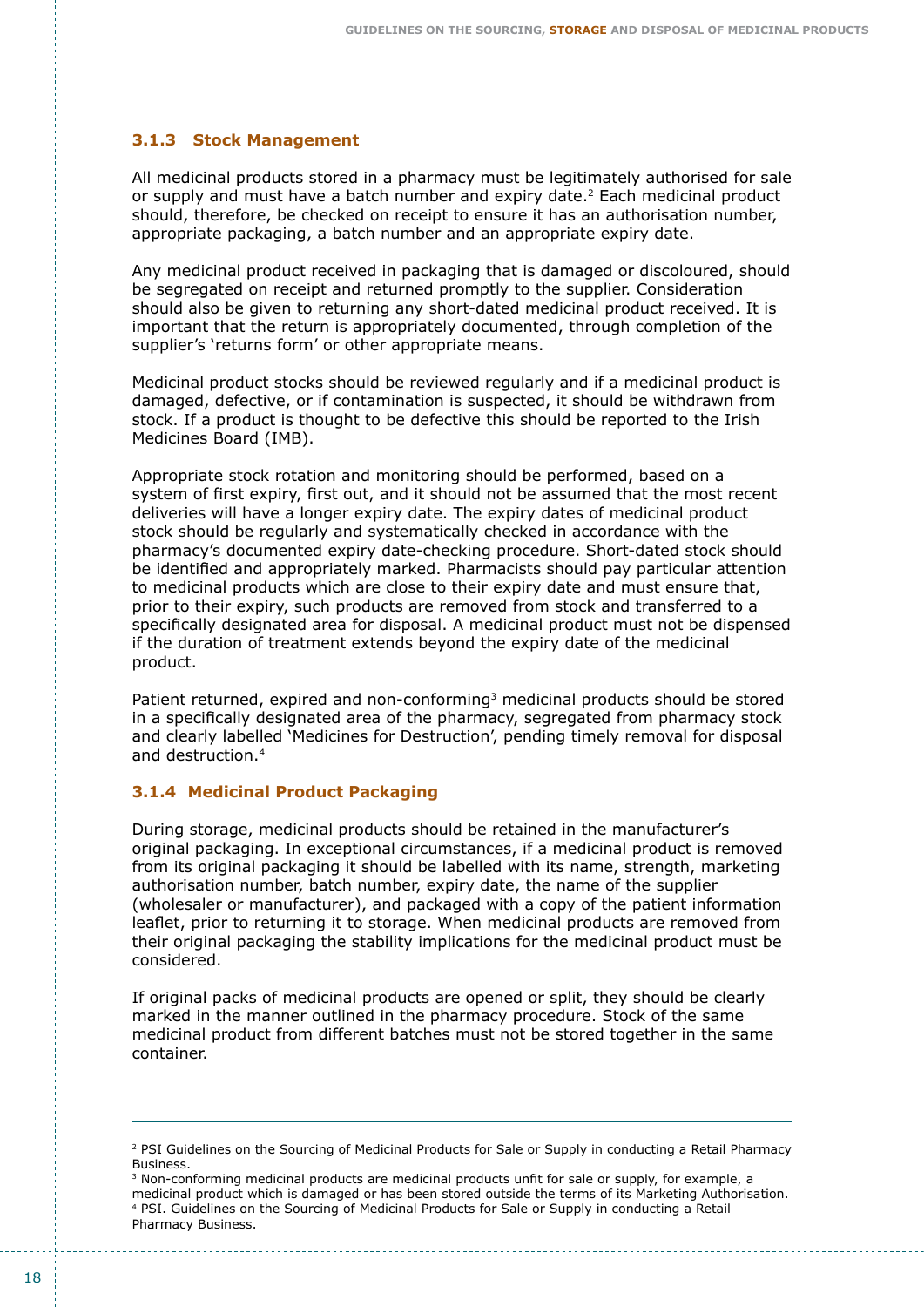Medicinal products should not be removed from the primary<sup>5</sup> protective packaging, at the time of dispensing, except in cases where repacking is required to assist patient compliance. Certain medicinal products must never be removed from the primary packaging, as their stability will be impacted. There should be a policy in place which identifies such medicinal products. There should also be a procedure in place for checking the stability of all medicinal products subject to repackaging. This procedure should include checking the medicinal product's Summary of Product Characteristics and/or verifying the medicinal product's stability with the marketing authorisation holder. Relevant stability data may also be available from various other sources. A pharmacist should satisfy him/herself of the validity of any stability data used. Documentation outlining the relevant stability information for each medicinal product should be retained in the pharmacy.

The stability of certain medicinal products, including some liquids or creams, may be altered once they have been opened. The pharmacy should have a procedure in place for checking the stability of such products. Such products need to be clearly labelled with the date of opening and a 'discard by' date.

#### **3.1.5 Patient Counselling**

The pharmacist must ensure that, on receipt of a medicinal product, the patient, or their carer, is given sufficient information and advice on its proper storage. The patient should be advised not to remove the medicinal product from the original/ dispensing container, informed of any specific storage requirements particular to the medicinal product and encouraged to read the storage section of the patient information leaflet, as appropriate.

#### **3.1.6 Marketing Authorisation and Manufacturers' Directions**

All medicinal products must be stored in accordance with the manufacturer's directions and within the terms of their Marketing Authorisation. The storage conditions for a medicinal product are normally specified on the outer packaging of the product.

The following are examples of specific storage statements that may be specified on the packaging of a medicinal product. $6,7$ 

- Do not store above 25°C/Do not store above 30°C
- Store below 25°C/Store below 30°C
- Store in a refrigerator (2°C-8°C)
- Store in the outer carton
- No special storage requirements

Where there are no specified storage conditions, the medicinal product may be stored at ambient room temperature not exceeding 30ºC.

Appropriate environmental conditions must be maintained, at all times, in all areas of the pharmacy in which medicinal products are stored. These storage areas should also be subjected to on-going monitoring as described below.

<sup>&</sup>lt;sup>5</sup> The primary packaging is the material which first envelops the product and holds it, e.g. the foil packaging, blister packaging or container. The secondary packaging is the packaging which encloses the primary packaging, e.g. the cardboard packaging which contains the blister (primary) packaging. 6 European Medicines Agency (Committee for Medicinal Products for Human Use). Guideline on declaration of storage conditions: A: In the product information of medicinal products, B: For active substances, November 2007.

<sup>7</sup> Irish Medicines Board. Guidance note on the wholesaling of medicinal products for human use in Ireland, October 2004.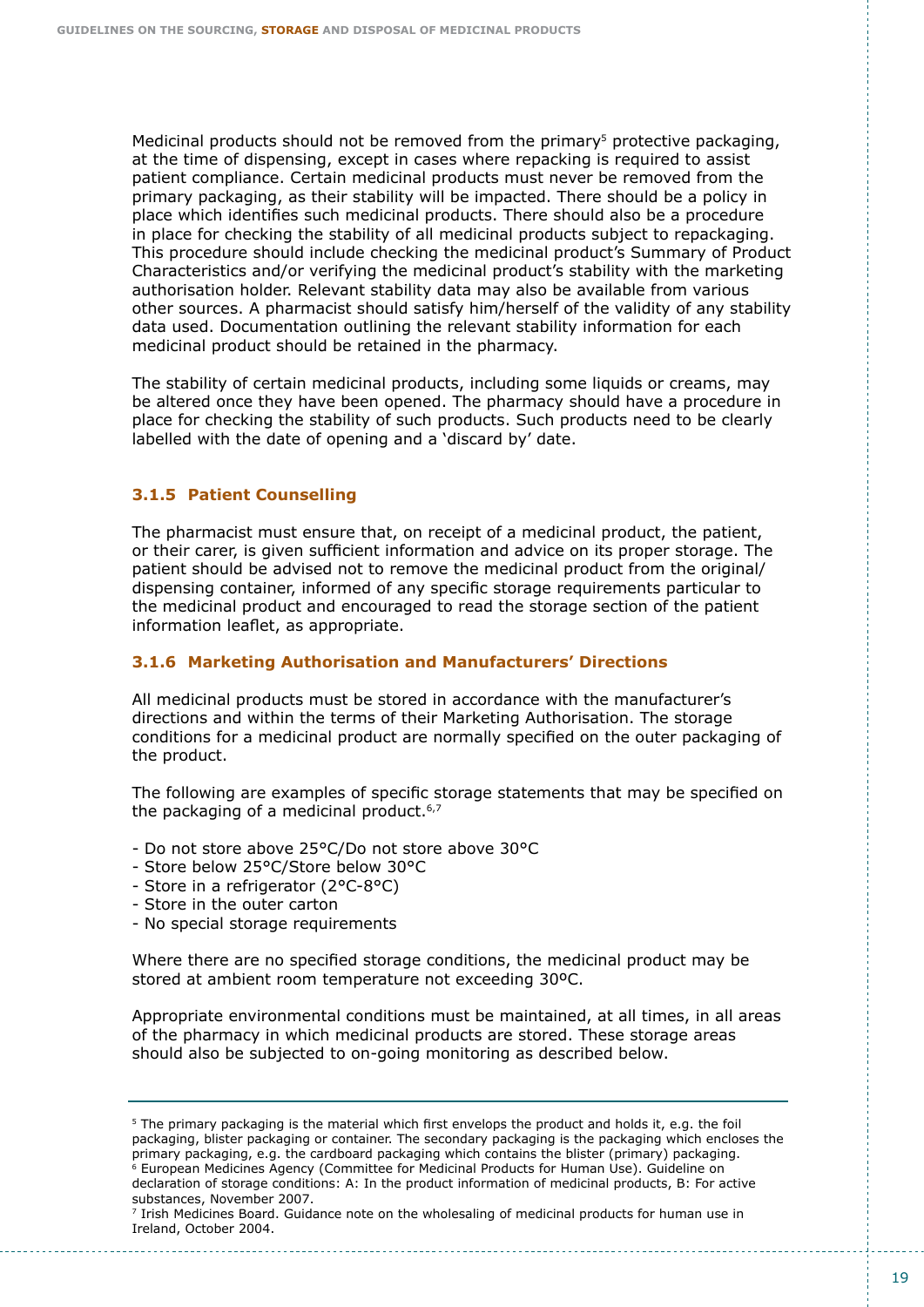The labelled storage requirements of medicinal products may, infrequently, prescribe particular humidity storage requirements. Where particular humidity storage requirements are prescribed, humidity monitoring should be incorporated as part of the monitoring of the storage area.

## **3.1.7 Temperature Monitoring**

Environmental temperature must be monitored at appropriate locations throughout the premises. This ensures that appropriate temperatures are maintained in all parts of the premises in which medicinal products are stored. Particular attention, including the use of increased monitoring, should be paid to areas of marked temperature variation, such as areas near windows, heaters or lighting.

At a minimum, a max/min thermometer should be installed to facilitate temperature monitoring of the storage area(s). Such thermometers record the current temperature and the maximum and minimum temperatures reached since the previous measurement. The temperature recording equipment should be calibrated as recommended by the manufacturer or, at a minimum, annually and appropriate records maintained.

The environmental temperature (maximum and minimum) should be recorded, at a minimum, on a daily basis, at a specified time, by a designated member of staff and the results should be entered in a log which should be retained in the pharmacy. Temperature control should be adequate to ensure that all parts of the pharmacy, where medicinal products are stored, remain within the specified temperature range.

Temperature monitoring records should be reviewed and approved regularly by the supervising pharmacist to ensure compliance with the required conditions. Evidence of these reviews should be maintained and these records should be retained on the premises.

Pharmacies should have a documented temperature recording procedure which outlines the frequency of temperature monitoring and details the staff member responsible. The procedure should also outline the investigation to be performed and the action to be taken if the temperature falls outside of the required range; this action should include a documented assessment of the medicinal products affected.

# **3.2 Storage of Medicinal Products Requiring Refrigeration**

Extra care and precaution should be taken with medicinal products that require refrigeration, i.e. storage between the range of 2-8°C. It is necessary to ensure that the narrow temperature range required for the storage of such products has been maintained and that appropriate records are in place to demonstrate this.

# **3.2.1 Pharmaceutical Refrigerators**

In a pharmacy, standard domestic refrigerators are not suitable for storing medicinal products requiring 2-8°C storage, as they do not provide the required level of temperature control. Lack of temperature control occurs as a result of minimal air circulation. Domestic refrigerators typically operate within a range of between 0 and 10°C and opening and closing the refrigerator door can cause additional temperature fluctuations. There is also a risk that products could freeze, particularly if they come into contact with the chiller plate or coil at the back of the refrigerator.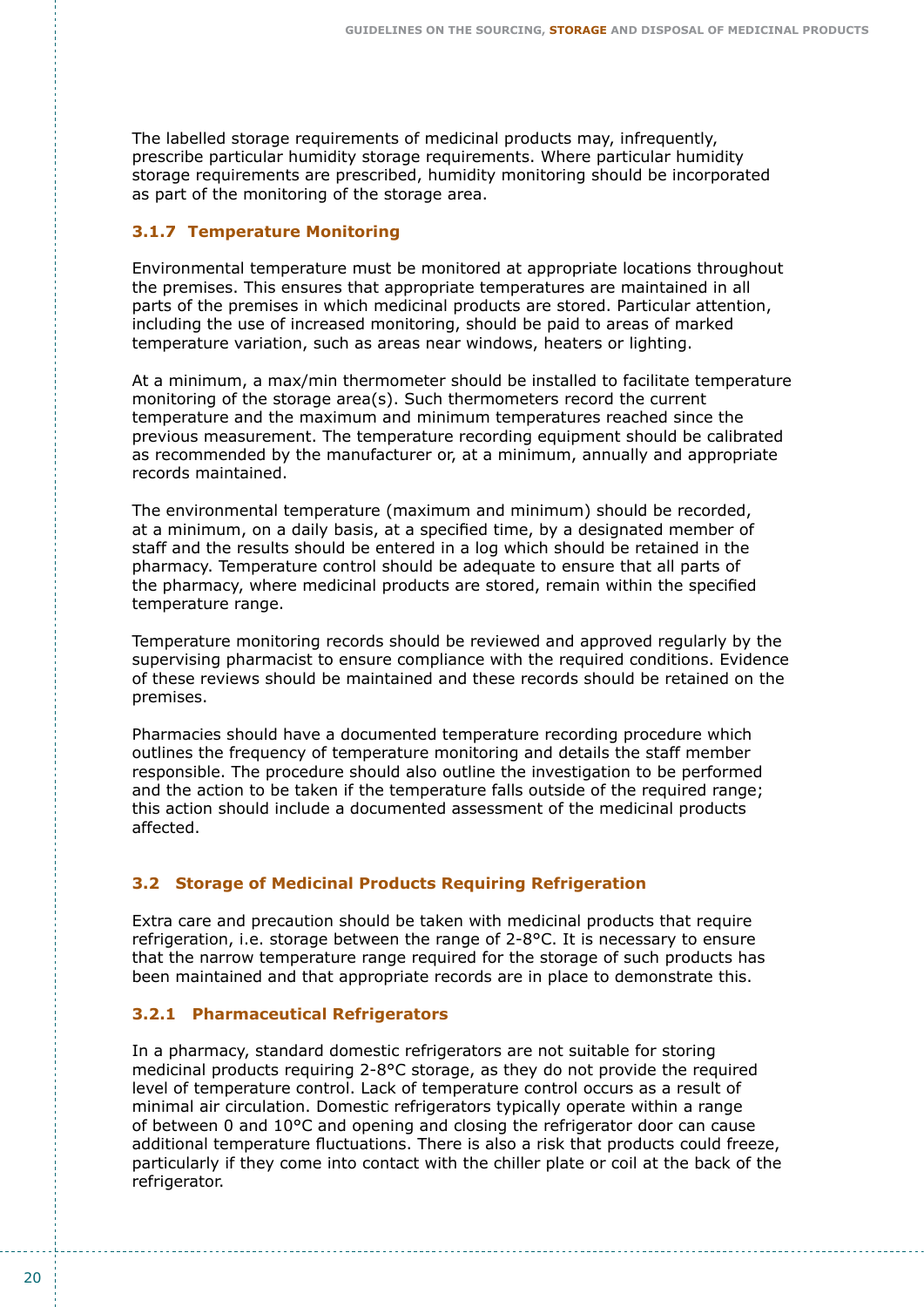Therefore, a purpose-built pharmaceutical refrigerator must be used for the storage of cold chain medicinal products. The air within this type of refrigerator is circulated by a fan, which provides a uniform temperature profile and a rapid temperature pull down after the door has been opened. These units are typically equipped with temperature monitoring capability which permits the operating temperature to be read without opening the refrigerator door. These refrigerators can also be locked and some have the option of either an audio or visual alarm system to alert staff in the event of temperature deviations outside the pre-established range.<sup>8</sup>

A pharmacy refrigerator should be verified as fit-for-purpose prior to use and critical aspects should be re-validated at regular intervals thereafter. Initial verification should include, but not be limited to, establishing operating ranges and alarm conditions, challenging alarms, verification of displayed temperature and mapping of internal temperature. Validation should establish procedures for routine maintenance and monitoring of the refrigerator including the action to be taken in the event of failure. Regarding routine maintenance, the refrigerator should be serviced at least annually. Records of verification and validation should be retained. If fitted with an audible or visual alarm or with an electronic alert system this should be routinely challenged to confirm correct operation. Test results should be documented and retained.

The refrigerator should be of adequate capacity to allow for organised, well-spaced storage of all medicinal products on the shelves of the unit. No medicinal products should be stored on the floor of the unit. Sufficient space should be maintained between the products and the internal surfaces. These measures will assist in maintaining adequate air circulation and consistent temperatures throughout.

The refrigerator should be cleaned regularly as part of a general cleaning rota and cleaning records should be maintained. Refrigerator cleaning procedures should be in line with the manufacturer's instructions. While the refrigerator is being cleaned due care should be taken to preserve cold storage conditions, to ensure the quality of the medicinal products is not adversely affected. All refrigerators used for storing medicinal products must remain free from frost at all times.

A refrigerator containing medicinal products must never be used to store food and drink, other than medicinal food or drink, in order to minimise the risk of contamination. Personal medication requiring refrigeration should not be stored in same refrigerator as medicinal product stock.

# **3.2.2. Temperature Monitoring**

Refrigerators should not be sited in an environment where extremes of temperature may affect their performance. The maximum and minimum temperatures of the pharmacy refrigerator, i.e. the maximum and minimum internal temperatures reached since the previous measurement, should be recorded, at a minimum, on a daily basis, at a specified time, by a designated member of staff and the results should be entered in a log which should be retained in the pharmacy. Readings should be taken in accordance with the manufacturer's instructions. The temperature recording equipment should be calibrated as recommended by the manufacturer or, at a minimum, annually and appropriate records maintained. Temperature monitoring records should be reviewed and approved regularly by the supervising pharmacist to ensure compliance with the required conditions.

<sup>8</sup> Taylor, J. Refrigerated products: What pharmacists need to know. The Pharmaceutical Journal. 281; 2008.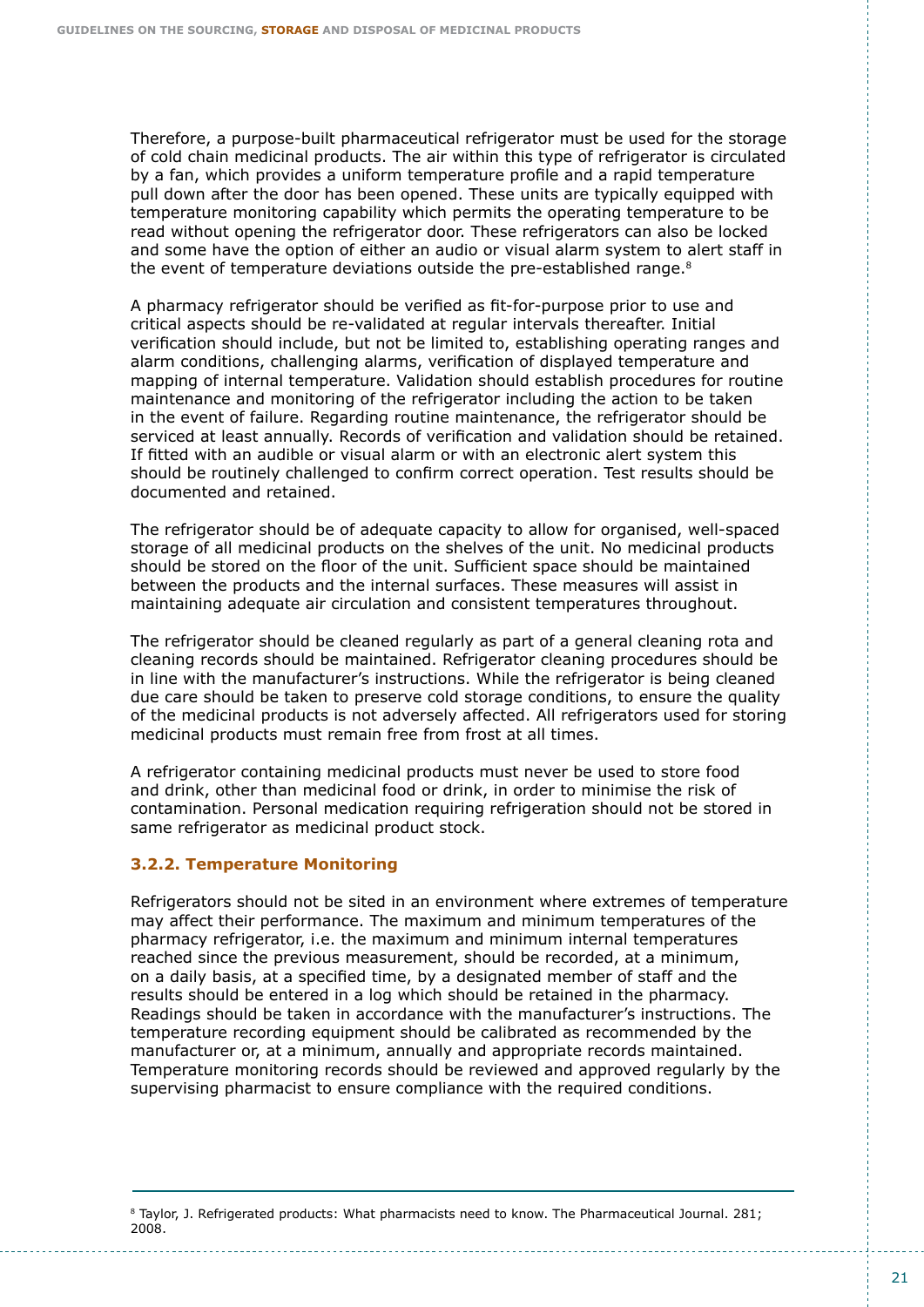There should be a written procedure in place outlining the frequency and staff member responsible for temperature monitoring. The procedure should outline the action to be taken if the temperature falls outside of the required range; this action should include a documented assessment of the medicinal products being stored in the refrigerator.

It is important to consider additionally equipping the unit with an independent temperature monitoring probe, particularly where the unit is being used to store high risk products, e.g. vaccines. Temperature monitoring probes should be placed between medicinal products in a location which has been assessed to be the 'worst case' and the temperature should be measured continuously. The location of the temperature monitoring probes should be recorded. Such monitoring equipment should be calibrated in accordance with the manufacturer's instructions or, at a minimum annually, and records of the calibration maintained.

## **3.2.3 Stock Management**

When medicinal products requiring refrigeration are received from suppliers they should be checked immediately on receipt and placed in a refrigerator. The person responsible for receiving the delivery must also satisfy himself/herself that the medicinal products have been transported under appropriate conditions, i.e. there has been no direct contact between the medicinal products and gel or ice blocks and that the product is not warm. There should be a written procedure in place which deals specifically with the receipt of medicinal products requiring refrigeration and the action to be taken if there is any doubt regarding their stability.

The stock within the refrigerator should be subject to effective stock rotation based on a system of first expiry, first out, and it should not be assumed that the most recent deliveries will have a longer expiry period. Refrigerated products should be included in all date checking procedures.

Additional requirements for the storage of refrigerated 'High Tech' and 'Exempt' medicinal products are outlined in section 3.6.

#### **3.3. Storage of Medicinal Products which are Controlled Drugs**

Regulation 4(4) states the storage requirements under which Schedule 2 (CD2) and Schedule 3 (CD3) controlled drugs must be stored in a retail pharmacy business.

#### **Regulation 4(4):**

#### *Staff, premises, equipment and procedures*

*"4.(4) The pharmacy owner shall provide and maintain a safe or cabinet that meets the requirements of Regulation 5 of the Misuse of Drugs (Safe Custody) Regulations 1982 (S.I. No. 321 of 1982) (as amended by Regulation 26(2) of the Misuse of Drugs Regulations 1988 (S.I. No. 328 of 1988)) and shall ensure that the said safe or cabinet has a sufficient capacity to permit the orderly storage and safe keeping of all the relevant controlled drugs, including such veterinary medicinal products as are relevant controlled drugs, as required by the aforementioned Regulation 5."*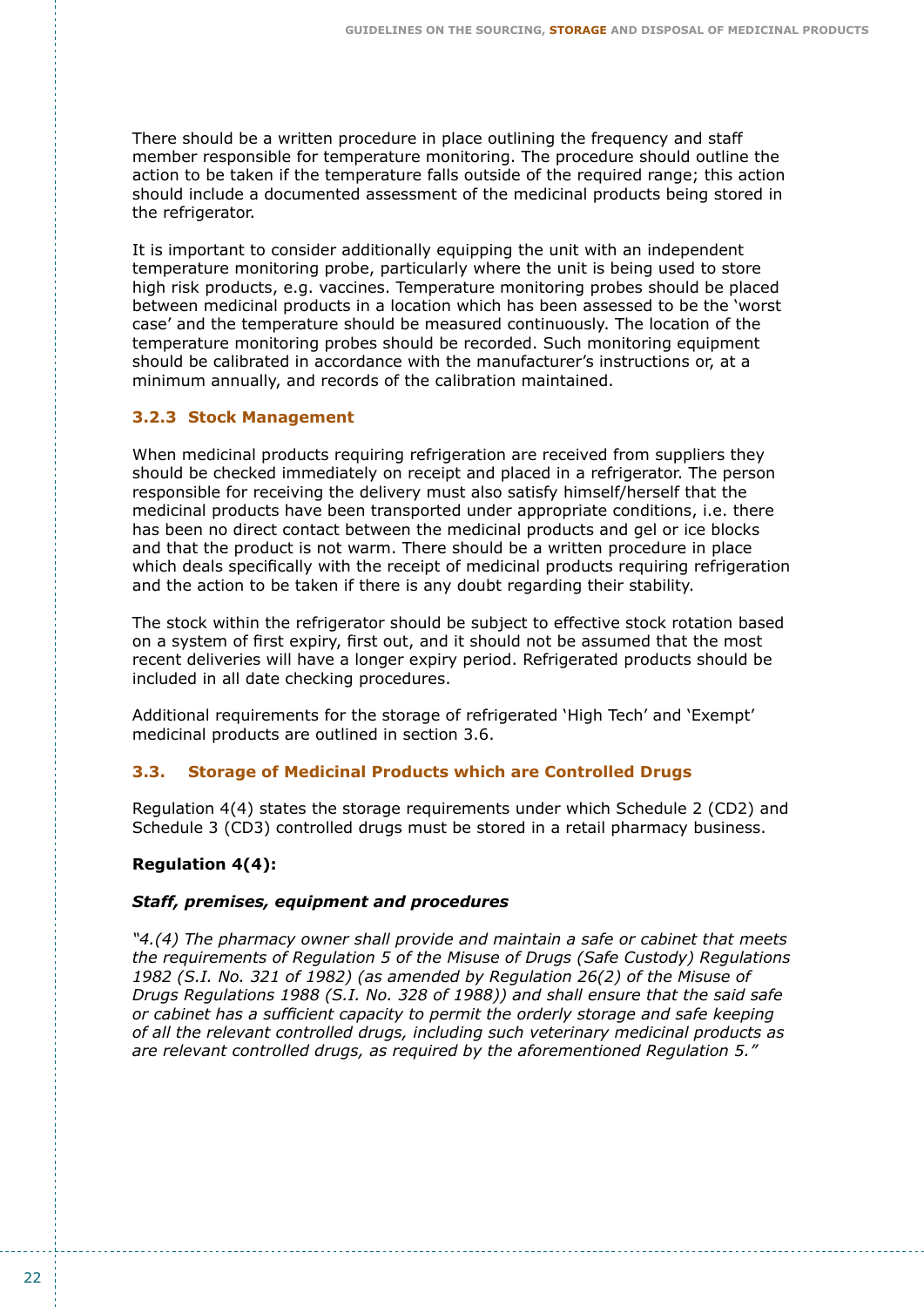#### **3.3.1 Storage of Controlled Drugs in a Safe or Cabinet**

Controlled Drugs (CDs) listed in either Schedule 2 or Schedule 3 of the Misuse of Drugs Regulations 1988 (S.I. No. 328 of 1988) (as amended) must be stored in accordance with the terms of the Misuse of Drugs (Safe Custody) Regulations 1982 (S.I. No. 321 of 1982) (as amended).

CD2 and CD3 controlled drugs must be kept in a locked safe or cabinet. The appropriate storage of controlled drugs facilitates pharmacists in fulfilling their obligation to protect the health and safety of the public.

The key to the safe, or the access code if the safe has an electronic key pad, should be kept in the custody of the pharmacist. Access to the safe should be controlled by the pharmacist and only the pharmacist or a designated member of their staff, operating under the pharmacist's supervision, should be permitted to access the safe. Keys to the CD safe must be stored securely overnight.

The requirements, in relation to safes and cabinets used for storing controlled drugs, are set out in the Misuse of Drugs (Safe Custody) Regulations 1982 (S.I. No. 321 of 1982) (as amended).

- These regulations state that a controlled drugs safe or cabinet must comply with the specifications set out in the Standard Specification (Burglar-Resistant Cabinets for the Storage of Controlled Drugs) 1985 (I.S. 267:1985). Enquiries have indicated that CD safes, with the inscription required under I.S. 267:1985, may not be currently manufactured. If this information is not marked on your CD safe or cabinet the unit may nevertheless be acceptable if, when examined, it does not depart from specifications which are necessary to render the unit fit for purpose and, thereafter, certification is issued by a member of an Garda Síochána, not below the rank of Superintendent.
- Article 6(2)(b) of these regulations state that a member of an Garda Síochána, not below the rank of Superintendent, may on receipt of an application, in writing, inspect or cause to be inspected, any safe or cabinet in which controlled drugs are kept. Thereafter, he or she may certify that the safe or cabinet meets the constructional and other specifications which are necessary to render the unit fit for purpose as outlined in the Schedule of the Misuse of Drugs (Safe Custody) Regulations 1982 (S.I. No. 321 of 1982) and that the unit, therefore, provides an appropriate degree of security. The certificate issued is valid for two years and should be retained in the pharmacy.9

The controlled drugs safe or cabinet should be used solely for the storage of medicinal products. This restricts access to the safe and reduces the frequency with which the safe is opened and closed, therefore increasing the security of the storage of CD2 and CD3 medicinal products.

9 Further information on controlled drugs safes and cabinets will be provided in the forthcoming 'Draft Guidelines on the Equipment Requirements of a Retail Pharmacy Business'.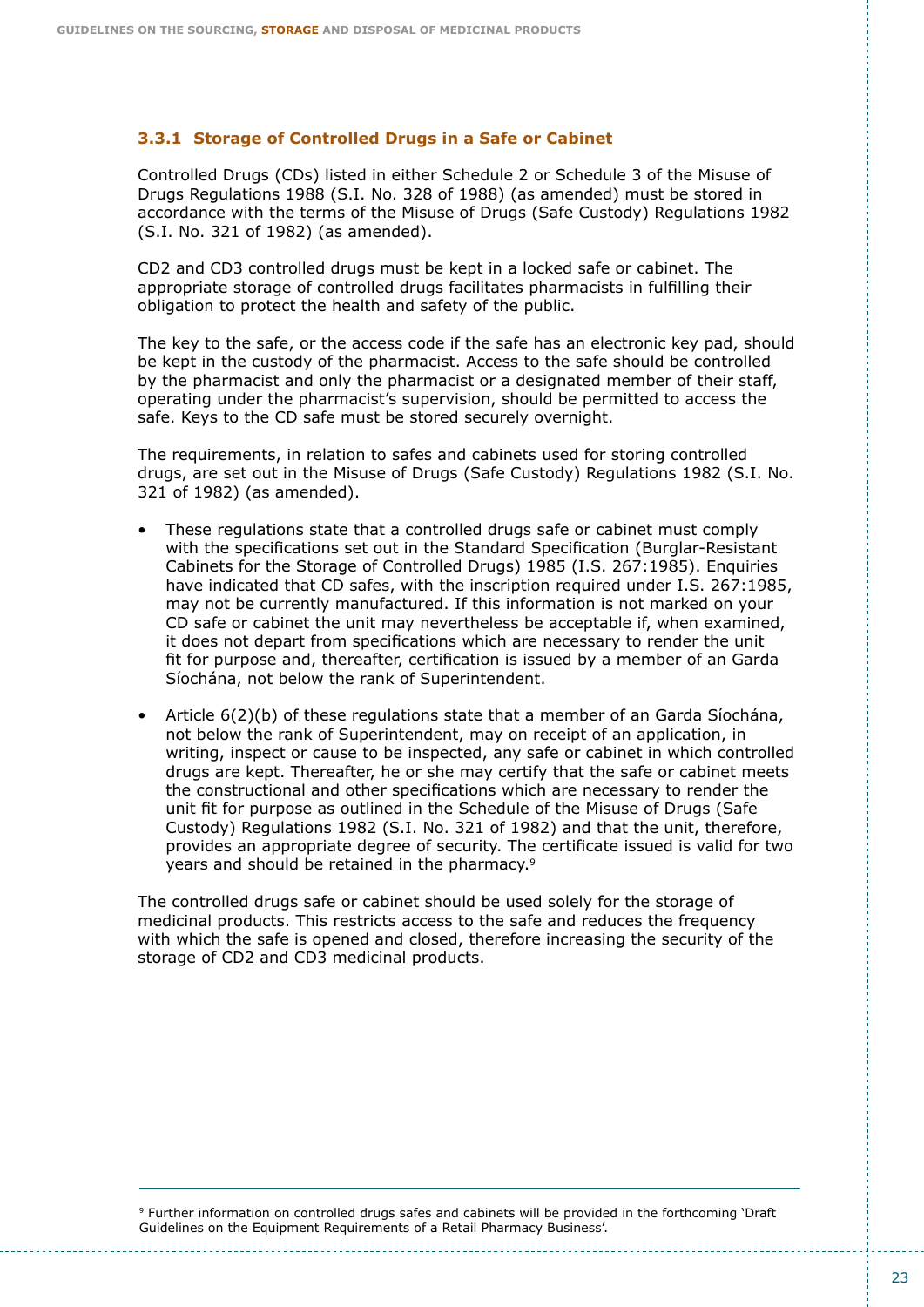#### **3.3.2 Controlled Drug Stock Management**

When a delivery is received by the pharmacy, the invoice or delivery note should be examined for the presence of CD2 and CD3 medicinal products; these should be removed immediately, entered into the CD register, if applicable, and placed in the safe or cabinet. Any discrepancies should be noted on the controlled drugs delivery docket which should be signed by the pharmacist and returned to the supplier. There should be a written procedure in place which deals with the receipt of CD2 and CD3 medicinal products.

The pharmacist should regularly review the running balances of the CD register for each CD2 medicinal product stocked, i.e. check that the balance in the CD register matches the quantity of each controlled drug stocked. Where an inconsistency exists the cause of the inconsistency should be investigated and, when identified, rectified. Where appropriate, a procedure to minimise future errors should be put in place.

The stock within the safe should be subject to effective stock rotation based on a system of first expiry, first out. CD2 and CD3 medicinal products should be included in all date checking procedures. The safe should be cleaned regularly as part of a general cleaning rota and cleaning records should be maintained.

#### **3.4 Storage of Poisons**

The requirements for the storage of schedule 1 poisons, for example, certain phosphorus compounds which can found in pesticides, are set out in regulation 9 of the Poisons Regulations 2008 (S.I. No. 511 of 2008) (reproduced below). These requirements do not apply to any human or veterinary medicinal products.

*"9. A poison shall not be stored in any retail shop or premises used in connection therewith unless it is stored*

*(a) in a cupboard or drawer reserved solely for the storage of poisons, or (b) on a shelf reserved solely for the storage of poisons and no food is kept directly underneath that shelf, or*

*(c) in a part of the shop, or premises used in connection therewith, which is partitioned off or otherwise separated from the remainder of the shop or premises*

- *(i) to which customers are not permitted to have access, and*
- *(ii) in which no food is kept."*

Poisons must be stored separately from medicinal products and food in a specific section of the pharmacy premises. Poisons sold or supplied through a pharmacy must be sold or supplied by or under the personal supervision of a pharmacist and should, therefore, be stored in an area of the pharmacy under the control of the pharmacist. Any other chemicals stored in the pharmacy should be stored in a similar manner to scheduled poisons.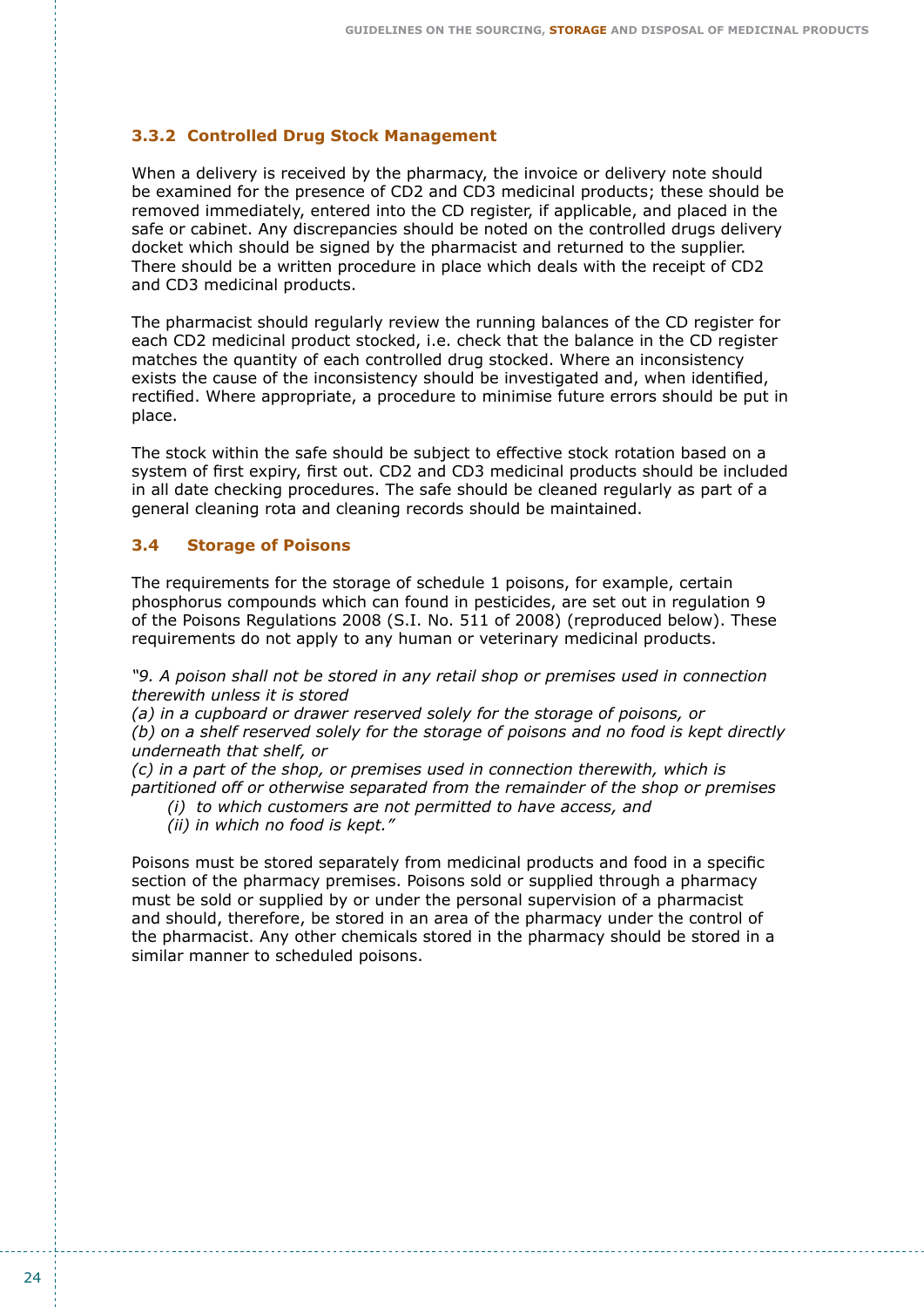### **3.5 Storage of Veterinary Medicinal Products**

The storage requirements for medicinal products outlined in sections 3.1, 3.2 and 3.3 also apply to veterinary medicinal products. In addition, the following storage requirements should be adhered to.

Veterinary medicinal products should be stored separately from human medicinal products in a specific section of the pharmacy premises. The parts of the premises used for the storage of veterinary medicinal products should be clearly identified as such.

Veterinary medicinal products requiring 2-8ºC storage should be kept in a separate animal medicines pharmaceutical grade refrigerator reserved solely for this purpose. Certain veterinary vaccines are live attenuated vaccines, and these should not be kept in close proximity to other veterinary medicinal products, human medicinal products or food.

Special care should be taken with veterinary medicines, feed additives or other materials which might have a strong or lingering odour. These products should be stored in a part of the premises isolated from other medicinal products and food.

#### **3.6 Storage of 'High Tech' and 'Exempt' Medicinal Products**

'Exempt' medicinal products, previously referred to as 'unauthorised' or 'unlicensed' medicinal products, should be stored separately from authorised medicinal products, in a patient-specific manner. Similarly, 'High Tech' medicinal products should be stored separately from other stock in a patient-specific manner. All relevant documentation, suppliers' invoices (or copies thereof), copies of prescriptions etc., should also be stored in a patient-specific manner, e.g. with the medicinal product or in a dedicated file. Where documentation is stored in a dedicated file the medicinal product should be marked in a way which allows it to be tracked back to the appropriate record. Subsequent to dispensing, the documentation should be retained in the pharmacy.

'High Tech' and 'exempt' medicinal products requiring refrigeration should be stored in a designated area of the refrigerator, in a patient-specific manner. The appropriate documentation should also be stored in a patient-specific manner, i.e. with the medicinal product or in a designated file. Where documentation is stored in a dedicated file the medicinal product should be marked in a way which allows it to be tracked back to the appropriate record.

# **3.7 Storage of Prescription Medicinal Products and CD5 Controlled Drugs**

Regulations  $5(1)(e)$  and  $5(1)(f)$  state the storage requirements for human and veterinary medicinal products subject to prescription control and human and veterinary medicinal products which are Schedule 5 (CD5) controlled drugs.

# **Regulation 5(1)(e):**

*"5.(1)(e) Medicinal products that are subject to prescription control under the Medicinal Products (Prescription and Control of Supply) Regulations 2003 (S.I. No. 540 of 2003) (as amended) and medicinal products that are controlled drugs listed in Schedule 5 to the Misuse of Drugs Regulations 1988 (S.I. No. 328 of 1988) (as amended) are not accessible to the public for self-selection"*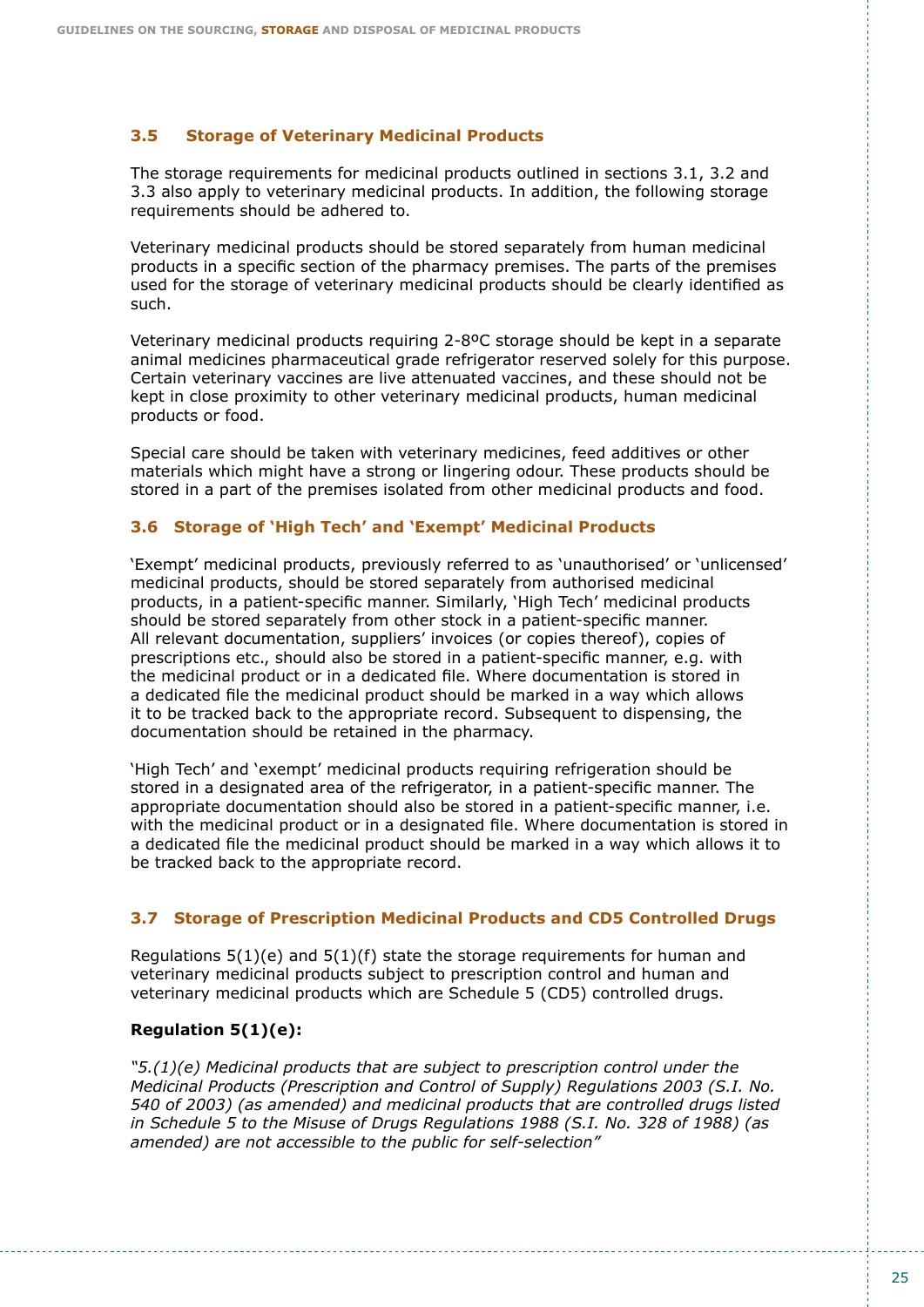## **Regulation 5(1)(f):**

*"5.(1)(f) Veterinary medicinal products that are designated prescription only under the animal remedies regulations and veterinary medicinal products that are controlled drugs listed in Schedule 5 to the Misuse of Drugs Regulations 1988 (S.I. No. 328 of 1988) (as amended) are not accessible to the public for self-selection"*

Prescription medicinal products, including prescription veterinary medicinal products, and CD5 controlled drugs must not be available to members of the public for self-selection. They must be stored in a secure fashion under the direct management and supervision of the pharmacist.

Prescription medicinal products should be stored in the dispensary area of the pharmacy. A structured classification system should be used to organise medicinal products within the dispensary. This will help ensure safe, efficient practice and aid accurate stock retrievability, control and rotation. It is recommended that medicinal products with abuse potential are stored out of the line of patients' sight.

Non-prescription CD5 controlled drugs, e.g. Codeine, Pholcodine, should be stored in the dispensary area of the pharmacy unless, for justifiable reasons, e.g. a shortage of storage space, an alternative out-of-sight location within the pharmacy is used. This area must be close to the dispensary and therefore under the pharmacist's direct supervision.10

Other pharmacy-only, non-prescription medicinal products should be stored behind the pharmacy counter, under the control of the pharmacist. While medicinal products that have been classified as 'general sale' by the IMB may be stored outside this area, all medicinal products sold or supplied through a pharmacy, must be sold or supplied under the personal supervision of a pharmacist and should, therefore, be stored in an area of the pharmacy under the control of the pharmacist.

## **3.8 Policies and Procedures**

Superintendent and supervising pharmacists should ensure that there are written policies and procedures in place for all aspects of the storage of medicinal products outlined in these guidelines and for any pharmacy-specific methods of storing medicinal products. Cleaning procedures should be developed for all medicinal product storage areas, including pharmacy refrigerators.

There should be procedures in place which outline the processes involved in stock management, including the checking of medicinal product expiry dates (including medicinal products stored in the refrigerator or safe), the control of damaged, defective or contaminated stock and the receipt, checking and entering into stock of medicinal products.<sup>11</sup> There should be specific procedures for the receipt of CD2 and CD3 medicinal products and medicinal products requiring refrigeration.

If original packs of medicinal products are opened or split, they should be marked in the manner outlined in the relevant pharmacy procedure and where medicinal products are repackaged or relabelled there should be procedures in place outlining these processes. There should be a policy in place which identifies medicinal products which should not be repackaged and a procedure for checking the stability of all medicinal products subject to repackaging and of opened medicinal products such as liquids or creams.

<sup>&</sup>lt;sup>10</sup> Further guidance on Codeine medicines can be found in the guidance document: Non-Prescription Medicinal Products Containing Codeine - Guidance for Pharmacists on Safe Supply to Patients.  $11$  For further guidance on the receipt, checking and entering into stock of medicinal products please refer to PSI Guidelines on the Sourcing of Medicinal Products for Sale or Supply in Conducting a Retail Pharmacy Business.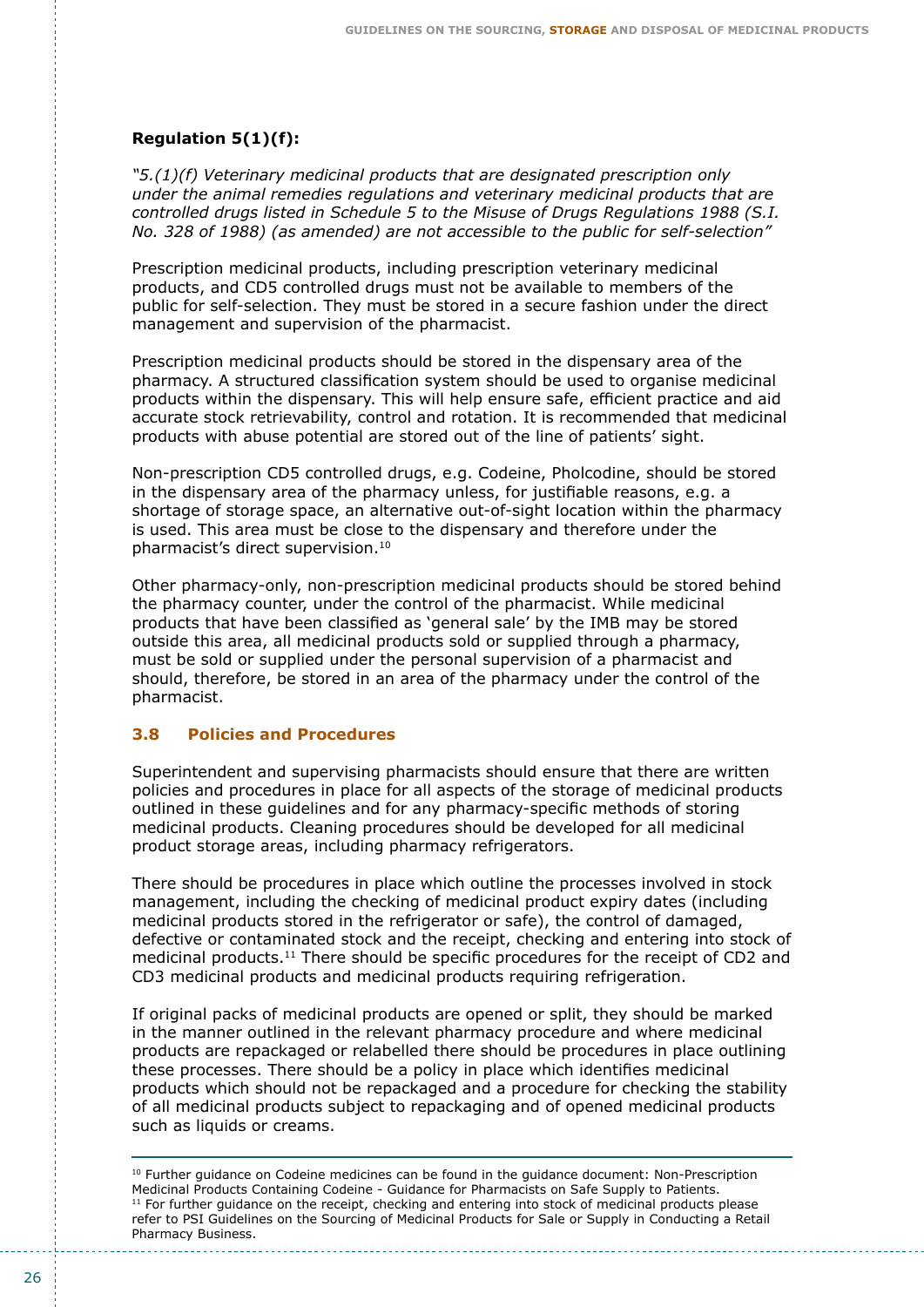Every pharmacy should have a documented temperature recording procedure which details the monitoring of all areas in which medicinal products are stored, including pharmacy refrigerators. There should be procedures in place which detail how the pharmacy refrigerator is validated and its routine maintenance. Other pharmacy activities which should be documented include the review of the running balances of the CD register, the CD safe key-holding procedure and how staff members' food, drink and personal medication should be stored.

If the pharmacy stocks veterinary medicinal products, 'High-Tech' medicinal products, 'exempt' medicinal products or poisons, their specific storage arrangements should be set out in pharmacy procedures.

All storage procedures should state the persons involved in the process and be signed by such persons. The staff involved in a particular procedure should be trained in the relevant procedure and records of such training maintained.

All policies and procedures should state their implementation date and the review date. The superintendent and supervising pharmacists should ensure they are reviewed regularly, e.g. when any element of the process changes, and at a minimum annually. When a review takes place, the review should be documented, i.e. dated and signed by the appropriate person, and the policy or procedure should be updated if necessary. The relevant staff members must be made aware of any amendments, appropriately trained, and the updated policies and procedures should be signed by such persons.

# **3.9 Particular Care Settings**

All retail pharmacy businesses must comply with these guidelines. In particular care settings, e.g. where a retail pharmacy business is located within a hospital, it may be appropriate to put alternative policies and procedures in place in respect of specific aspects of the guidelines. Such policies and procedures should take account of all legal and professional responsibilities. It may be necessary, for certain aspects of practice, to work with other healthcare professionals to put interdisciplinary policies and procedures in place.

Where such alternative policies and procedures are in place, in particular care settings, the PSI expects that the superintendent pharmacist, supervising pharmacist, any relevant registered pharmacist and the pharmacy owner to act in the best interest of patients and to ensure that the quality, safety and efficacy of all the medicinal products stored, is maintained. Any deviation from the guidelines and the justification for the deviation should be recorded.

# **LEGISLATIVE REFERENCES**

- (a) Regulation of Retail Pharmacy Businesses Regulations 2008 (S.I. No. 488 of 2008).
- (b) Pharmacy Act 2007.
- (c) Medicinal Products (Prescription and Control of Supply) Regulations 2003 (S.I. No. 540 of 2003) (as amended).
- (d) Misuse of Drugs Regulations 1988 (S.I. No. 328 of 1988) (as amended).
- (e) Misuse of Drugs (Safe Custody) Regulations, 1982 (S.I. No. 321 of 1982) (as amended).
- (f) Poisons Regulations 2008 (S.I. No. 511 of 2008).
- (g) European Communities (Animal Remedies) (No. 2) Regulations 2007 (S.I. No. 786 of 2007) (as amended).

Relevant legislation can be accessed through the PSI website www.thePSI.ie and is also available from www.irishstatutebook.ie.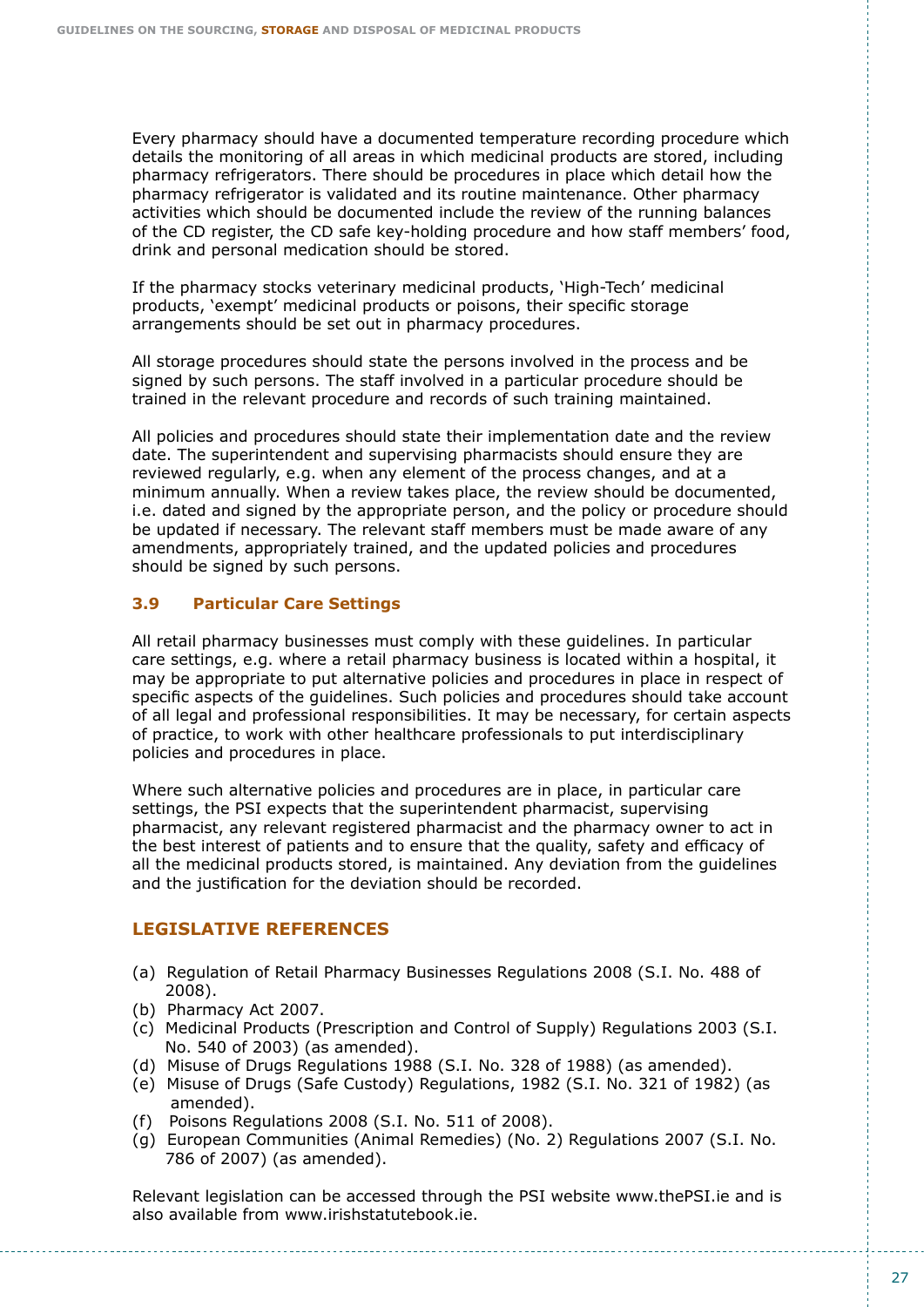# **Self-Assessment Checklist to Enable Pharmacists and Pharmacy Owners Comply with the Guidelines on the Storage of Medicinal Products within a Retail Pharmacy Business**

**This Self-Assessment Checklist is a practical tool intended to aid compliance with these Guidelines and should be used as a reference check to allow self-audit of a pharmacy practice, and indicate areas that may be in need of further attention. The checklist captures the most critical issues from the guidelines; it is not exhaustive and should only be used to assess pharmacy practice in combination with the guidelines.**

### **Policies and Procedures**

There should be documented policies and procedures in place in every pharmacy which detail the operating systems of the pharmacy. It is important that these are documented so as to ensure that the processes to which they pertain are carried out in a consistent manner, to facilitate appropriate staff training, and to allow appropriate risk management and review.

The most critical elements of these guidelines, for which policies, procedures, records or other documentation should be in place, are detailed in the checklist below. The guidelines should be referred to for more comprehensive information on the requirements in each area. When drawing up policies and procedures pharmacists should ask themselves the following questions:

| <b>Ask Yourself</b>                                                                                                                                                                                                                                                             | Yes | <b>No</b> | N/A | <b>Required Action</b> |
|---------------------------------------------------------------------------------------------------------------------------------------------------------------------------------------------------------------------------------------------------------------------------------|-----|-----------|-----|------------------------|
| Are all relevant staff aware of, and<br>trained in, the pharmacy's policies<br>and are training records maintained?                                                                                                                                                             |     |           |     |                        |
| Do all pharmacy procedures state<br>the staff involved in the process, are<br>they signed by such staff, are such<br>staff trained and are training records<br>maintained?                                                                                                      |     |           |     |                        |
| Does each policy and procedure state<br>its implementation and review date<br>and are these documents reviewed<br>regularly, i.e. when any element of<br>the process changes and, at a mini-<br>mum, annually?                                                                  |     |           |     |                        |
| Is the review of a policy or procedure<br>documented, i.e. signed and dated,<br>and the policy or procedure updated,<br>if necessary, and are all relevant staff<br>members made aware of any amend-<br>ments, appropriately trained and<br>records of the training maintained? |     |           |     |                        |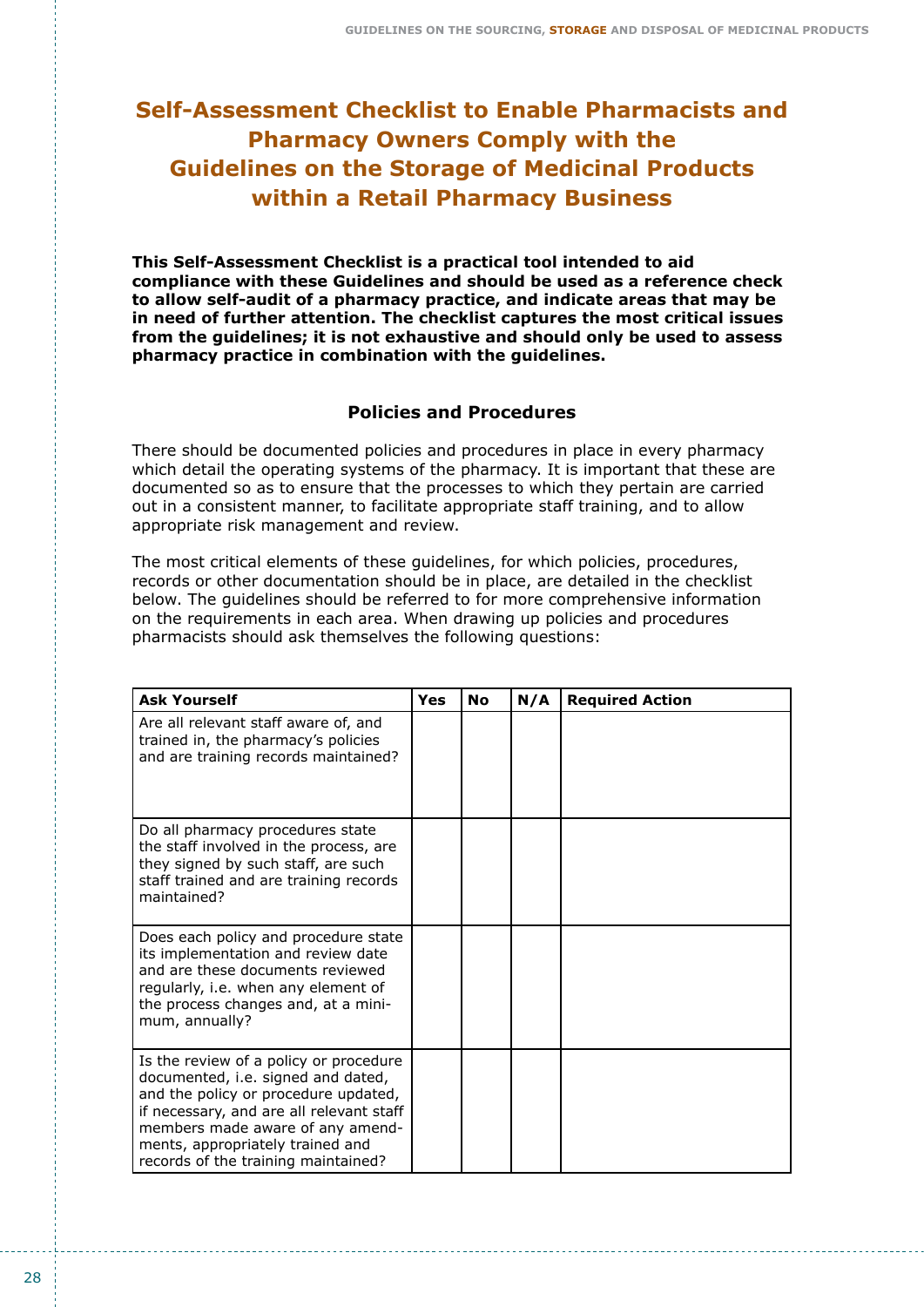# **Guidelines on the Storage of Medicinal Products within a Retail Pharmacy Business**

| <b>Ask Yourself</b>                                                                                                                                                                                                                                                           | Yes | <b>No</b> | N/A | <b>Required Action</b> |
|-------------------------------------------------------------------------------------------------------------------------------------------------------------------------------------------------------------------------------------------------------------------------------|-----|-----------|-----|------------------------|
| Are all medicinal products stored in<br>a secure fashion, under the control<br>of the pharmacist, and within the<br>registered areas of the premises?                                                                                                                         |     |           |     |                        |
| Are all medicinal products stored in<br>accordance with the requirements of<br>their marketing authorisations and<br>any other relevant standards, such as<br>manufacturers' instructions?                                                                                    |     |           |     |                        |
| Are the premises, fixtures, fittings<br>and equipment, e.g. pharmaceutical<br>grade refrigerator(s), appropriate<br>and fit for the purpose of storing<br>medicinal products, i.e. structurally<br>sound, well maintained, free from<br>damp and mould and clean, etc.?       |     |           |     |                        |
| Is an appropriate level of each<br>medicinal product stocked, consistent<br>with local patient need, stock<br>turnover, local prescribing habits and<br>any public health initiatives which<br>may be in place?                                                               |     |           |     |                        |
| Are all medicinal products only stored<br>in areas designated for their storage,<br>and not on floors, on stairs, in toilets,<br>in close proximity to sources of<br>heat or cold, or at an inappropriate<br>height?                                                          |     |           |     |                        |
| Are all storage areas incorporated<br>in cleaning schedules, including the<br>refrigerator(s) and safes, and are<br>cleaning records maintained?                                                                                                                              |     |           |     |                        |
| Is the storage of food and drink,<br>other than medicinal food for sale or<br>supply, and staff members' personal<br>medication prohibited in medicinal<br>product storage areas, including<br>refrigerators?                                                                 |     |           |     |                        |
| Are medicinal product stocks<br>regularly reviewed, removed from<br>stock if suspected to be damaged,<br>defective or contaminated, and the<br>IMB informed if a medicinal product<br>is thought to be defective?                                                             |     |           |     |                        |
| Is there an appropriate stock<br>rotation system in place, based on a<br>system of first expiry, first out for all<br>medicinal products, including those<br>stored in the refrigerator or safe?                                                                              |     |           |     |                        |
| Is there a documented expiry date<br>checking procedure in place for the<br>regular checking of the expiry dates<br>of all medicinal products, including<br>those stored in the refrigerator or<br>safe, and is all short dated stock<br>appropriately identified and marked? |     |           |     |                        |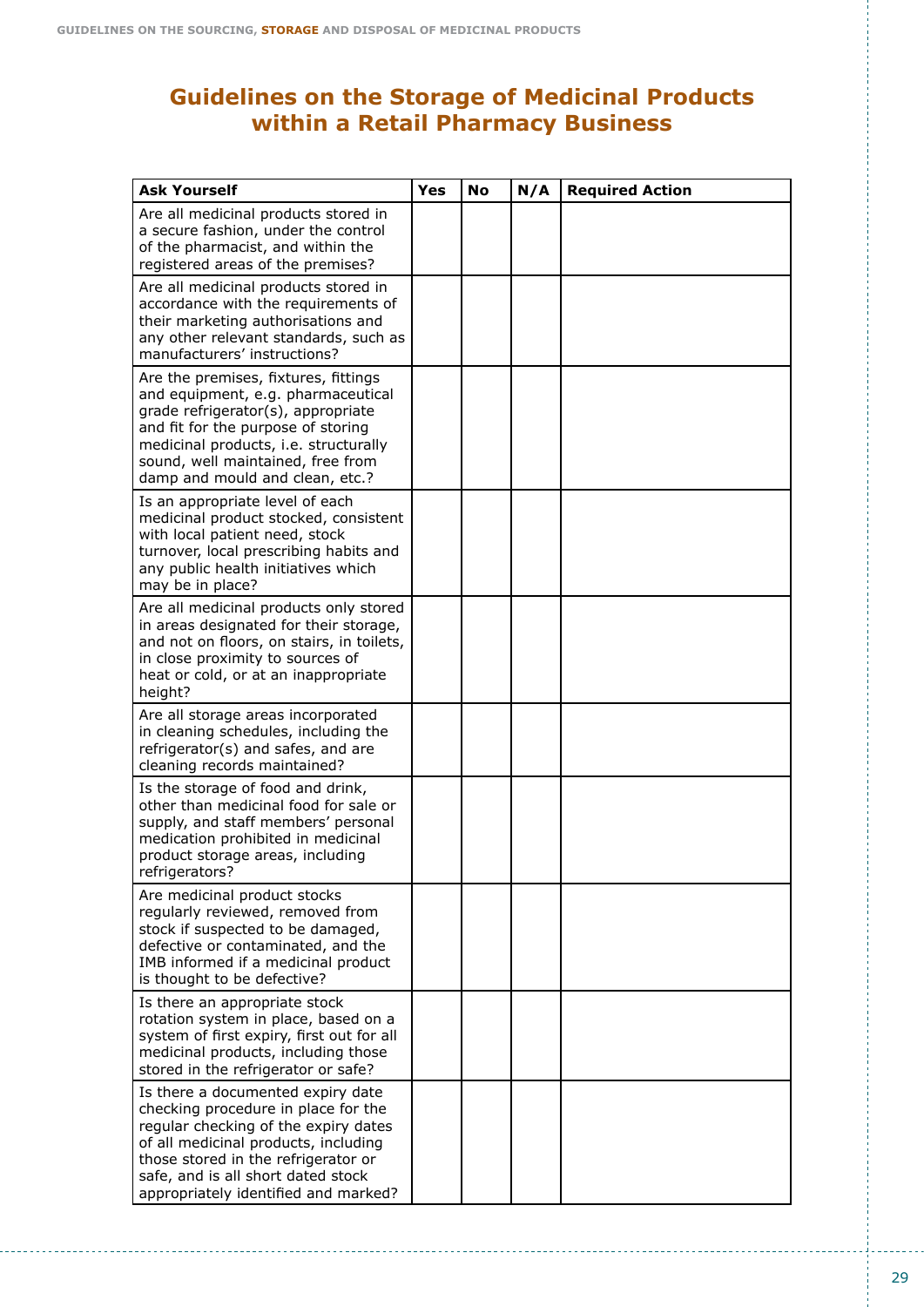| <b>Ask Yourself</b>                                                                                                                                                                                                                                                        | Yes | No | N/A | <b>Required Action</b> |
|----------------------------------------------------------------------------------------------------------------------------------------------------------------------------------------------------------------------------------------------------------------------------|-----|----|-----|------------------------|
| Are the stability implications for the<br>medicinal product always considered<br>prior to repackaging and are products<br>which must never be removed from<br>their primary packaging identified in<br>a policy?                                                           |     |    |     |                        |
| Are repackaged medicinal products<br>always labelled appropriately and<br>packaged with a copy of the patient<br>information leaflet?                                                                                                                                      |     |    |     |                        |
| Are patients and/or their carers given<br>the necessary information and advice<br>about the proper storage of their<br>medicinal products?                                                                                                                                 |     |    |     |                        |
| Are environmental conditions,<br>primarily temperature, monitored<br>on an ongoing basis at appropriate<br>locations throughout the parts of the<br>premises in which medicinal products<br>are stored?                                                                    |     |    |     |                        |
| Is the environmental temperature<br>(maximum and minimum) monitored<br>on a daily basis, at a specified<br>time, by a designated member of<br>staff using a calibrated max/min<br>thermometer and are the results<br>recorded and the records retained in<br>the pharmacy? |     |    |     |                        |
| Does the temperature monitoring<br>procedure outline the actions to be<br>taken if the temperature falls outside<br>the required range?                                                                                                                                    |     |    |     |                        |
| Is a pharmaceutical refrigerator<br>used for the storage of cold chain<br>medicinal products?                                                                                                                                                                              |     |    |     |                        |
| Is any new pharmaceutical<br>refrigerator verified as fit for purpose<br>prior to use and appropriately<br>validated at regular intervals<br>thereafter, e.g. is it routinely<br>maintained and monitored?                                                                 |     |    |     |                        |
| Is the refrigerator of adequate<br>capacity to allow for organised,<br>well-spaced storage of medicinal<br>products?                                                                                                                                                       |     |    |     |                        |
| Is the refrigerator cleaned in<br>accordance with the manufacturer's<br>instructions and is due care taken<br>to preserve the cold storage<br>requirements of medicinal products<br>during cleaning?                                                                       |     |    |     |                        |
| Is the refrigerator temperature<br>(maximum and minimum) monitored<br>on a daily basis, at a specified<br>time by a designated member of<br>staff using a calibrated max/ min<br>thermometer and are the results<br>recorded and the records retained in<br>the pharmacy?  |     |    |     |                        |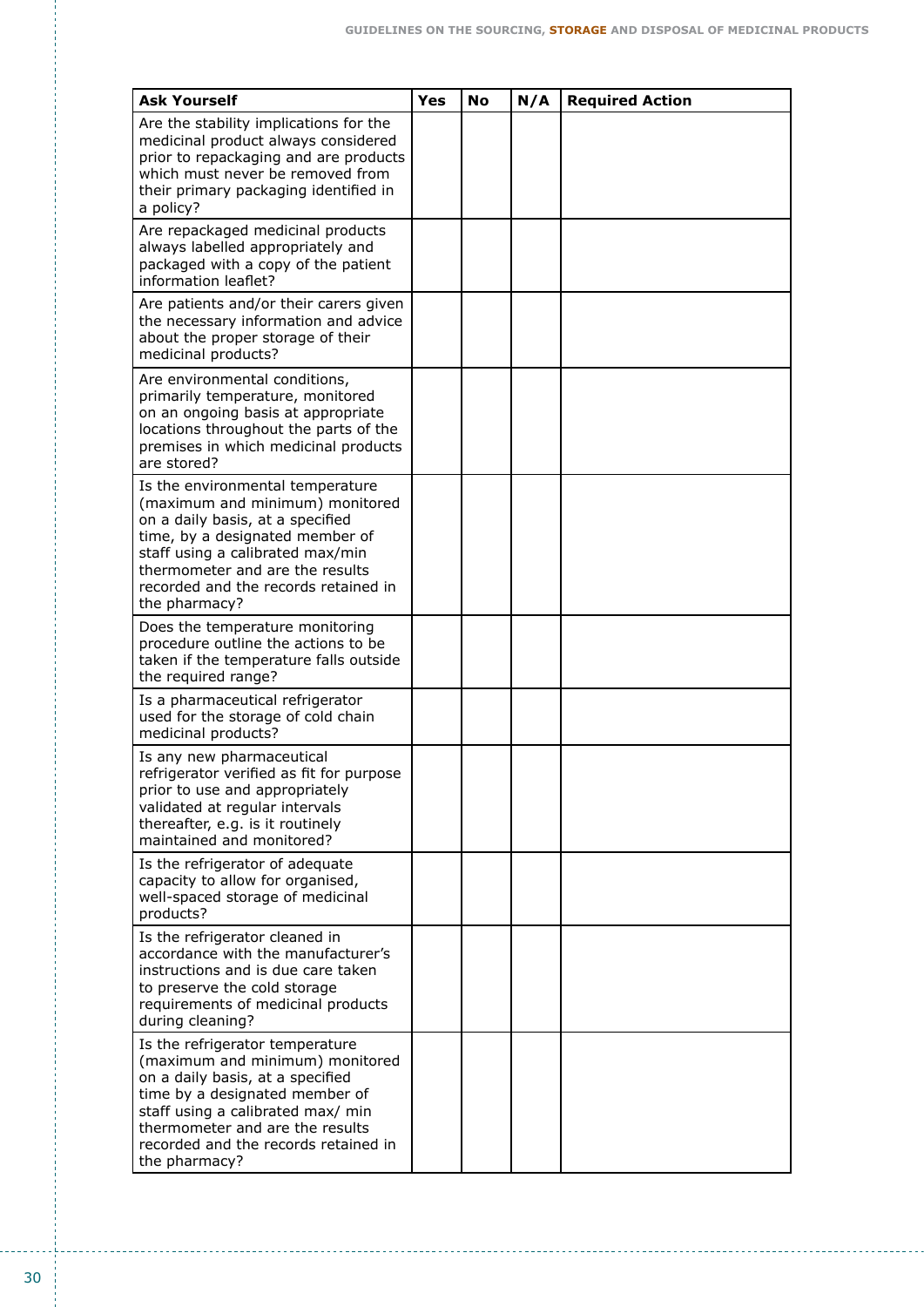| <b>Ask Yourself</b>                                                                                                                                                                                                   | Yes | No | N/A | <b>Required Action</b> |
|-----------------------------------------------------------------------------------------------------------------------------------------------------------------------------------------------------------------------|-----|----|-----|------------------------|
| Does the refrigerator temperature<br>monitoring procedure outline<br>the actions to be taken if the<br>temperature falls outside the<br>required range?                                                               |     |    |     |                        |
| Is an independent calibrated<br>temperature monitoring probe used<br>to monitor refrigerator temperatures?                                                                                                            |     |    |     |                        |
| Are all CD2 and CD3 medicinal<br>products stored in a CD safe<br>or cabinet which meets the<br>requirements of I.S. 267:1985 or is<br>certified by An Garda Síochána?                                                 |     |    |     |                        |
| Is access to the CD safe, including<br>custody of the safe key/access code,<br>controlled by the pharmacist?                                                                                                          |     |    |     |                        |
| Does the pharmacy regularly check<br>the running balances of the CD<br>register, and if an inconsistency<br>exists is the cause investigated,<br>rectified and a procedure to minimise<br>future errors put in place? |     |    |     |                        |
| Are all poisons stored separately<br>from medicinal products and food?                                                                                                                                                |     |    |     |                        |
| Are all veterinary medicinal<br>products stored separately from<br>human medicinal products, with<br>the appropriate specific precautions<br>taken regarding refrigerated products<br>and live attenuated vaccines?   |     |    |     |                        |
| Are all 'exempt' and 'High-Tech'<br>medicinal products and related<br>documentation stored in an<br>appropriate patient-specific manner?                                                                              |     |    |     |                        |
| Are all prescription medicinal<br>products and CD5 controlled drugs,<br>e.g. codeine, stored in the dispensary<br>and is a structured classification<br>system used to organise such<br>products?                     |     |    |     |                        |
| Are all non-prescription medicinal<br>products stored under the control of<br>the pharmacist?                                                                                                                         |     |    |     |                        |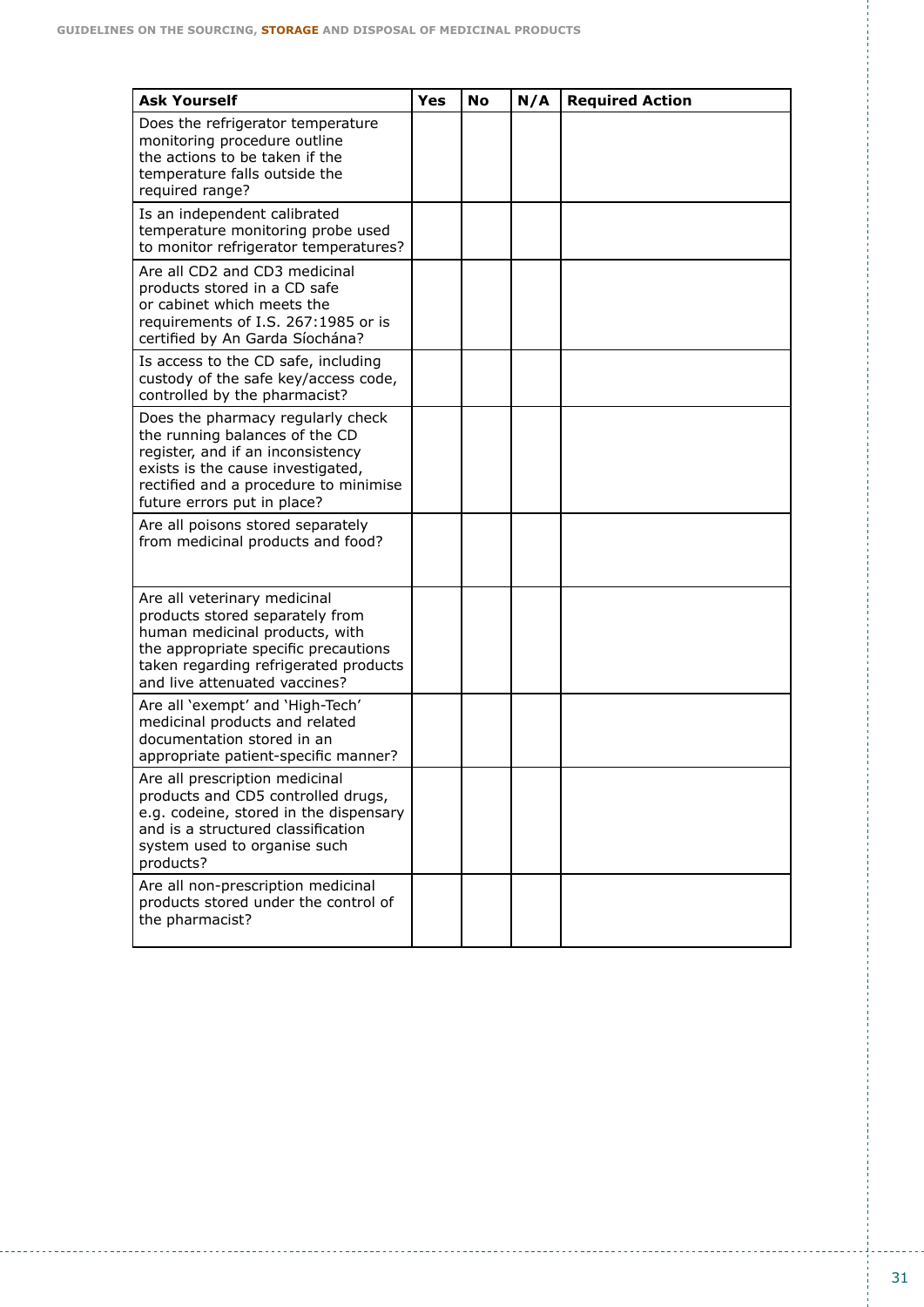# **Guidelines on the Disposal of Medicinal Products within a Retail Pharmacy Business**

to facilitate compliance with Regulations 4(5) and 6(3) of the Regulation of Retail Pharmacy Businesses Regulations 2008 (S.I. No. 488 of 2008)

 **PAGE**

|    | <b>INTRODUCTION</b>      | 33        |
|----|--------------------------|-----------|
| 2. | <b>LEGISLATIVE BASIS</b> | 33        |
|    | 2.1 Legislative Basis    | 33        |
|    | 2.2 Waste Legislation    | $33 - 34$ |

# **3. GUIDANCE**

|                   | 3.1 Disposal of Medicinal Products                       | 34        |
|-------------------|----------------------------------------------------------|-----------|
|                   | 3.1.1 General Guidance                                   | 34        |
|                   | 3.1.2 Waste Management Companies and Waste Documentation | $35 - 36$ |
|                   | 3.1.3 Storage of Waste Medicinal Products                | 36        |
|                   | 3.1.4 Disposal of Waste Medicinal Products               | $36 - 37$ |
|                   | 3.1.5 Medicinal Product Waste Containers                 | 37        |
|                   | 3.1.6 Patient Counselling                                | 37        |
|                   | 3.1.7 Patient-Returned Medicinal Products                | $37 - 38$ |
|                   | 3.2 Disposal and Destruction of Controlled Drugs         | 38        |
|                   | 3.2.1 Storage of Waste Controlled Drugs                  | 38        |
|                   | 3.2.2 Witnessed Destruction of CD2 Medicinal Products    | 38        |
|                   | 3.2.3 Destruction of CD3 and CD4 Medicinal Products      | 38        |
|                   | 3.2.4 Patient-Returned Controlled Drugs                  | 39        |
|                   | 3.2.5 Destruction Criteria                               | 39-40     |
|                   | 3.2.6 Disposal of Destroyed Controlled Drugs             | 40        |
|                   | 3.3 Policies and Procedures                              | 40        |
|                   | 3.4 Particular Care Settings                             | $40 - 41$ |
|                   | <b>LEGISLATIVE REFERENCES</b>                            | 41        |
| <b>Appendix 1</b> |                                                          | 42        |
| <b>CHECKLIST</b>  |                                                          | 43-45     |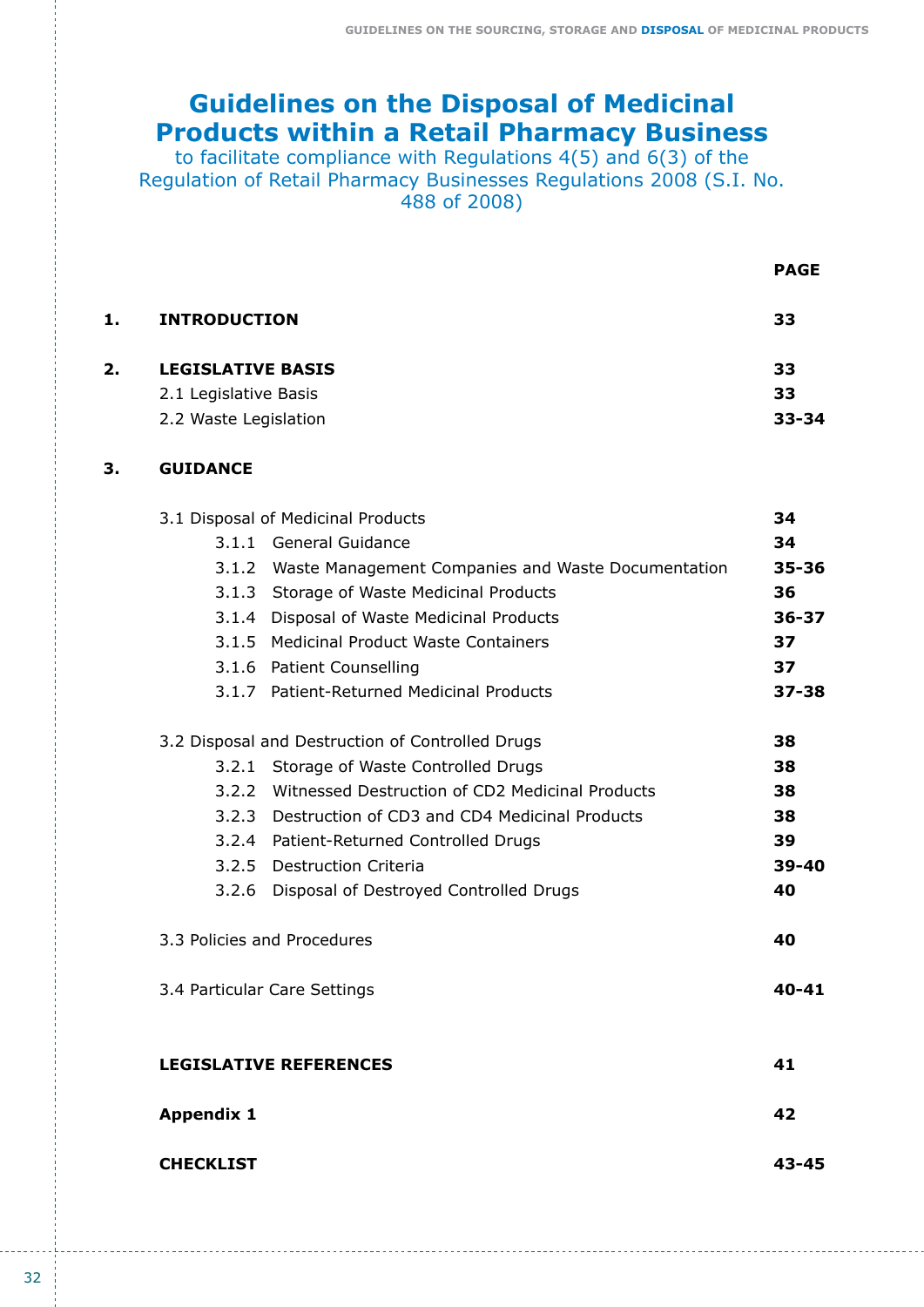# **1 INTRODUCTION**

The purpose of these guidelines is to facilitate compliance with the Regulation of Retail Pharmacy Businesses Regulations 2008 (S.I. No. 488 of 2008) in relation to the disposal of medicinal products, including veterinary medicinal products, within retail pharmacy businesses (i.e. pharmacies). Compliance with the regulations and these guidelines will ensure that the disposal of medicinal products, within a pharmacy, is carried out in a manner which will not result in any danger to public health or any risk to the environment.

Every pharmacy should operate a comprehensive, auditable system for the disposal of waste medicinal products which assures the safety of patients and the public.

Waste medicinal products are medicinal products, including veterinary medicinal products, which are not fit for sale or supply, i.e. patient-returned, expired or otherwise non-conforming medicinal products. Non-conforming medicinal products are medicinal products unfit for sale or supply, for example, a medicinal product which is damaged or has been stored outside the terms of its Marketing Authorisation.

#### **LEGISLATION 2**

## **2.1 Legislative Basis**

The operation of a retail pharmacy business is governed by Section 26(1) of the Pharmacy Act 2007, which requires every retail pharmacy business to be registered, and the Regulation of Retail Pharmacy Businesses Regulations 2008 (S.I. No. 488 of 2008), which have been made by the Minister for Health and Children under Section 18 of the Pharmacy Act 2007, for the purposes of the health, safety and convenience of the public. Retail pharmacy business owners, superintendent pharmacists and supervising pharmacists are all required to conduct the retail pharmacy business in compliance with these provisions.

These guidelines have been prepared with a view to publication in accordance with regulation 14 of the Regulation of Retail Pharmacy Businesses Regulations 2008 (S.I. No. 488 of 2008) which provides that the PSI Council may publish detailed guidelines for the purpose of facilitating compliance with these Regulations. In that context, these guidelines are intended to facilitate better compliance with regulations 4(5) and 6(3), insofar as those regulations relate to the disposal of medicinal products in pharmacies.

#### **2.2 Waste Legislation**

Disposal of waste medicinal products must also occur in a manner compliant with waste management legislation, primarily the Waste Management Act 1996 (as amended). Other relevant legislation includes, for example, the Waste Management (Collection Permit) Regulations 2007 (S.I. No. 820 of 2007) and the Waste Management (Shipments of Waste) Regulations 2007 (S.I. No. 419 of 2007). When disposing of hazardous waste, pharmacists should be cognisant of any additional legislative requirements, e.g. those set out in the Waste Management (Hazardous Waste) Regulations 1998 (S.I. No.163 of 1998) and the Waste Management (Movement of Hazardous Waste) Regulations 1998 (S.I. No. 147 of 1998).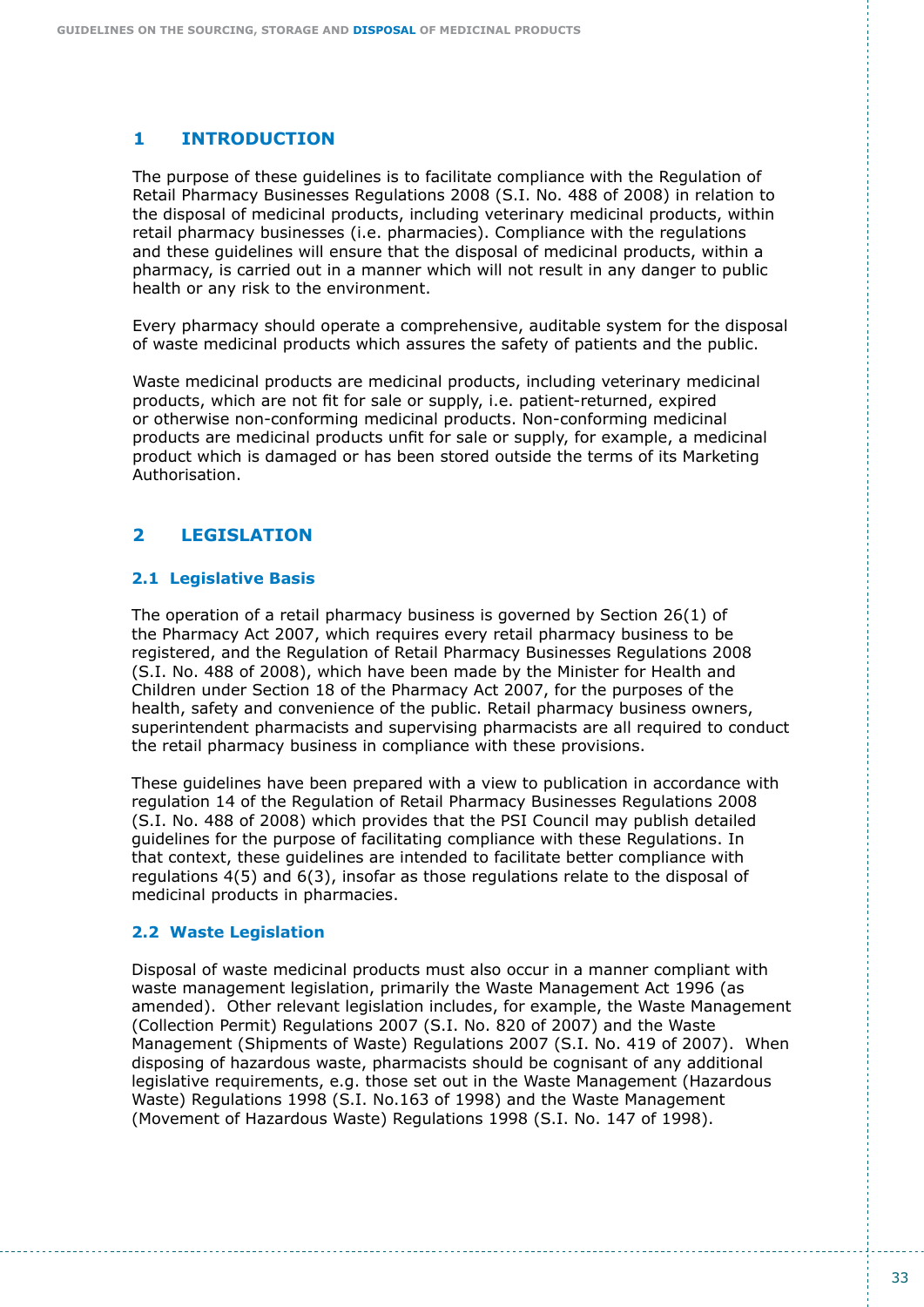The competent authorities in Ireland for most waste management regulation are the local authorities and the National Transfrontier Shipment Office (NTFSO). The Environmental Protection Agency (EPA) supervises the statutory environmental responsibilities of local authorities and regulates EPA licenced facilities.

Additional requirements may apply in particular circumstances; for example, the Carriage of Dangerous Goods by Road Regulations (S.I. No. 288/289 of 2007), which implement European ADR<sup>1</sup> requirements, apply to certain hazardous waste, e.g. cytotoxic medicinal products. The competent authority in Ireland for the transport of dangerous goods by road is the Health and Safety Authority (HSA).

# **3 GUIDANCE**

## **3.1 Disposal of Medicinal Products**

Regulation 4(5) of the Regulation of Retail Pharmacy Businesses Regulations 2008 (S.I. No. 488 of 2008) concerns the requirements for the safe disposal of medicinal products.

## **Regulation 4(5):**

*"4.(5) The pharmacy owner shall ensure that any disposal of medicinal products, including veterinary medicinal products, that may be required to be carried out in the course of conducting a retail pharmacy business, is carried out in a manner which will not result in any danger to public health or risk to the environment.*"

Regulation 6(3) concerns the requirements for the segregation and disposal of previously dispensed or supplied medicinal products.

#### **Regulation 6(3):**

*"6.(3) Notwithstanding paragraphs (1) and (2), a person carrying on a retail pharmacy business may accept the return of a medicinal product, including a veterinary medicinal product, that had previously been dispensed or supplied,*  and such product shall be kept in a secure manner that is segregated from other *medicinal products, including other such veterinary medicinal products, and shall be disposed of in a manner otherwise than for the purpose of use as a medicinal product or as a veterinary medicinal product."*

#### **3.1.1 General Guidance**

A person carrying on a retail pharmacy business must have appropriate arrangements in place for the storage and disposal of waste medicinal products.

Pharmacy owners and pharmacists, as the generators and holders of waste, must ensure that all waste medicinal products are appropriately stored, transported and disposed of.

The disposal of waste medicinal products must be carried out in a manner which:

- protects public health and safety,
- protects the health and safety of staff and patients,
- and causes no risk to the environment.

1 ADR: European Agreement Concerning the International Carriage of Dangerous Goods by Road.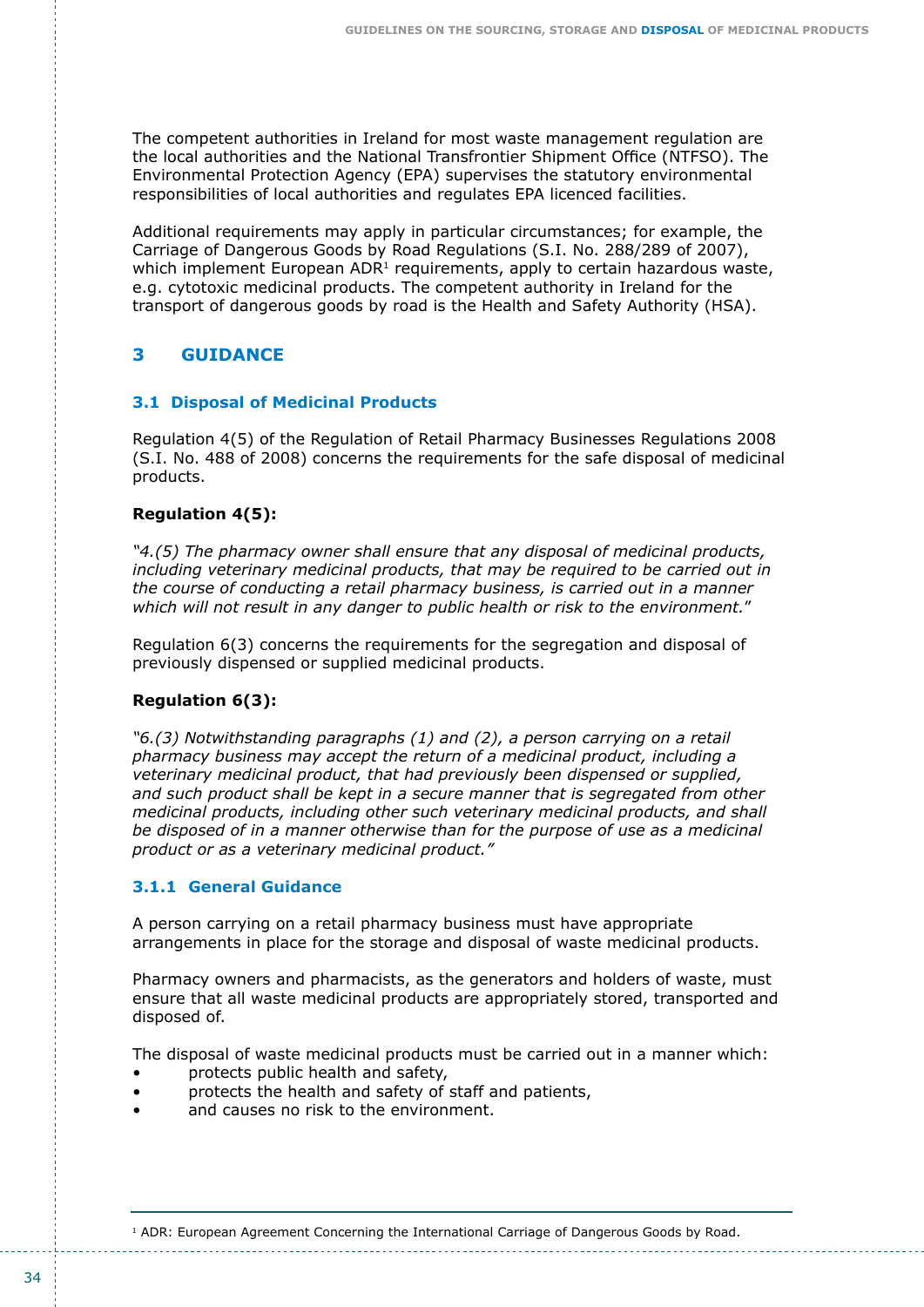Any scheduled poisons or other chemicals held at the pharmacy should also be disposed of in a manner that will not result in any danger to public health or risk to the environment.

Pharmacists should ensure they are aware of all their legal obligations, particularly those set out in the legislation section of these guidelines. Relevant Irish legislation can be accessed via www.irishstatutebook.ie. Lists of waste management legislation are available via the Department of the Environment, Community and Local Government Website (www.environ.ie), via the EPA website (www.epa.ie), or in the HSE Waste Management Awareness Handbook 2011 (these lists are neither exclusive nor exhaustive). Further information on pharmacists' and pharmacy owners' legislative obligations are also available from sources such as the relevant local authority, the NTFSO, the EPA, the HSA or your waste management company, as appropriate.

#### **3.1.2 Waste Management Companies and Waste Documentation**

Pharmacy owners and superintendent pharmacists should ensure that their waste management company is authorised to accept waste medicinal products and the waste is being taken to an appropriately authorised facility for storage or processing. A copy of the facility's authorisation permit or licence should be obtained by, and retained in, the pharmacy. Details of facilities with a 'waste licence' can be checked on the EPA website and details of facilities with a 'waste facility permit' can be checked with the relevant local authority. Hazardous waste is primarily managed at facilities with a hazardous waste licence obtained from the EPA.

Waste management companies must hold valid waste collection permits issued by the appropriate local authority. These permits detail the types of waste the company is permitted to collect and carry (European Waste Catalogue codes should be stated on the permit). A copy of the permit should be obtained by, and retained in, the pharmacy.

Movement of hazardous waste, including hazardous waste medicinal products, within the State must be accompanied by a consignment note (C1 form) in accordance with Waste Management (Movement of Hazardous Waste) Regulations 1998 (S.I. No. 147 of 1998). New regulations will shortly (mid-2011) replace the C1 form with the Waste Transfer Form (WTF) and will make the NTFSO the competent authority for supervising and controlling the internal shipments of hazardous waste. Details of each consignment of waste, including the relevant forms, should be retained in the pharmacy.

Substances classified as hazardous for transport must be classified, packaged, labelled and documented in accordance with ADR requirements. Waste management companies have a Dangerous Goods Safety Adviser who should be consulted on all such matters.

Waste management companies transferring waste outside the State must comply with the requirements of the Waste Management (Shipments of Waste) Regulations 2007 (S.I. No. 419 of 2007) and related legislation. Subsequent to a pharmacy's waste being exported for disposal, a copy of documentation which indicates that the waste has been disposed of and destroyed should be obtained by the pharmacy from their waste management company (who will have obtained such documentation from the disposal company in the relevant country).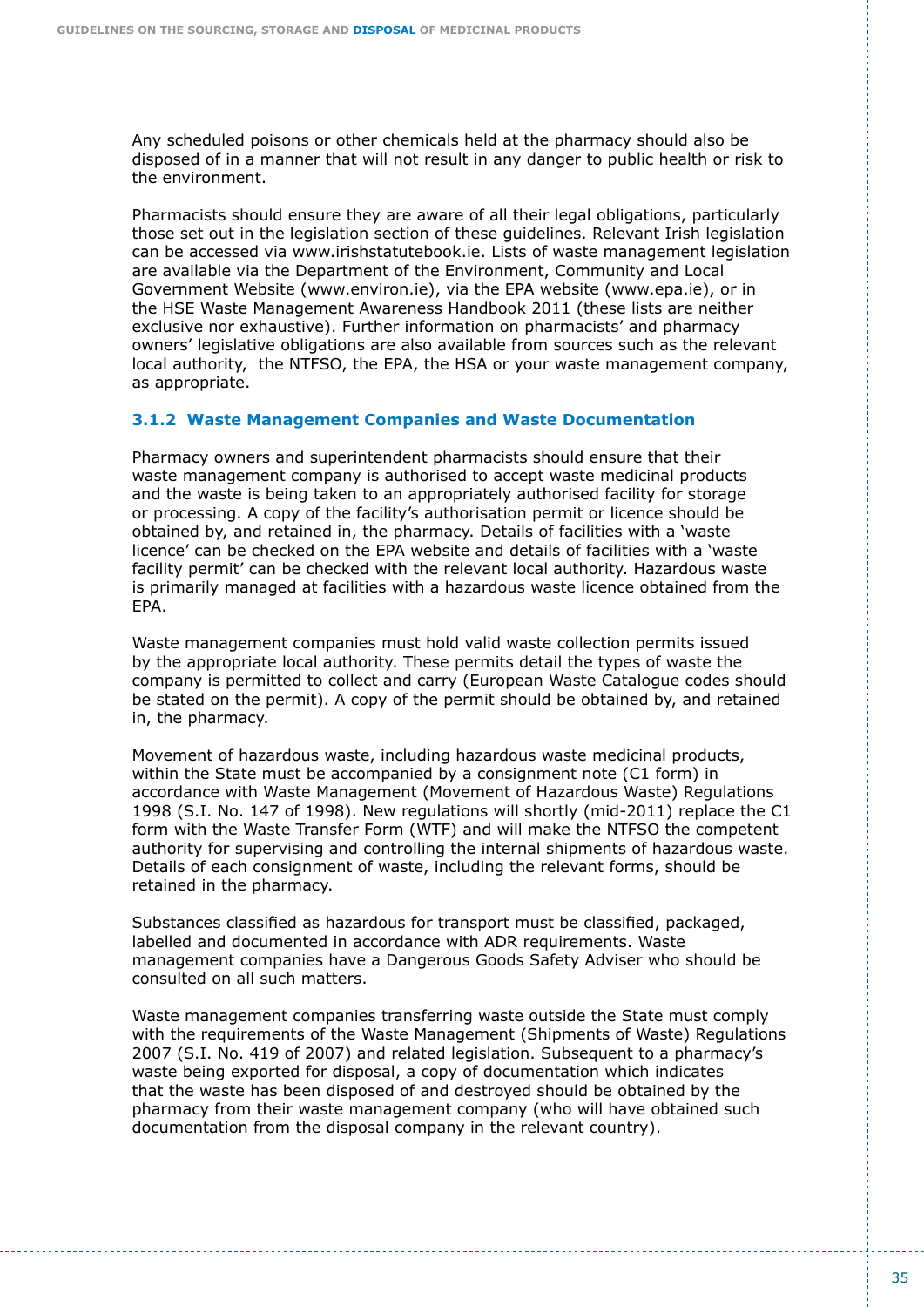Detailed records for the disposal of waste medicinal products should be obtained by, and retained in, every pharmacy. These records should include copy of the waste management company's waste collection permit, the waste facility's authorisation permit or licence and details of each consignment of waste. The pharmacy will be given a copy of the C1/WTF form when the waste is collected from the pharmacy. Evidence of waste medicinal products having been destroyed should also be obtained from the waste management company, e.g. a disposal/ destruction certificate, or a copy thereof, which details the waste consignment and the date of destruction.

Further information on these requirements is available from sources such as the relevant local authority, the NTFSO, the EPA, the HSA or your pharmacy's contracted waste management company, as appropriate.

#### **3.1.3 Storage of Waste Medicinal Products**

Waste medicinal products should be processed immediately, into specialised waste bins, following their removal from pharmacy stock or return from patients. Waste bins should be stored securely, in an area of the pharmacy designated for their storage. This storage area should be under the control of the pharmacist, inaccessible to members of the public and of sufficient capacity to allow for the safe storage of all waste medicinal products. It is recommended that a dedicated storage area is included in the premises, ideally at the fit out stage.

If waste medicinal products cannot be processed immediately they should be segregated from pharmacy stock, clearly labelled 'Medicines for Destruction' and stored under the control of the pharmacist in a specifically designated area of the pharmacy, pending timely processing for disposal. Such waste should never be allowed to accumulate in the pharmacy. The designated storage area(s) for waste bins and waste medicinal products awaiting processing should not be in the dispensing/working area of the pharmacy, i.e. where stock is stored or dispensed. This minimises the risk of waste medicinal products inadvertently re-entering the supply chain.

### **3.1.4 Disposal of Waste Medicinal Products**

Waste medicinal products should be assessed prior to their disposal, as particular disposal requirements apply to certain medicinal products, for example, controlled drugs, cytotoxic and cytostatic medicinal products, and liquid medicinal products. Clarification on how to safely dispose of such waste should be obtained from the pharmacy's waste management company.

Waste medicinal products must be disposed of in specialised waste bins. Particular precautions should be taken to separate hazardous waste, e.g. cytotoxic or cytostatic medicinal products, and dispose of such waste in an appropriate hazardous waste bin. Sharp waste, e.g. needles or glass, should be disposed of in specialised sharps bins. Waste medicinal products should never be disposed of in regular waste and should never enter the mains water drainage system.

Normally when disposing of liquid medicinal products they should remain within an intact container prior to placing them in the waste disposal bin. Waste bins containing liquids should have sufficient absorbent material in the bin to absorb the bin's entire liquid content.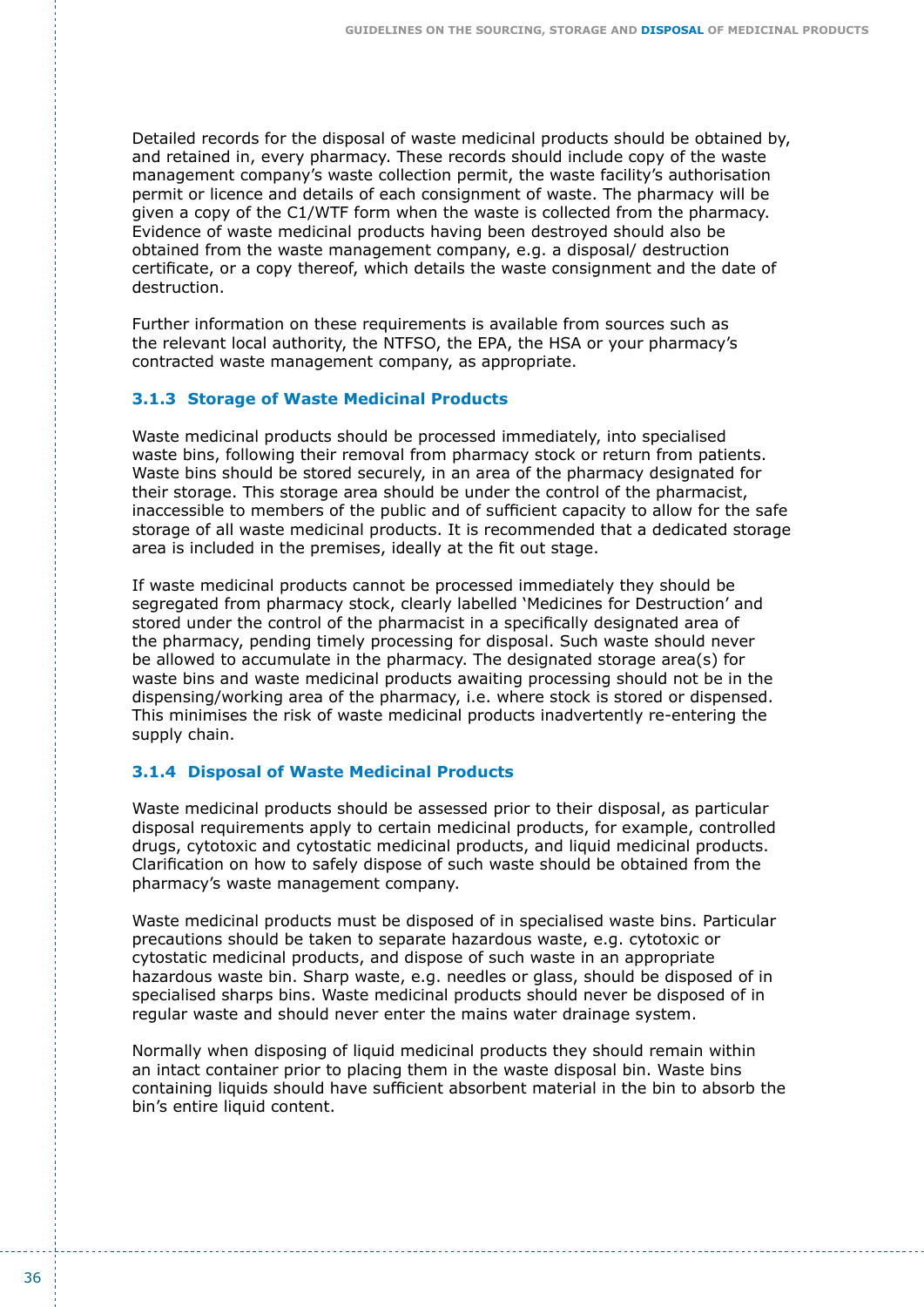Appropriate safety precautions, which minimise the risk to the health and safety of pharmacy staff, should be taken when handling waste medicinal products. Extra precautions should be taken by staff in high risk groups, e.g. pregnant women or women of child-bearing age, as they may be at increased risk if they come into contact with particular substances.

### **3.1.5 Medicinal Product Waste Containers**

Medicinal product waste bins are usually yellow with a sealable lid. Different colour lids are used to identify different types of waste. Purple lids are normally used for medicinal product waste bins; this indicates that the contents are healthcare risk waste intended for incineration.<sup>2</sup>

Medicinal product waste containers should be United Nations (UN) approved and this should be marked on the waste bin. If appropriate, the bin should carry a hazard label and a further label containing specific information about the contents. The information label should, when appropriate, contain a UN number which indicates the type of waste in the container. Most medicinal product waste is not subject to ADR requirements but certain medicines may be classified as hazardous for transport, e.g. cytotoxic and cytostatic medicinal products. These waste medicinal products and hazardous clinical waste, e.g. used needles, should be separated appropriately and disposed of in correctly labelled UN approved containers. The only waste which should be placed in these containers is the specific type of waste for which they are intended.

Medicinal product waste bins should not be overfilled, they should be securely sealed when filled to the manufacturer's fill line or, if no fill line is present, when three-quarters full. When full and sealed, the bins should be removed from the pharmacy promptly by an appropriately authorised waste management company for incineration.

#### **3.1.6 Patient Counselling**

Pharmacists should ensure patients and/or their carers have sufficient and appropriate information on the safe disposal of medicinal products, e.g. in the event of a course of treatment not being completed. Patients should be facilitated and encouraged to return unwanted or expired medicinal products to the pharmacy for disposal. Pharmacists should inform patients that it is not appropriate to dispose of waste medicinal products in their household waste or through the mains water drainage system.

# **3.1.7 Patient-Returned Medicinal Products**

Medicinal products previously dispensed or supplied must never re-enter the supply chain. A pharmacy is not permitted to re-use a medicinal product which they or another healthcare provider previously dispensed or supplied, e.g. medication returned from a patient's home or from a residential care home. Such products should be treated in the same manner as other waste medicinal products. This means they should be processed immediately or, if this is not possible, stored in a specifically designated area of the pharmacy under the control of the pharmacist, segregated from pharmacy stock and clearly labelled 'Medicines for Destruction', pending timely processing for disposal. They should never be allowed to accumulate in the pharmacy.

<sup>2</sup> Department of Health and Children and Health Service Executive. Healthcare Risk Waste Management. Segregation, Packaging and Storage Guidelines for Healthcare Risk Waste. 4th Edition Nov 2010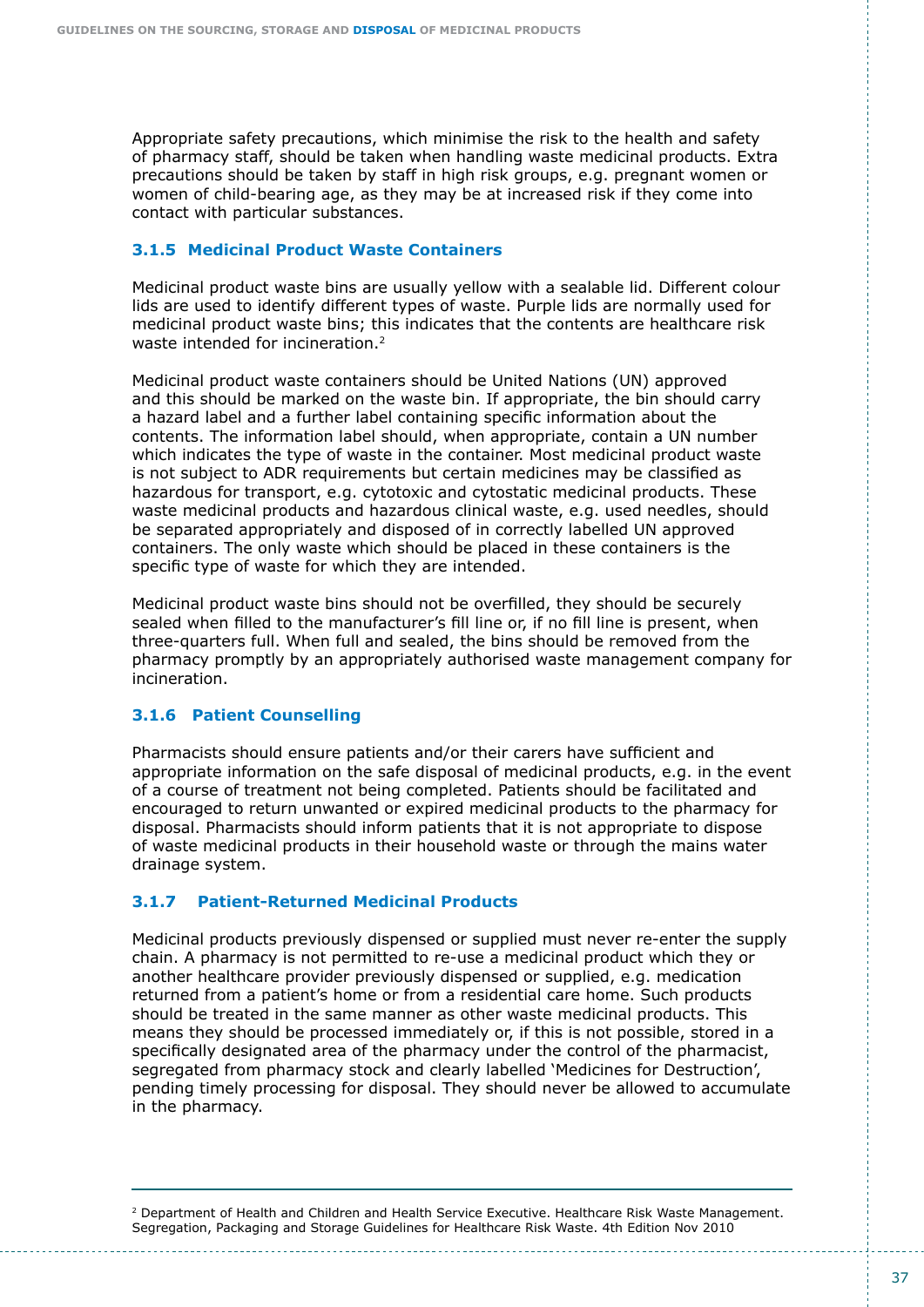Appropriate safety precautions (as outlined in section 3.1.4), which minimise the risk to the health and safety of pharmacy staff, should also be taken when handling patient-returned medicinal products The risk of sharps in returned medicinal products should also be considered when preparing safety procedures. Returned medicinal products which contain confidential patient information, e.g. patient-specific labels, should be treated in a manner which maintains patient confidentiality.

#### **3.2 Disposal and Destruction of Controlled Drugs**

There are specific requirements for the destruction and disposal of CD2, CD3 and CD4 controlled drugs, i.e. medicinal products specified in Schedule 2, 3 and 4 of the Misuse of Drugs Regulations 1988 (S.I. No. 328 of 1988) (as amended). Requirements, additional to those detailed in section 3.1, are outlined below.

#### **3.2.1 Storage of Waste Controlled Drugs**

Any waste medicinal products, which are expired or non-conforming controlled drugs3 (CDs) awaiting processing, should be segregated from CD stock and clearly labelled 'CDs for Destruction'. CD2 and CD3 medicinal products should be stored securely in a specifically designated part of the CD safe or cabinet, pending timely destruction and disposal. Waste CDs should never be allowed to accumulate.

#### **3.2.2 Witnessed Destruction of CD2 Medicinal products**

Waste CD2 medicinal products, which are expired or non-conforming, can only be destroyed in the presence of an authorised person, e.g. a member of An Garda Síochána or a PSI inspector. (A full list of authorised persons is set out in **Appendix 1**). The authorised person must witness and record that the CD has been destroyed. The destruction should be carried out in accordance with any directions given by the authorised person and should be recorded either in the CD register or in a specific CD destruction record book which is also retained on site. If the destruction of a CD2 medicinal product is not directly recorded on the page in the CD register relating to that particular CD, the destruction should be cross referenced to the page and, if necessary, the book where it is recorded.

At a minimum a record of the name, strength and form of the medicinal product, the date of destruction, the quantity destroyed and the signature of the authorised person/witness is required. The record should also include a brief description of the destruction method used. If a member of An Garda Síochána is witnessing the destruction it is recommended that they also record their Garda number. The balance in the CD register and/or destruction record book should be adjusted down to reflect the quantity destroyed, as appropriate.

#### **3.2.3 Destruction of CD3 and CD4 Medicinal Products**

Waste CD3 and CD4 medicinal products should be destroyed before disposal. Their destruction should be recorded in, for example, a CD destruction record book and this book should be retained in the pharmacy. This record should, at a minimum, include the name, strength and form of the medicinal product, the date of destruction, the quantity destroyed and the signature of the witness. The record should also include a brief description of the destruction method used. The destruction of CD3 and CD4 medicinal products should be witnessed by a second pharmacist or another responsible member of the pharmacy staff.

<sup>3</sup> Non-conforming controlled drugs: controlled drugs unfit for sale or supply, for example, a controlled drug which is damaged or has been stored outside the terms of its Marketing Authorisation.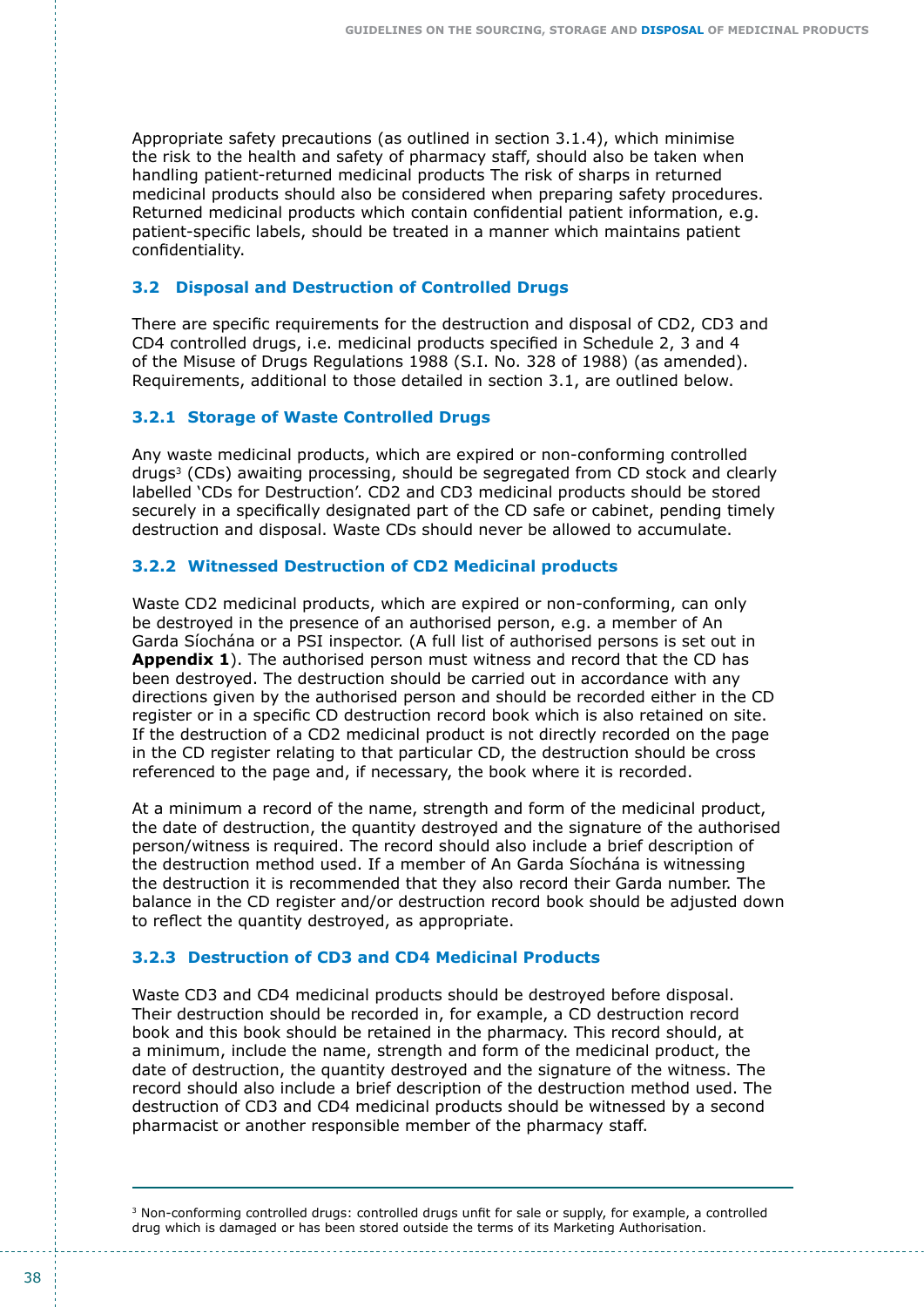#### **3.2.4 Patient-Returned Controlled Drugs**

Any CD2, CD3 or CD4 medicinal products that have been returned to the pharmacy, e.g. patient returns, must not be reused and must be destroyed. They should be destroyed promptly. While the return of CD2 medicinal products should not be reflected in the active balance in the CD register, their return and destruction should be recorded in, for example, a CD destruction record book, and this book should be retained in the pharmacy. The return and destruction of CD3 and CD4 medicinal products should also be recorded in this manner.

This record should, at a minimum, include the name, strength and form of the medicinal product, the date of destruction, the quantity destroyed and the signature of the witness. The record should also include a brief description of the destruction method used. The destruction of patient-returned CD2, CD3 and CD4 medicinal products should be witnessed by a second pharmacist or another responsible member of the pharmacy staff.

If a pharmacist is unable to destroy such CDs on receipt, they should be clearly labelled as 'Patient-Returned CDs for Destruction'. To avoid the potential for reuse they should be stored securely in a specifically designated area of the CD safe or cabinet, segregated from CD stock, pending timely destruction and disposal. Patient–returned CDs should never be allowed to accumulate.

#### **3.2.5 Destruction Criteria**

When destroying a CD medicinal product there are two main criteria which must be fulfilled to ensure that the final product is no longer considered to be a controlled drug:

- the dosage unit must be broken down, rendering the CD unusable as a medicinal product, and
- the active ingredient must be irretrievable from the final mixture.

There are many ways to satisfy the destruction criteria. To render a CD unusable as a medicinal product, pharmacists can:

- grind up tablets with a mortar and pestle,
- dissolve or cut capsules and, if necessary, grind up the contents,
- cut patches or remove the backing from patches and fold the patch over on itself,
- open and empty ampoules, or
- mix liquids with solid matter.

Empty ampoules or glass bottles should be placed in a sharps bin.

Having broken down the dosage unit, the resulting material should be mixed with a product which will render the drug substance unrecoverable from the final mixture. A CD denaturing kit can be used for this purpose. The manufacturer's instructions should be followed when using CD denaturing kits.

If an alternative method of destruction is used, the pharmacist should be able to adequately demonstrate, to the authorised person, that the medicinal product has been destroyed.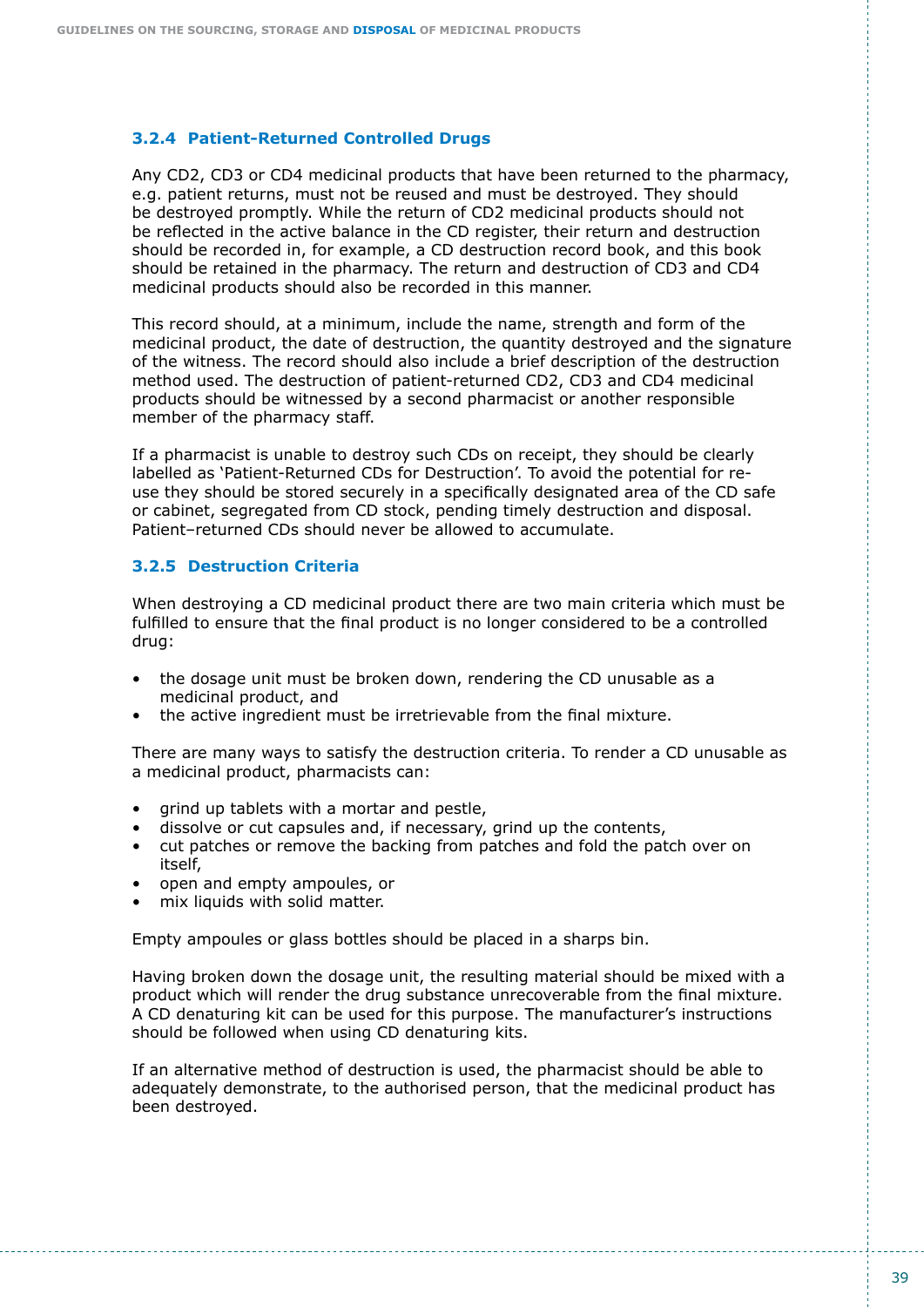Any method of destruction employed should safeguard the environment and the health and safety of pharmacy staff and members of the public. Appropriate safety precautions should be taken when destroying CD medicinal products, including the wearing of appropriate personal protective equipment.

### **3.2.6 Disposal of Destroyed Controlled Drugs**

The appropriate destruction of CDs results in a 'destroyed material' which is not classified as a CD. This material should be disposed of into a medicinal product waste bin. Such waste should never be disposed of in regular waste and should never enter the mains water drainage system. The destruction of CDs negates the requirement for an export licence to allow removal of the material from the jurisdiction for incineration; therefore, medicinal product waste management companies should accept such material for disposal by incineration.

## **3.3 Policies and Procedures**

Superintendent and supervising pharmacists should ensure that there are written policies and procedures in place for all aspects of the disposal of medicinal products outlined in these guidelines. There should be procedures outlining the processes involved in the segregation and disposal of patient-returned medicinal products, patient-returned controlled drug medicinal products, expired or non-conforming medicinal products and expired or non-conforming controlled drug medicinal products.

Each procedure should state the persons involved in the process and be signed by such persons. The staff involved in a particular procedure should be trained in the relevant procedure and records of such training maintained. It is recommended that a pharmacist carry out all matters in relation to the destruction and disposal of controlled drug medicinal products. If other members of staff are involved, the destruction and disposal of such products should only be carried out under the supervision of a pharmacist, the staff should be appropriately trained and records of such training should be maintained.

All policies and procedures should state their implementation date and the review date. The superintendent and supervising pharmacists should ensure they are reviewed regularly, e.g. when any element of the process changes, and at a minimum annually. When a review takes place, the review should be documented, i.e. dated and signed by the appropriate person, and the policy or procedure should be updated if necessary. The relevant staff members should be made aware of any amendments, appropriately trained, and the updated policies and procedures should be signed by such persons.

#### **3.4 Particular Care Settings**

All retail pharmacy businesses must comply with these guidelines. However, in particular care settings, e.g. where a retail pharmacy business is located within a hospital, it may be appropriate to put alternative policies and procedures in place in respect of specific aspects of the guidelines. Such policies and procedures should take account of all legal and professional responsibilities. It may be necessary, for certain aspects of practice, to work with other healthcare professionals to put interdisciplinary policies and procedures for disposal of medicinal products in place.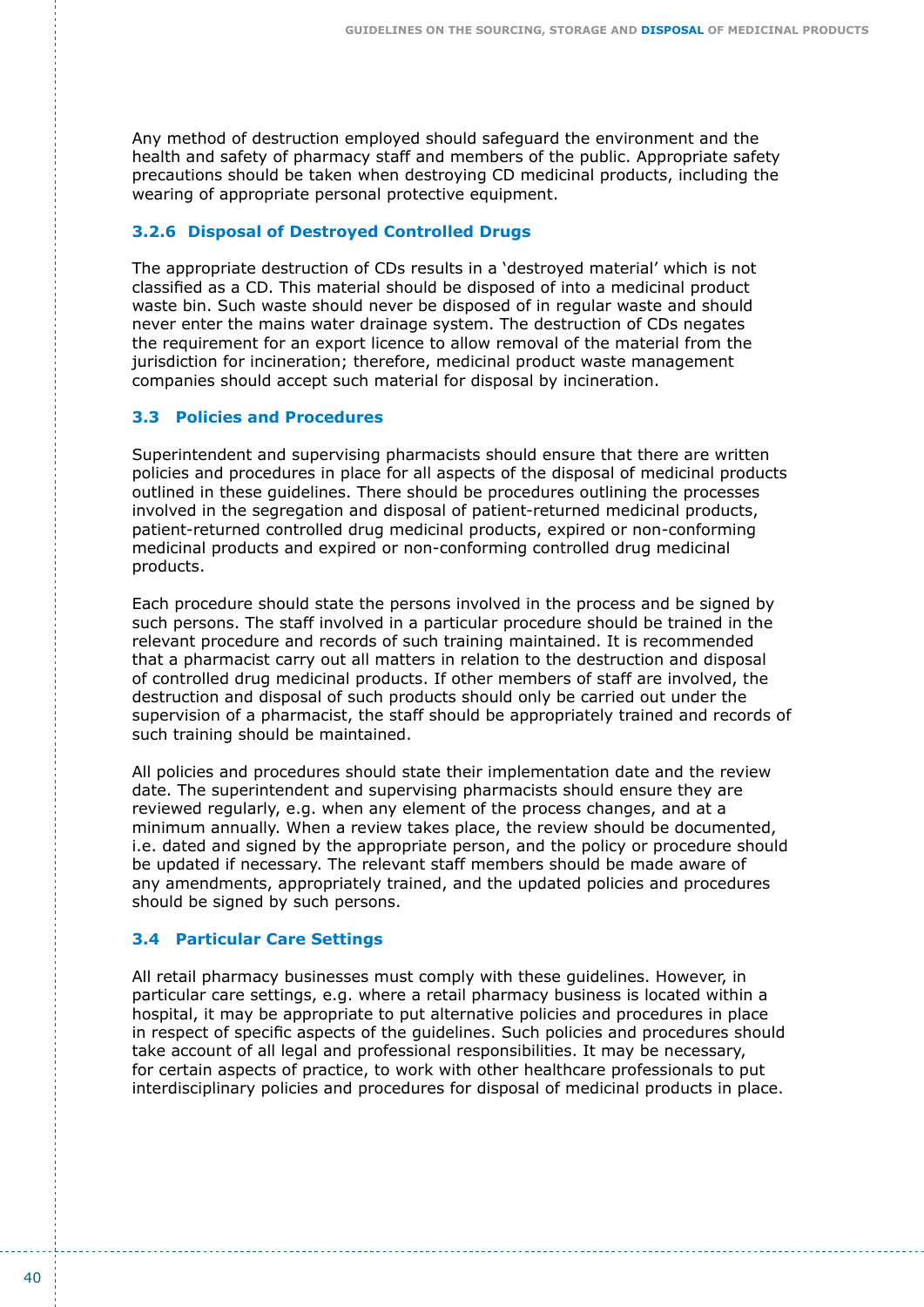Where, in particular care settings, such alternative policies and procedures are in place, the PSI expects the pharmacy owner, superintendent pharmacist, supervising pharmacist and any relevant registered pharmacist to ensure the disposal of medicinal products never causes any risk to public health or any environmental damage. Any deviation from the guidelines and the justification for the deviation should be recorded.

## **LEGISLATIVE REFERENCES**

- (a) Regulation of Retail Pharmacy Businesses Regulations 2008 (S.I. No. 488 of 2008).
- (b) Pharmacy Act 2007.
- (c) Misuse of Drugs Regulations 1988 (S.I. No. 328 of 1988) (as amended).
- (d) Waste Management Act 1996 (as amended).
- (e) Waste Management (Collection Permit) Regulations 2007 (S.I. No. 820 of 2007).
- (f) Waste Management (Shipments of Waste) Regulations 2007 (S.I. No. 419 of 2007).
- (g) Waste Management (Hazardous Waste) Regulations 1998 (S.I. No.163 of 1998).
- (h) Waste Management (Movement of Hazardous Waste) Regulations 1998 (S.I. No. 147 of 1998).
- (i) Carriage of Dangerous Goods by Road Regulations (S.I. No. 288 of 2007).

Relevant legislation can be accessed via www.irishstatutebook.ie. Relevant pharmacy legislation can also be accessed via www.thePSI.ie.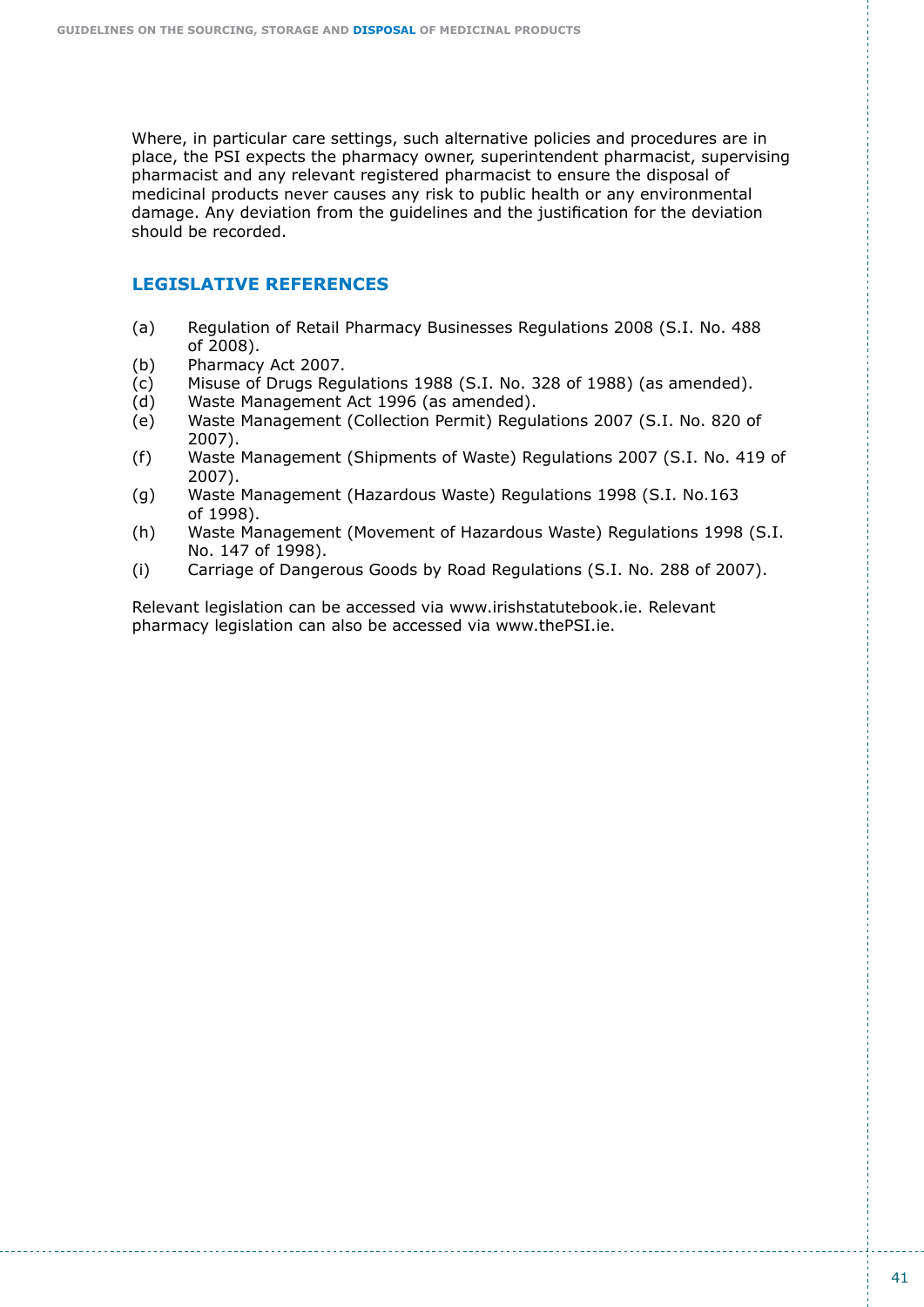#### **Appendix 1**

- The Minister has authorised the following persons to witness the destruction of controlled drugs:
- 1. Officers of the Minister for Health and Children, who are registered medical practitioners, registered dentists or registered pharmacists.
- 2. The following officers of the Health Service Executive:
	- (a) Directors of Community Care, or
	- (b)Chief Pharmacists, not being persons who themselves, at any time, have been responsible for the possession, dispensing or supply of any of the controlled drugs which are to be destroyed, or
	- (c) Community Care Pharmacists, or
	- (d)Community Services Pharmacists.
- 3. Chief administrators of hospitals or nursing homes, who are not personally responsible for the dispensing or supply of medicines in such hospitals or nursing homes.
- 4. Persons employed or engaged as inspectors in connection with a scheme for the licensing of manufacturers or wholesalers of medicinal products under the Irish Medicines Board Act, 1995 (No. 29 of 1995) (as amended).
- 5. Persons appointed as inspectors by the Pharmaceutical Society of Ireland
- 6. Persons appointed as inspectors by the Irish Medicines Board.
- 7. Members of An Garda Síochána.
- 8. Officers of Customs and Excise.

4 In December 1998, the Minister for Health and Children authorised the above persons to be authorised persons for the purposes of article 22 of the Misuse of Drugs Regulations 1988 (S.I. No. 328 of 1988)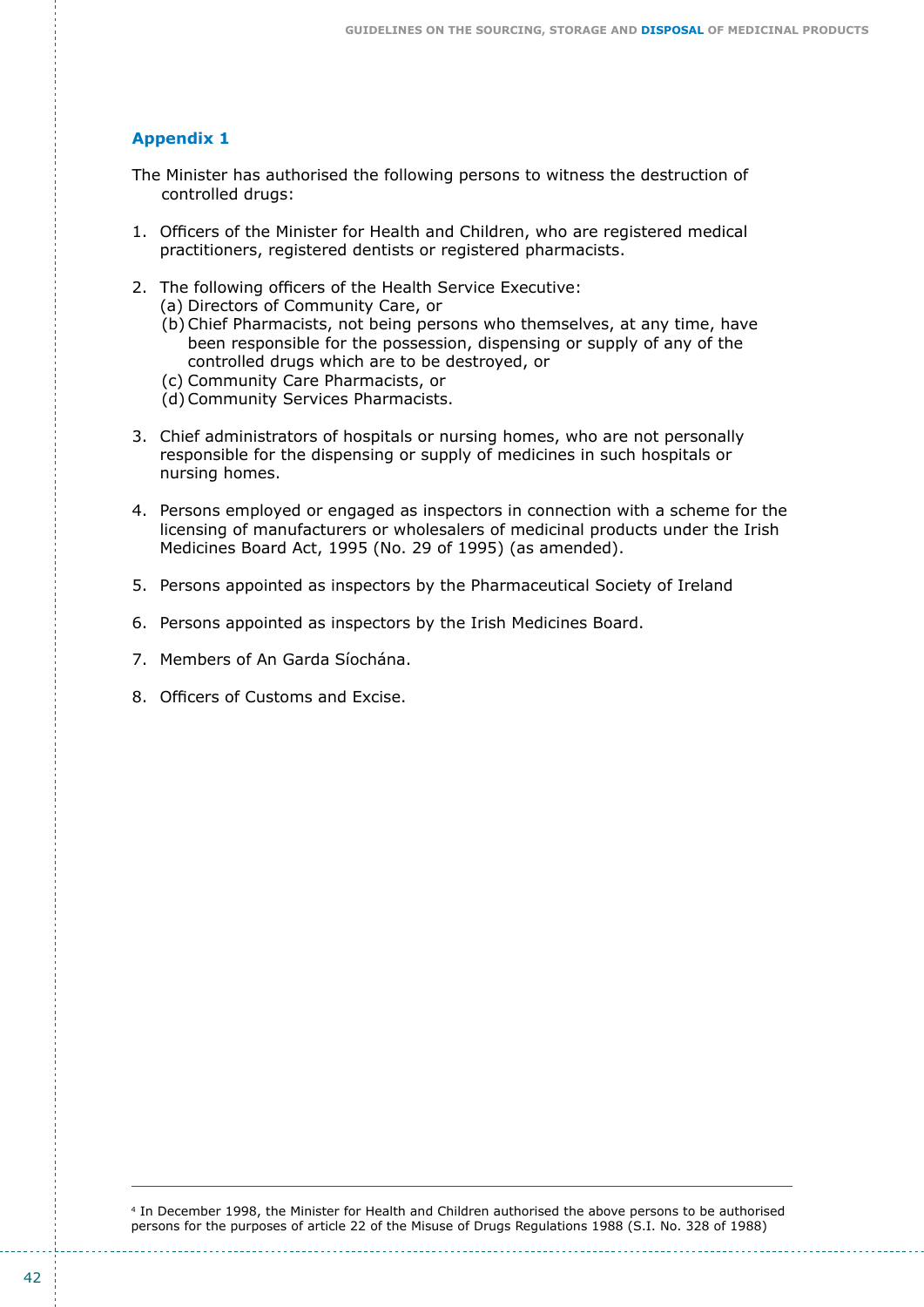# **Self-Assessment Checklist to Enable Pharmacists and Pharmacy Owners Comply with the Guidelines on the Disposal of Medicinal Products within a Retail Pharmacy Business**

**This Self-Assessment Checklist is a practical tool intended to aid compliance with these Guidelines and should be used as a reference check to allow self-audit of a pharmacy practice, and indicate areas that may be in need of further attention. The checklist captures the most critical issues from the guidelines; it is not exhaustive and should only be used to assess pharmacy practice in combination with the guidelines.**

# **Policies and Procedures**

There should be documented policies and procedures in place in every pharmacy which detail the operating systems of the pharmacy. It is important that these are documented so as to ensure that the processes to which they pertain are carried out in a consistent manner, to facilitate appropriate staff training, and to allow appropriate risk management and review.

The most critical elements of these guidelines, for which policies, procedures, records or other documentation should be in place, are detailed in the checklist below. The guidelines should be referred to for more comprehensive information on the requirements in each area. When drawing up policies and procedures pharmacists should ask themselves the following questions:

| <b>Ask Yourself</b>                                                                                                                                                                                                                                                             | <b>Yes</b> | <b>No</b> | N/A | <b>Required Action</b> |
|---------------------------------------------------------------------------------------------------------------------------------------------------------------------------------------------------------------------------------------------------------------------------------|------------|-----------|-----|------------------------|
| Are all relevant staff aware of, and<br>trained in, the pharmacy's policies<br>and are training records maintained?                                                                                                                                                             |            |           |     |                        |
| Do all pharmacy procedures state<br>the staff involved in the process, are<br>they signed by such staff, are such<br>staff trained and are training records<br>maintained?                                                                                                      |            |           |     |                        |
| Does each policy and procedure state<br>its implementation and review date<br>and are these documents reviewed<br>regularly, i.e. when any element of<br>the process changes and, at a mini-<br>mum, annually?                                                                  |            |           |     |                        |
| Is the review of a policy or procedure<br>documented, i.e. signed and dated,<br>and the policy or procedure updated,<br>if necessary, and are all relevant staff<br>members made aware of any amend-<br>ments, appropriately trained and<br>records of the training maintained? |            |           |     |                        |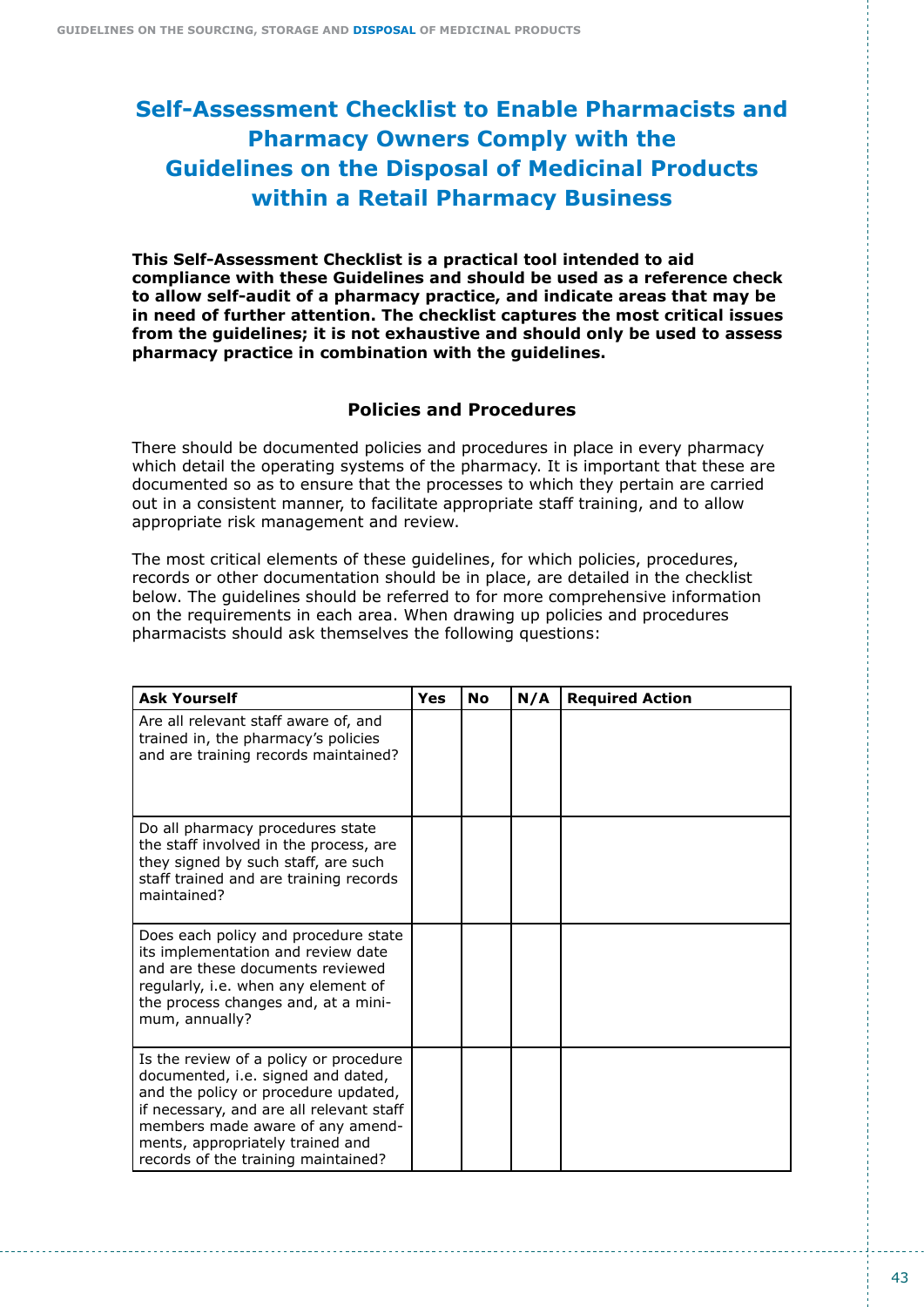# **Guidelines on the Disposal of Medicinal Products within a Retail Pharmacy Business**

| <b>Ask Yourself</b>                                                                                                                                                                                                                              | Yes | <b>No</b> | N/A | <b>Required Action</b> |
|--------------------------------------------------------------------------------------------------------------------------------------------------------------------------------------------------------------------------------------------------|-----|-----------|-----|------------------------|
| Are the pharmacy owner and<br>pharmacists aware of, and do they<br>have access to, relevant waste<br>management legislation?                                                                                                                     |     |           |     |                        |
| Are the waste management company<br>and facility used by the pharmacy<br>appropriately authorised and are<br>appropriately approved and labelled<br>waste containers used?                                                                       |     |           |     |                        |
| Are copies of the relevant documents<br>retained in the pharmacy, including<br>the waste management company's<br>facility authorisation permit/license,<br>waste collection permit, C1/WTF<br>forms and disposal or destruction<br>certificates? |     |           |     |                        |
| Are all waste medicinal products<br>processed in a timely manner into<br>specialised waste bins which are<br>stored securely in a designated area<br>of the pharmacy, segregated from<br>other stock and under the control of<br>the pharmacist? |     |           |     |                        |
| Are all waste medicinal products<br>assessed, prior to disposal, for the<br>presence of cytotoxic medicinal<br>products, CDs, sharp waste, liquids,<br>etc.?                                                                                     |     |           |     |                        |
| Are appropriate safety precautions<br>taken when handling waste medicinal<br>products?                                                                                                                                                           |     |           |     |                        |
| Are waste bins only filled to their fill<br>line, securely sealed and removed<br>promptly by the waste management<br>company?                                                                                                                    |     |           |     |                        |
| Are patients and/or their carers,<br>given information and advice on the<br>safe disposal of medicinal products<br>and encouraged to return unwanted<br>and expired medicines to the<br>pharmacy for disposal?                                   |     |           |     |                        |
| Are all previously dispensed or<br>supplied, i.e. patient-returned,<br>medicinal products processed<br>appropriately in a timely manner and<br>never allowed to re-enter the supply<br>chain?                                                    |     |           |     |                        |
| Is the destruction of expired or non-<br>conforming CD2 medicinal products<br>witnessed by an authorised person<br>and are the appropriate records<br>maintained?                                                                                |     |           |     |                        |